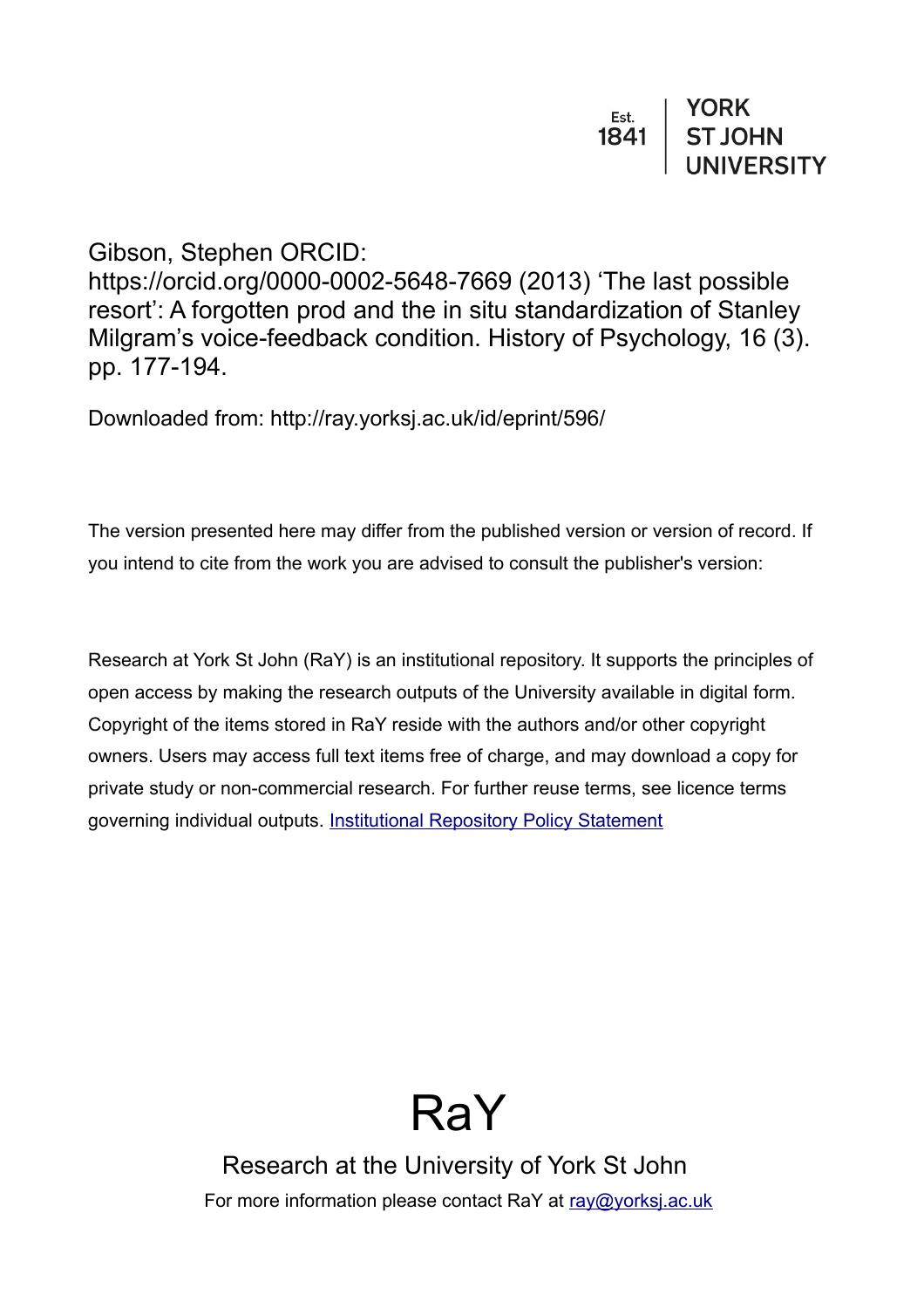'The last possible resort': A forgotten prod and the *in situ* standardization of Stanley Milgram's voice-feedback condition. Stephen Gibson

York St John University

# Author note

Stephen Gibson, Faculty of Health & Life Sciences, York St John University.

This research was supported by a grant from the Nuffield Foundation (Grant no. SGS/36502). I would like to thank Cynthia Ostroff and her colleagues at Yale University's Manuscripts and Archives Services for their invaluable assistance in navigating the Stanley Milgram Papers archive, and Nestar Russell for his helpful comments on an earlier version of this paper. The article presents extracts of material transcribed from audio tapes of participants in conditions 02 and 20 of the Milgram Obedience Experiment. Permission is granted by Alexandra Milgram.

Correspondence concerning this article should be addressed to Stephen Gibson, Faculty of Health & Life Sciences, York St John University, Lord Mayor's Walk, York, YO31 7EX, UK. E-mail: s.gibson@yorksj.ac.uk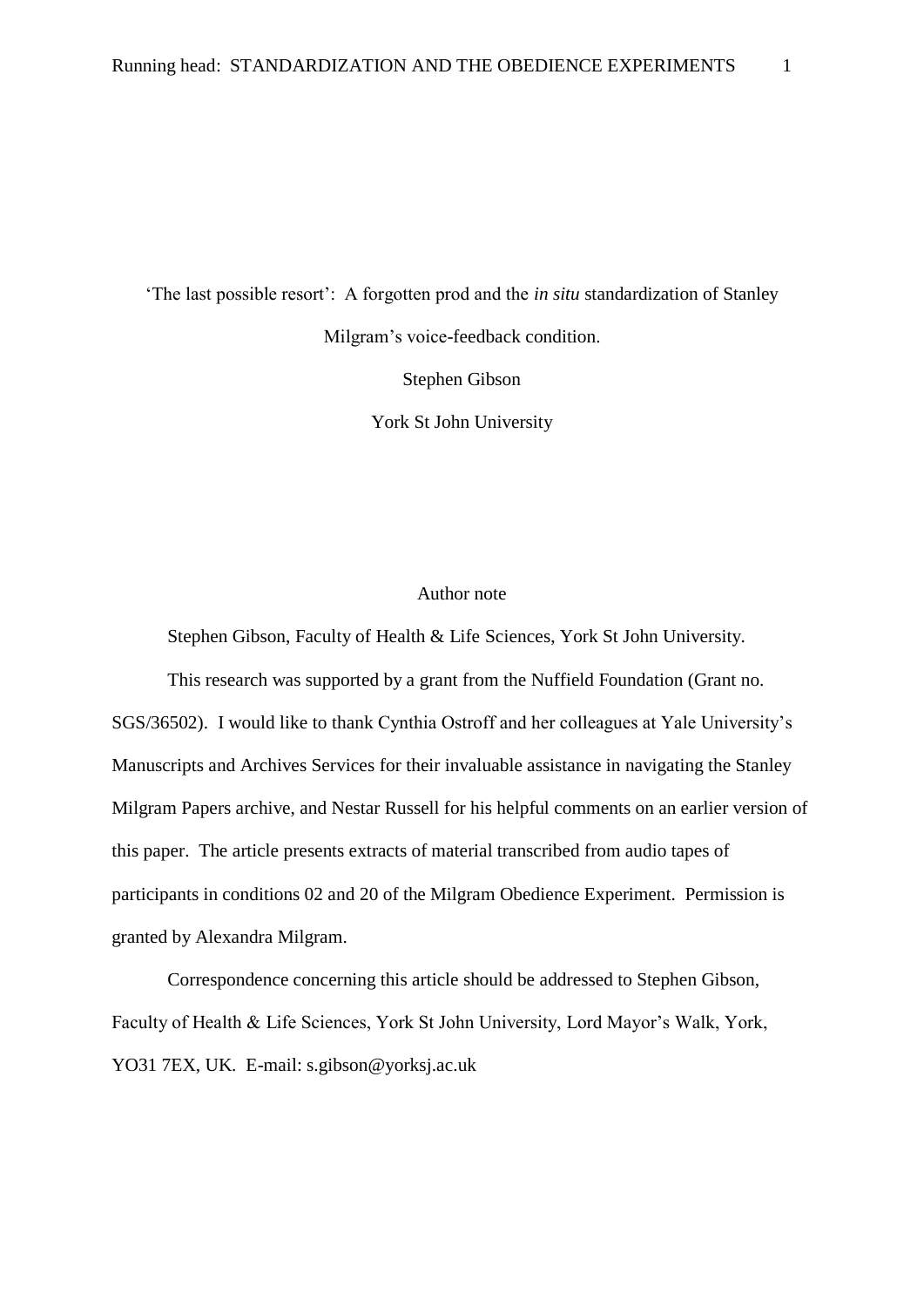#### Abstract

The present paper uses previously unpublished data from Stanley Milgram's obedience experiments in order to draw attention to a hitherto neglected procedural innovation of the voice-feedback condition. In three experimental sessions in this condition, the experimenter responded to a participant's attempted defiance by leaving the room, apparently to speak to the learner, before returning to assure the participant that the learner was willing and/or able to continue. This paper documents the usage of this tactic during the voice-feedback condition, and highlights the negotiation surrounding the use of the tactic between Milgram and his confederate, John Williams, who played the role of the experimenter. It is shown that the subsequent use of this tactic did not conform to the conditions for its use agreed by Milgram and Williams. Moreover, the tactic seems to have been dropped both from subsequent experimental conditions and Milgram's published accounts of his work. These observations are discussed in relation to historical work on experimentation in social psychology, research on standardization in the sociology of scientific knowledge, and in terms of their implications for theory and research on dis/obedience.

*Keywords:* discourse, experimentation, Milgram, obedience, rhetoric, standardization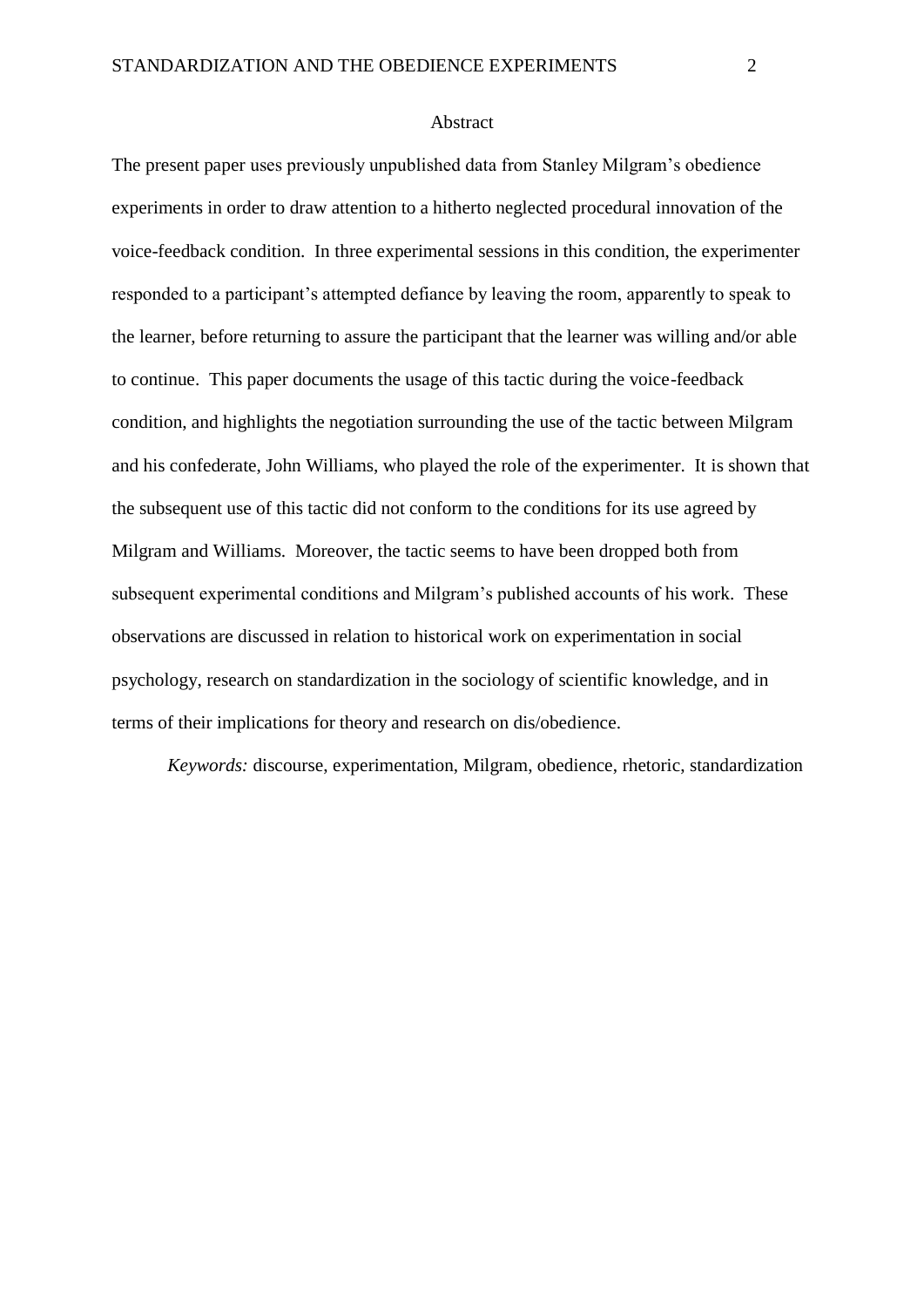'The last possible resort': A forgotten prod and the *in situ* standardization of Stanley Milgram's voice-feedback condition.

There can scarcely be a more influential set of studies in psychology than Stanley Milgram's obedience experiments (Milgram, 1963, 1965a, 1974). Fifty years since the experiments, debate surrounding the ethical, theoretical and empirical issues they raise shows no signs of abating (e.g. Burger, 2009; Dambrune & Vatiné, 2010; McArthur, 2009; Perry, 2012; Reicher & Haslam, 2011a). Although there is consensus that Milgram's (1974) own theoretical account of the studies is unsatisfactory (see e.g. Blass, 2004; Reicher & Haslam, 2011b), attempts to understand what happened in the experiments have only rarely sought to engage with the primary data from the studies held in the Stanley Milgram Papers archive at Yale University. Furthermore, despite the existence of some fascinating historical scholarship on the experiments (e.g. Nicholson, 2011a, b; Russell, 2009, 2011; Russell & Gregory, 2011), little research has systematically explored the wealth of audio recordings from the experiments held in the archive (for exceptions, see Modigliani & Rochat, 1995; Rochat & Modigliani, 1997). The present article draws on some of these audio recordings in order to suggest that the received view of Milgram's studies which has become crystallized over the fifty years since they were conducted may be in need of some revision. Specifically, my focus here is on the issue of standardization, and the way in which Milgram and his confederates appear to have developed and then discarded a significant modification to the experimental procedure during the course of the experiments. The discarding of this modification extends to its omission from Milgram's published work on the obedience experiments. This specific example can be seen as indicative of a more general tendency to underestimate the importance of negotiation and interaction in the experiments. More generally, my aim is to highlight the value of returning to the recordings of the Milgram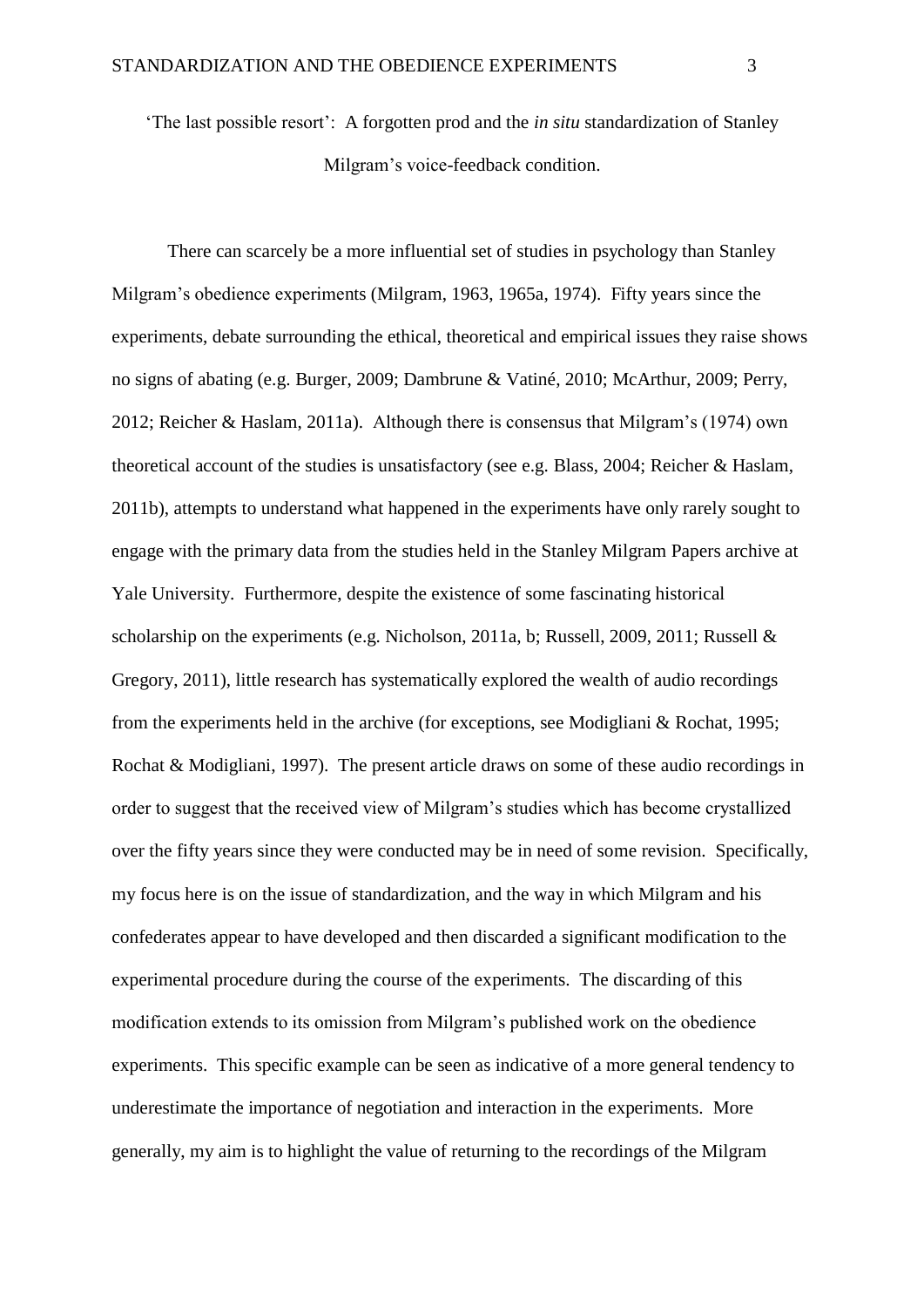experiments in the course of our continued attempts to understand their meaning and significance.

The analysis reported in this paper stems from a broader project concerned with applying insights derived from qualitative approaches in social psychology – particularly the discourse analytic and rhetorical psychological traditions (Billig, 1996; Potter & Wetherell, 1987) – to the Milgram experiments. The resultant analyses draw attention to the rhetorical nature of the experimental encounters, stressing the rhetorical aspects of the experimenter's interjections as much as the participants' attempts at resistance (see Gibson, in press). The present paper does not report discursive and rhetorical analysis per se, but my concern is instead with the development and use of a particular rhetorical strategy on the part of the experimental team. This strategy is particularly noteworthy given that it is not simply a variation in the deployment of the standardized script developed for the experiments, but that it actually appears to have been a part of the procedure that was developed and then abandoned *as the experiments were being conducted.* To the best of my knowledge this aspect of the procedure has not been reported elsewhere, either by Milgram himself in his reporting of his work, or by subsequent scholars of the experiments. Moreover, through an examination of some of the 'back-stage' discussion captured on the audio recordings, we can see how the conditions under which this rhetorical strategy was to be used were themselves negotiated by Milgram and his experimenter, John Williams. This analysis thus constitutes a case study in the contingency of standardization in experimental procedure, but adds the key observation that, unlike much of the literature on standardization which emphasises how a standardized instrument (e.g. a structured survey) breaks down when confronted with the 'messiness' of interaction, in this case it is possible to demonstrate also that standardization occurred during the experiments themselves, with modifications being made to the official procedure, as well as post-hoc, as part of the process of writing up. Using a combination of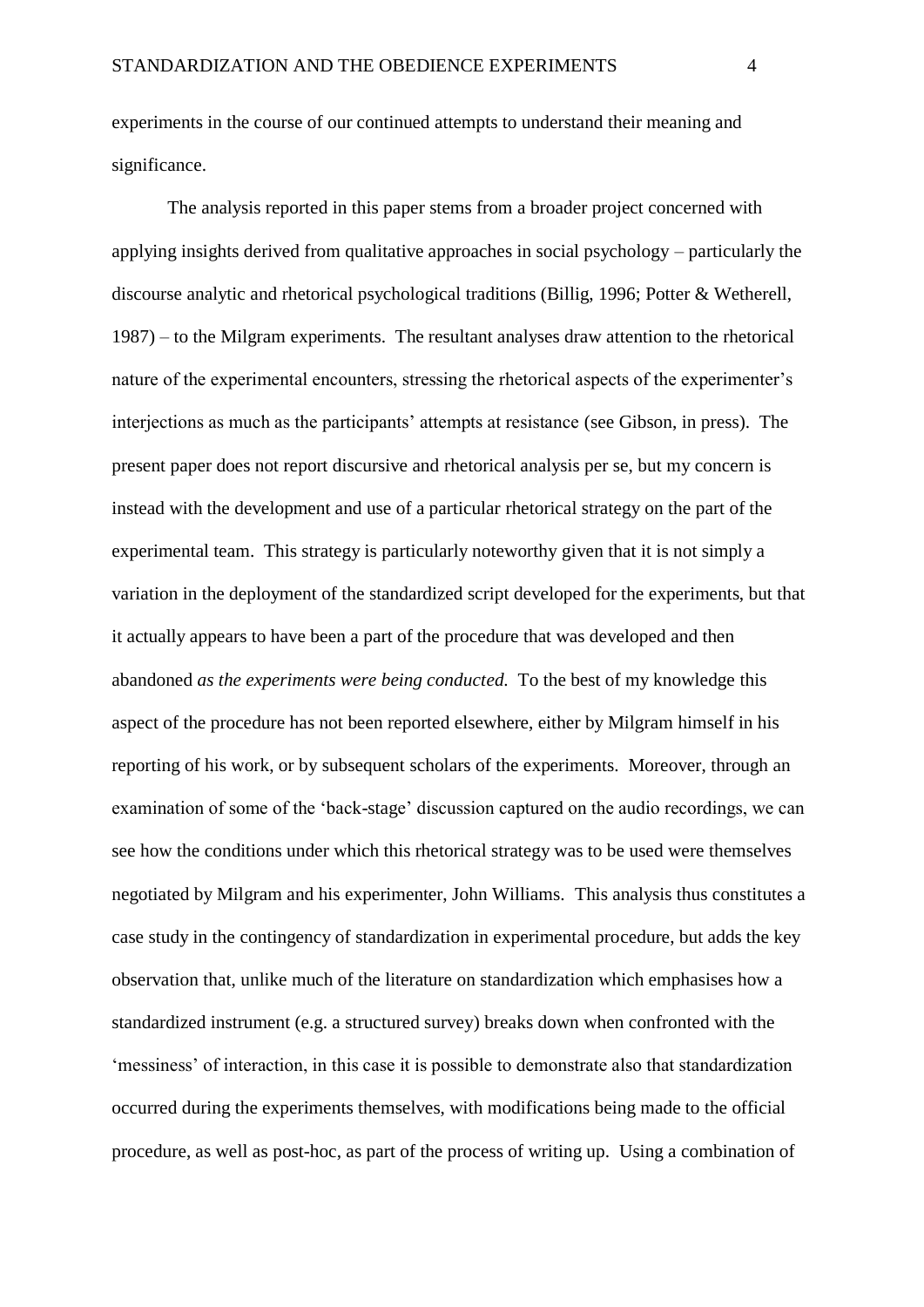the initial script developed prior to and during the experiments, and the ad hoc variations used in the experiments themselves, certain elements of the 'standardized' script were incorporated into the final official account of the experimental procedure, whereas others were discarded. The primary focus of this analysis is on the voice-feedback condition, reported as condition 2 in Milgram's (1974) *Obedience to Authority*, and initially reported in an earlier paper in the journal *Human Relations* (Milgram, 1965a).<sup>1</sup>

#### **The voice-feedback condition**

Milgram's (1974) condition 2, the voice-feedback condition, was part of the proximity series in which the psychological distance between teacher and learner was varied. The procedure involved a participant arriving at a laboratory, ostensibly to participate in an experiment on the effects of punishment on learning. On arrival, the participant was informed by a grey-coated experimenter that another participant was expected but was yet to arrive. This second participant arrived shortly thereafter, but – unbeknownst to the first participant – was in fact a confederate of Milgram's. The experimental procedure was outlined to the two men, and it was explained that one of them would need to assume the role of a 'teacher' and the other would take the role of 'learner'. A rigged drawing of lots took place in which the naive participant always became the teacher. The experimenter then set up the learner in an adjacent room, with the participant looking on. The participant saw the learner being strapped into a chair and connected to equipment intended to deliver electric shocks. The experimenter then beckoned the participant back to the first room where he was instructed on his role as teacher. He was asked to sit in front of a shock generator machine which featured 30 levers each labelled with different voltage levels ranging in 15v increments from 15v to 450v.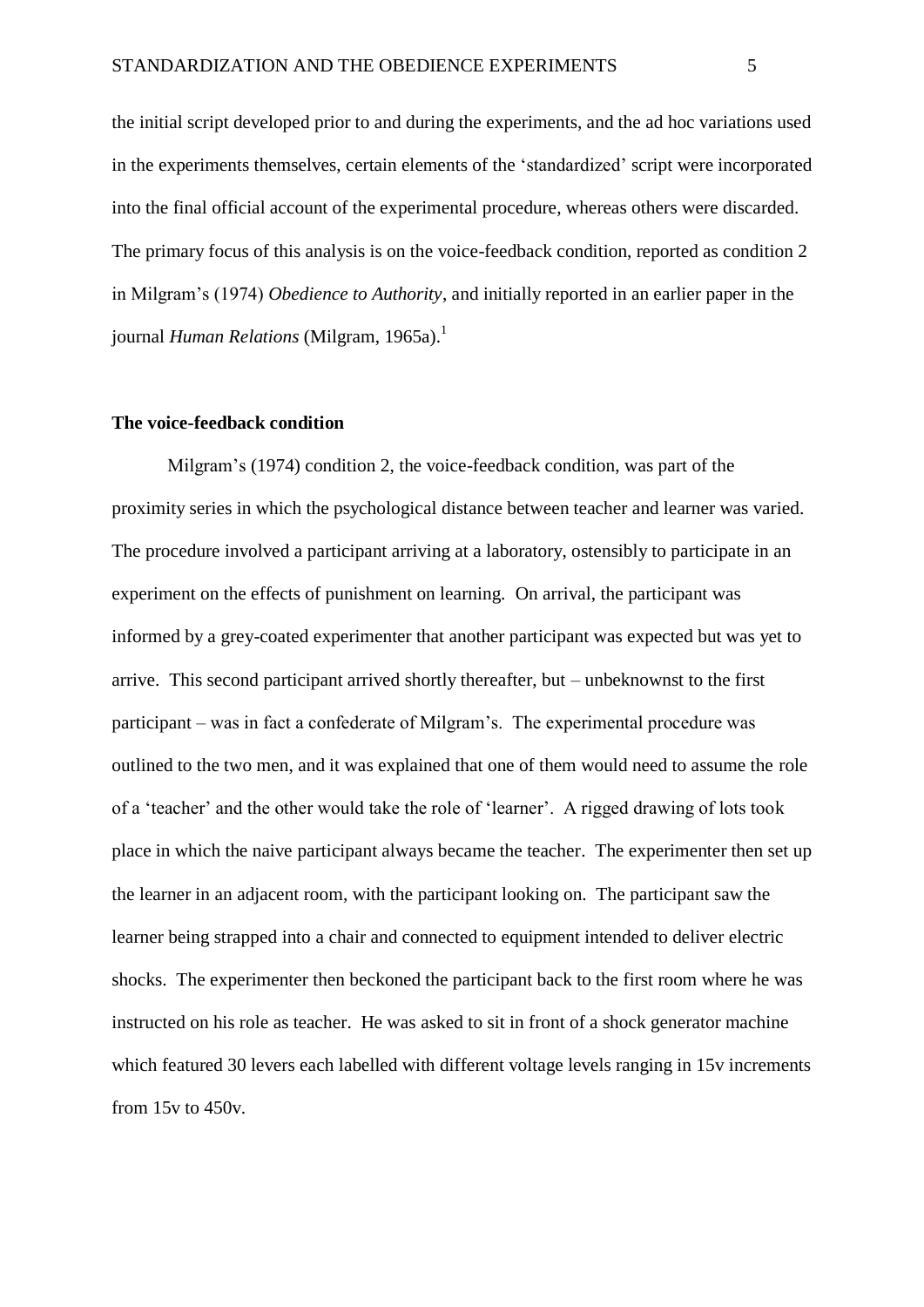The experimenter explained the purpose of the shock generator and asked the participant to take a sample shock and estimate its voltage level, which was in fact 45v. The experimenter then explained the nature of the memory task. The participant was to read out a series of word pairs for the learner to memorize. Following this, the test section of the experiment would commence, during which the first word of each pair was read out, followed by a series of candidate words. The learner would then press a switch to indicate which of the four words was originally paired with the target word. If the learner's response was correct then the participant was to move onto the next target word. However, if the learner's response was incorrect then the participant was to administer an electric shock. The first incorrect answer was to be punished with a shock of 15v, with subsequent incorrect answers being punished with shocks increasing by 15v each time. The learner's answers followed a pre-determined order, and it quickly became clear to the participant that they were going to be using the higher end of the voltage scale. Moreover, the learner responded to the shocks in a predetermined fashion, and these responses were recorded on tape and played back to the room in which the participant and experimenter were sitting. Beginning at 75v with a 'little grunt' (Milgram, 1974, p. 23), these escalated to a demand to be released at 150v. The exclamations became an 'agonised scream' (*ibid.*) by 270v, and at 300v the learner refused to provide any further answers. Following the 330v shock, no further screams or protests were heard from the learner. The memory test was, of course, a cover for Milgram's real purpose, which was to see how far along the incremental voltage scale participants would go in punishing the learner. In this condition, 62.5% of participants (25 out of 40) proceeded to the highest point on the shock generator.

Of particular importance for the present paper are the prods which were used by the experimenter whenever the participant hesitated or attempted to bring about the cessation of the experimental session. From his earliest published work on the obedience experiments,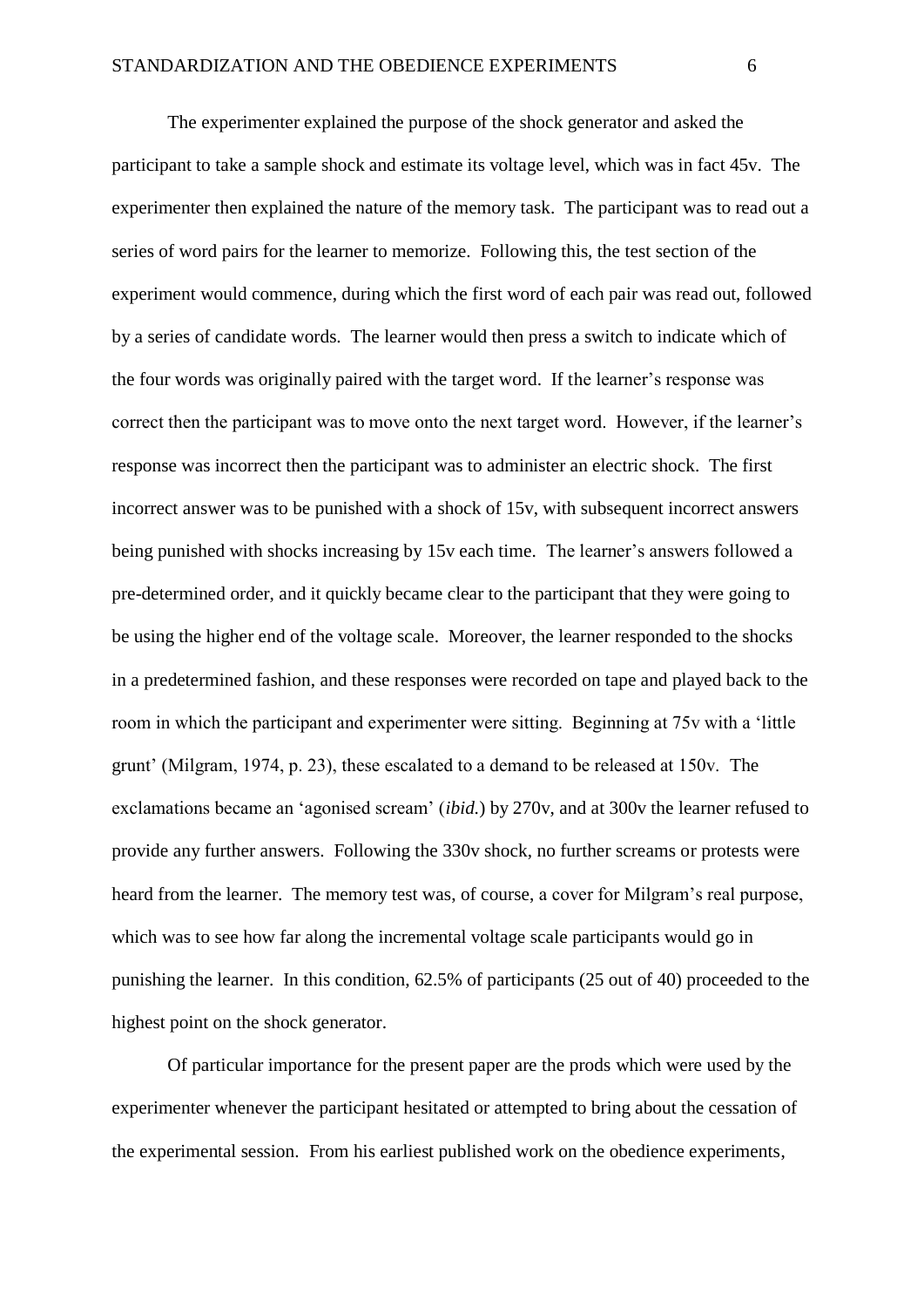Milgram (1963, p. 374) emphasized that, 'It was important to standardize the experimenter's responses' to participants queries and attempts to extricate themselves from the experimental situation. The experimenter's responses took the form of a series of four prods:

Prod 1: Please continue, *or* Please go on.

Prod 2: The experiment requires that you continue.

Prod 3: It is absolutely essential that you continue.

Prod 4: You have no other choice, you *must* go on.

(Milgram, 1963, p. 374, italics in original)

According to Milgram (*ibid.)*, 'the prods were always made in sequence... [and] The sequence was begun anew on each occasion that the subject balked or showed reluctance to follow orders.' In addition, the experimenter had two 'special prods' available to him which could be used in response to queries from the participant:

Although the shocks may be painful, there is no permanent tissue damage, so please go on.

Whether the learner likes it or not, you must go on until he has learned all the word pairs correctly. So please go on.

(Milgram, 1963, p. 374)

These prods are also presented in Milgram's (1974) extended account of the obedience experiments. However, in the paper in which condition 2 was first reported (Milgram, 1965a), the account of the prods is less straightforward: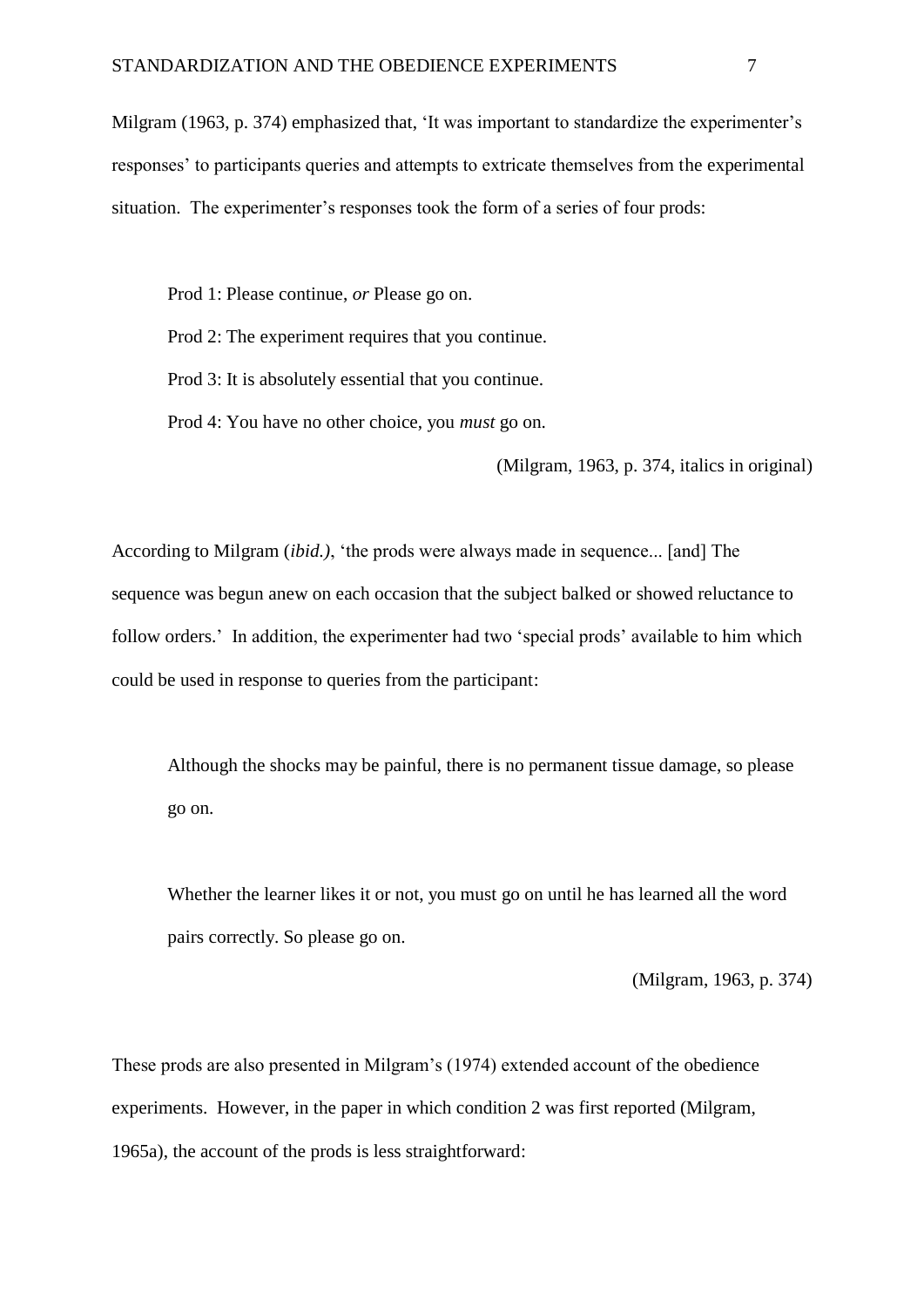The responses of the victim are standardized on tape, and each protest is co-ordinated to a particular voltage level on the shock generator. Starting with 75 volts the learner begins to grunt and moan. At 150 volts he demands to be let out of the experiment. At 180 volts he cries out that he can no longer stand the pain. At 300 volts he refuses to provide any more answers to the memory test, insisting that he is no longer a participant in the experiment and must be freed. In response to this last tactic, the experimenter instructs the naïve subject to treat the absence of an answer as equivalent to a wrong answer, and to follow the usual shock procedure. The experimenter reinforces his demand with the statement: 'You have no other choice, you must go on!' (This imperative is used whenever the naïve subject tries to break off the experiment).

(Milgram, 1965a, p. 60)

Only prod four is mentioned here, and moreover it is not specifically described as the culmination of a series of prods, but as a statement to be used at a specific point in the experimental procedure – after the learner has refused to continue providing answers following the 300v shock, as well as each time the participant tries to end the experiment. This inconsistency between Milgram's (1965a) description of this aspect of his procedure, and those presented in his 1963 and 1974 publications, is compounded by a footnote in the 1965 *Human Relations* paper which informs readers that 'A more detailed account of the laboratory procedure can be found in Milgram (1963)' (Milgram, 1965a, p. 59).

Nevertheless, the description of the experimenter's prods provided in the 1963 and 1974 publications has come to form the received view of this aspect of Milgram's procedure. Despite the initial report of condition 2 seeming to suggest that a slightly different procedure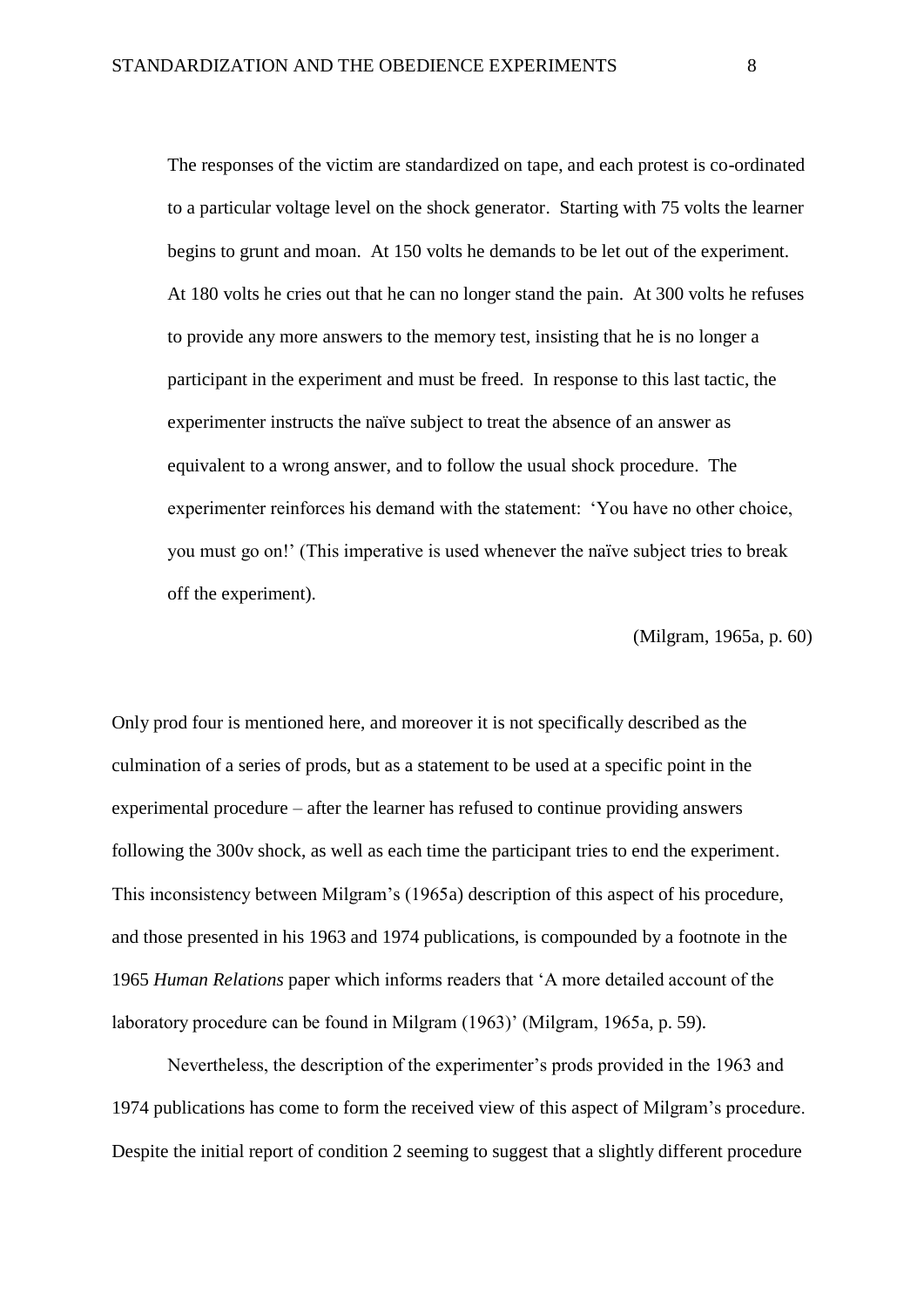might have been used, it is reasonable to treat the more extended description of the prods provided by Milgram (1963) as the official account of the procedure, and the fact that by the time of *Obedience to Authority* Milgram (1974) had settled on this account and offered it as the basic experimental procedure which underpinned all his conditions, is sufficient for this to be treated as the final 'official' version of the procedure. Certainly, textbook accounts of the experiments typically report this version, and most scholars of the Milgram studies also take this to be the official and final account of the prods. Indeed, Miller, Collins and Brief (1995, p. 3) have argued that 'These prods are, in an important sense, the most important methodological feature in Milgram's paradigm. Prods 3 and 4, in particular, distinguish this type of experiment from all other studies of social influence, for *these are literally commands or orders* that, if obeyed, ultimately resulted in the learner appearing to receive intolerable pain' (italics in original).

However, Darley (1995) has noted in passing that the transcribed excerpts from Milgram's experimental sessions in the proximity series highlight some departures from the official standardized prods:

the experimenter was given six and only six prearranged responses to make in response to any question raised by the teacher. But the transcripts published in Milgram's book ... revealed that the experimenter did not follow this instruction, and instead directly responded to what he took to be the implied question raised by the teacher. What I suggest is that, given the experimenter's understanding of linguistic pragmatics, he could not have responded in any other way. After a repeated examination of the transcripts, I have come to another conclusion. The experimenter's answers to the teacher's queries reveal that *the experimenter had*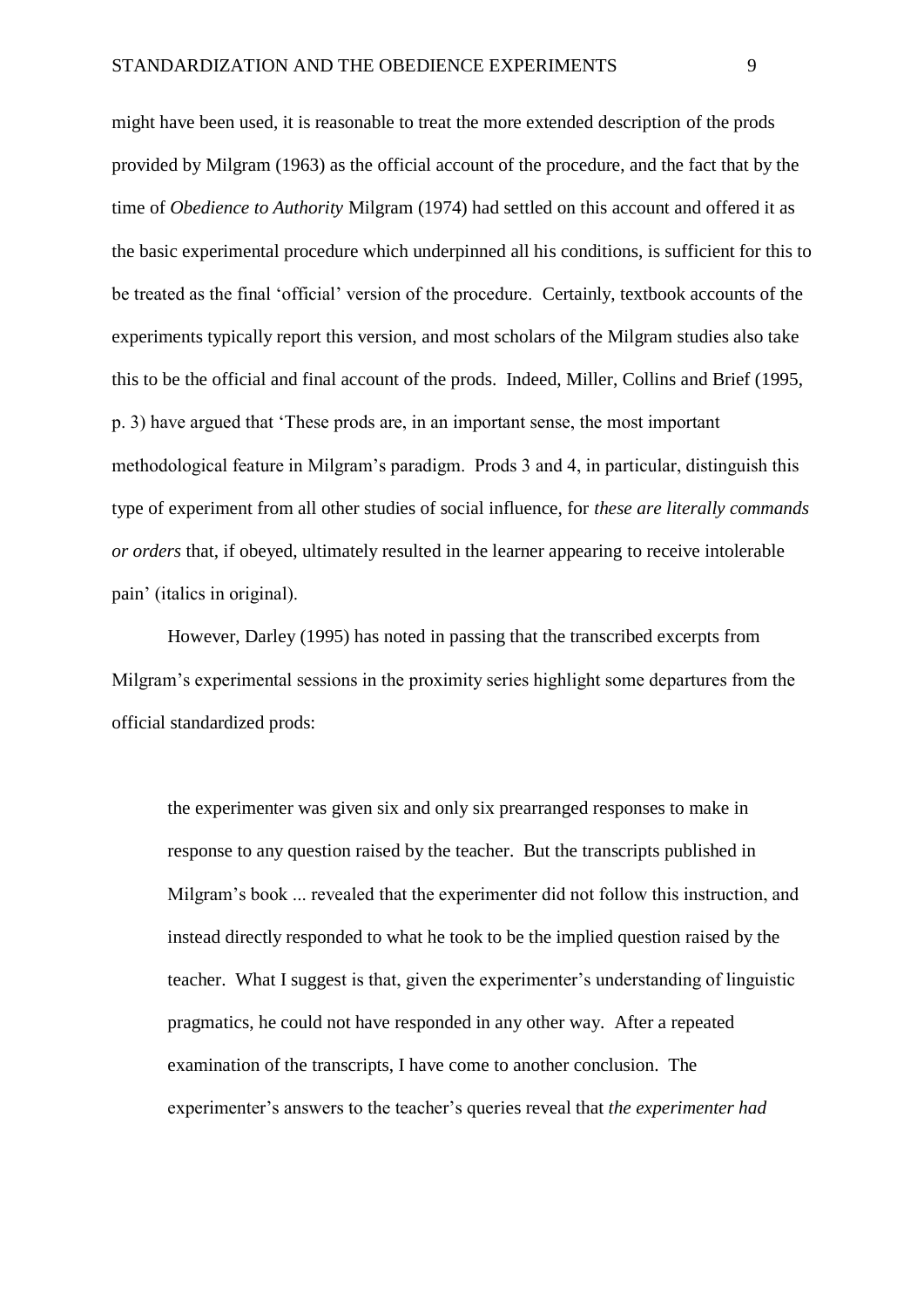*defined his role as doing whatever was necessary to get the teacher to continue giving the shocks*.

(Darley, 1995, pp. 130-1, italics in original)

In a similar vein, Russell (2009) has noted that the proximity series (Milgram, 1965a), of which the voice-feedback condition was a part, should perhaps have been considered part of Milgram's pilot studies as 'Milgram was still refining the experimental procedure' (Russell, 2009, p. 74) during these conditions. As neither Darley nor Russell present any empirical demonstration of these arguments, the present paper is intended to draw attention to one striking way in which consideration of actual experimental practice in Milgram's voicefeedback condition complicates the received view of the standardized procedure. However, before fleshing out the empirical material, it is first necessary to draw attention to some important themes in the history of experimentation in social psychology, and indeed in psychology more broadly. The importance attached to standardization in experimental work should not be understood as some ahistorical matter of sound scientific procedure, but instead as the product of a particular set of institutional scientific practices which are themselves bound up with the changing nature of governance in industrialized liberal societies. This not only allows an appreciation of the contingency of standardization as a methodological benchmark, but also provides a sense of the immediate historical context of the discipline at the time when Milgram was designing, conducting and writing up the obedience experiments.

### **Standardization and experimentation in social psychology**

The rise of standardization can be understood as being intimately connected with the changing nature of governance in the twentieth century which followed from rapid industrialization in the nineteenth century (Coon, 1993; Dehue, 2001; Logan, 1999). The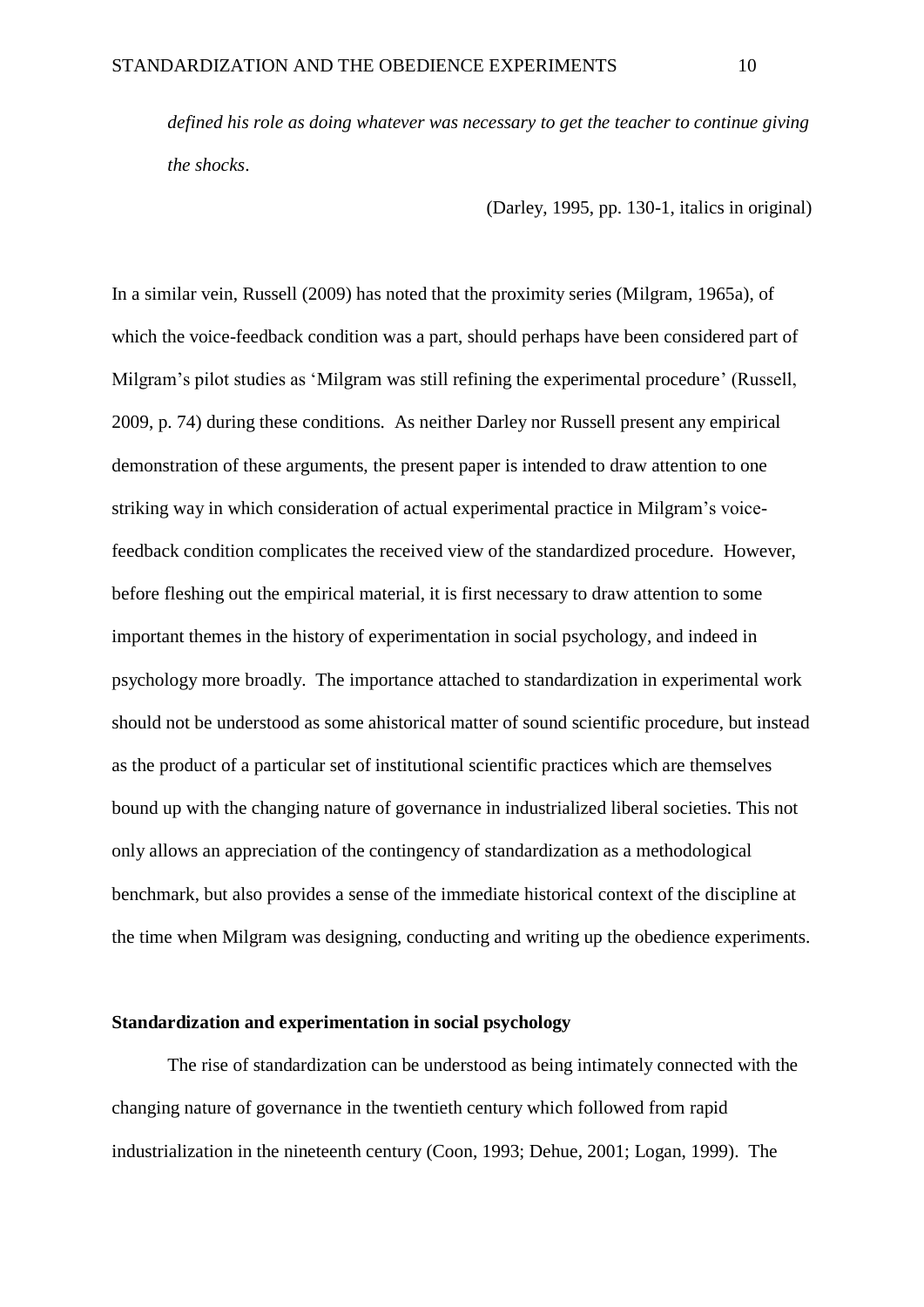increasing bureaucratization of governmentality, tied as it was to the need to administer, manage and to *know* individuals in a variety of institutional contexts (e.g. the school, the factory, the army, the asylum), required technologies that enabled the description and inscription of subjectivity (Rose, 1996, 1999). Dehue (2001) traces the origins of the notion of 'social experimentation' and argues that it reflected an 'aspiration of ruling by technique rather than tradition, of replacing the individuality of both the governors and the governed by impersonality' (p. 296). Crucial to this were the tensions created when the desire to alleviate the harsh living conditions experienced by many in the USA and elsewhere in the early twentieth century met with concerns that state intervention would lead to an abdication of responsibility on the part of individuals themselves. To resolve these tensions, Dehue argues that as liberal welfare regimes developed, individual behaviour came to be seen as the appropriate site of intervention. This led to calls for evidence to be collected for the efficacy of such interventions to ensure that funds were being used judiciously.

In this context, a 'fear of arbitrariness' (Dehue, 2001, p. 289) led bureaucrats in charge of spending decisions to turn to the emerging social sciences for evidence. In turn, social scientists,

rapidly adapted to the new demands and began to focus on knowledge that was instrumental rather than reflexive, standardized rather than discretionary. In social science, too, free reasoning became increasingly associated with unconstrained judgement and unconstrained judgment with arbitrariness and whim.

(Dehue, 2001, pp. 288-9)

Psychology was in a relatively advantageous position to take advantage of these trends. Unlike some other social sciences, such as sociology and economics, psychology already had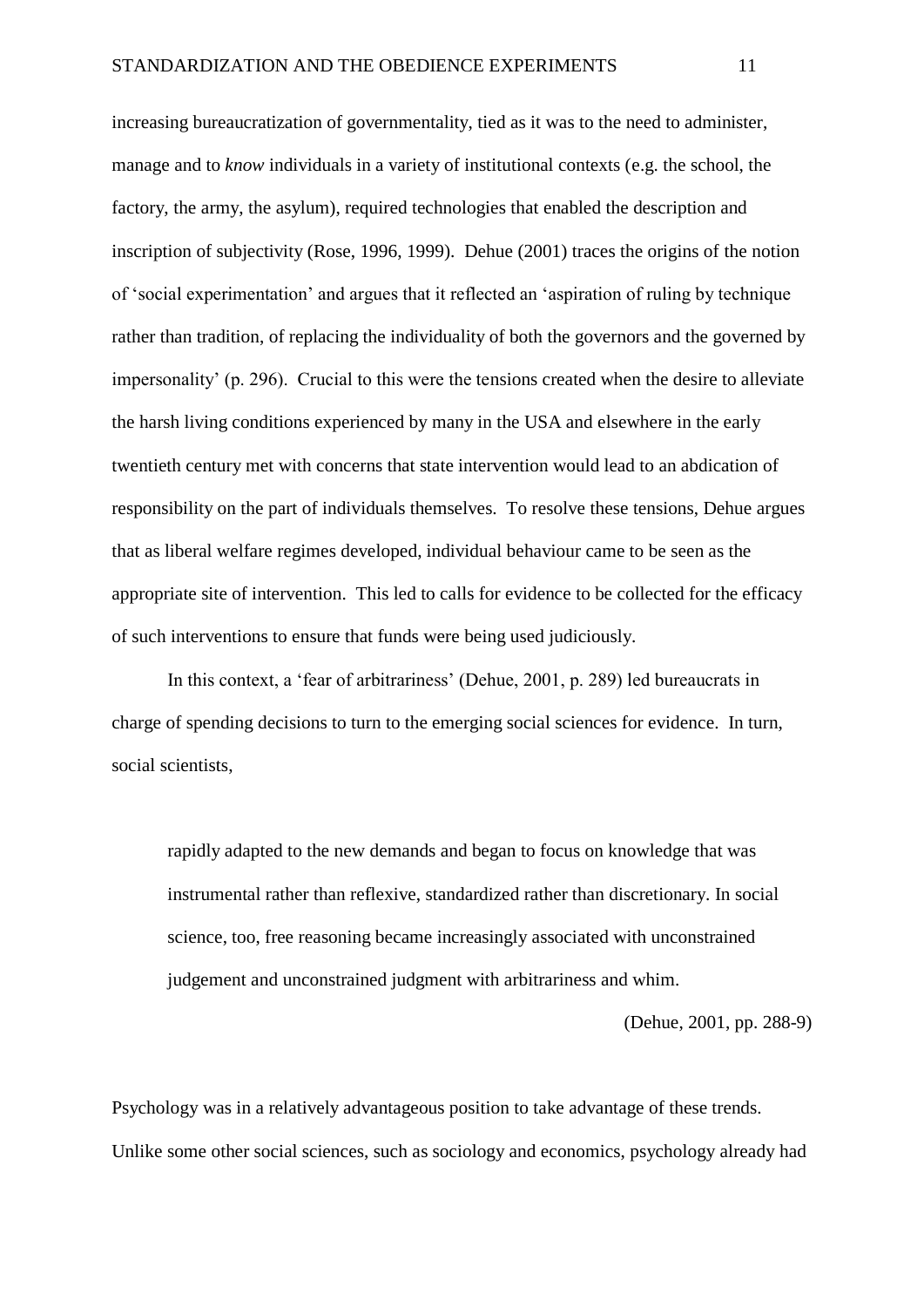an established tradition of experimental work, and whilst attempts to standardize some forms of experimental practice – notably introspection (Coon, 1993) – were not always successful, the individualization of social psychology in the US in the inter-war years accorded well with the requirements of this new form of administrative governance (Danziger, 1992; Dehue, 2001; Farr, 1996). Social psychologists were thus able to set about demonstrating their worth in areas such as attitudes, leadership and group dynamics, and this culminated in the wideranging involvement of social psychologists in the administration of the US military in World War II (Danziger, 1992; Rose, 1999).

Against this background, 'variable-oriented research' (Danziger, 1992, p. 324) in social psychology, with its ideal of control through statistical randomization and procedural standardization, can be seen to have become dominant because of its reflection and perpetuation of emergent bureaucratic conceptions of society. As Danziger (1992, p. 325, italics in original) notes, 'In many ways the model is reminiscent of a state of social *anomie*, in which isolated individuals without historical ties drift from one brief encounter to another.' He continues:

More generally, a population of anomic individuals provides a kind of idealized object for administrative intervention even where real populations do not quite correspond to the model. Social psychological experimentation came to resemble administrative intervention both in its conception of knowledge as pertaining to specific possibilities of manipulation and in its implicit model of human populations.

(Danziger, 1992, p. 325)

As a result, alternative conceptions of the social psychological experiment as fulfilling an altogether different kind of function were always likely to struggle to achieve the same level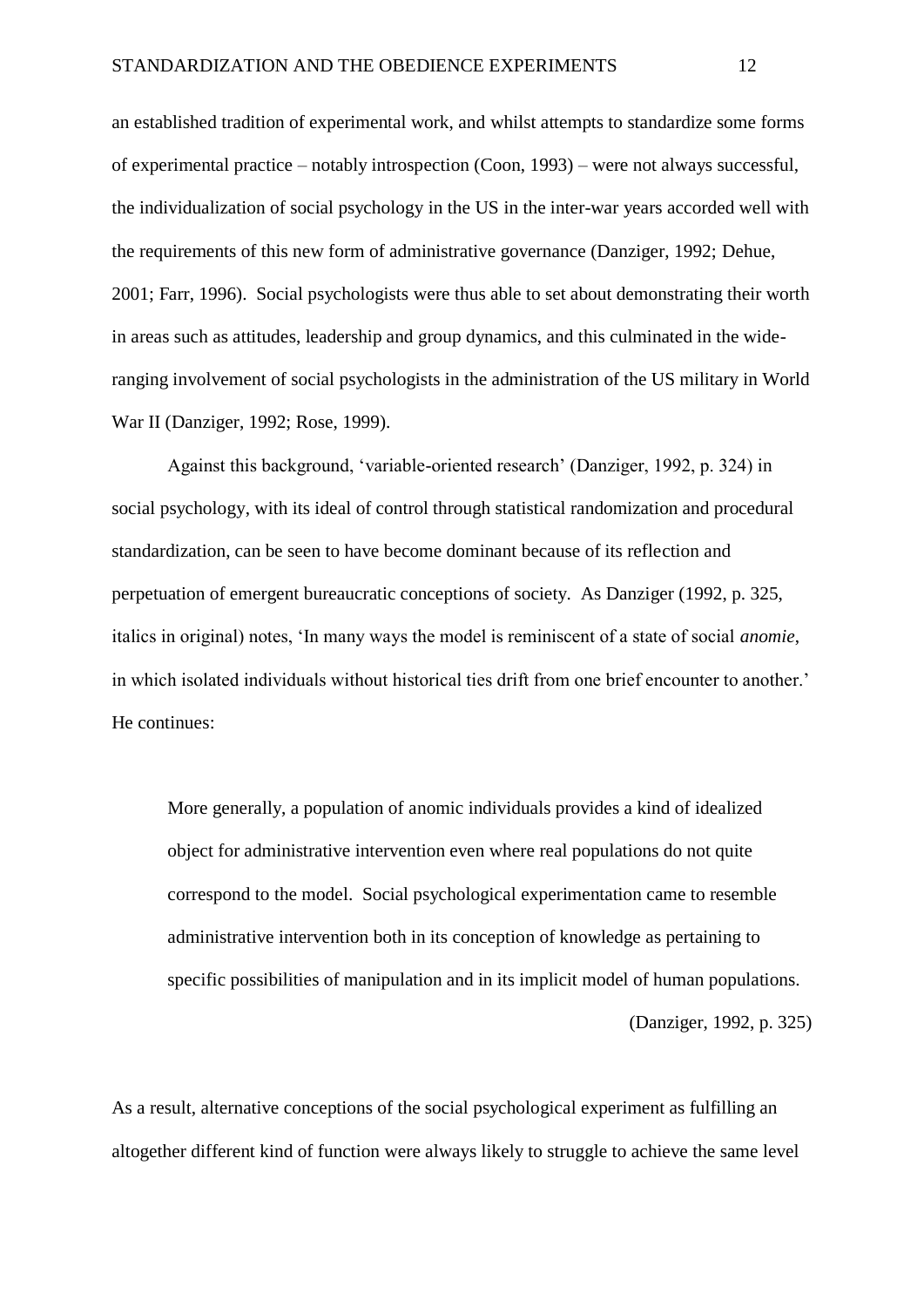of prestige and influence. In particular, the Lewinian version of experimentation as having 'an illustrative function' (Danziger, 2000, p. 341) swiftly fell out of favour, despite the general admiration for Lewin's work amongst US social psychologists. As Danziger points out, for Lewin:

Experiments … revealed the existence of general patterns and relationships that were also present, though confounded and obscured, in everyday situations. Ultimately the function of experiments was not empirical but theoretical: The empirical relationships established by experiments were significant insofar as they provided instantiations of theoretical concepts.

(Danziger, 2000, p. 341)

In contrast, the 'administrative' approach to experimentation in social psychology, best exemplified by Leon Festinger, emphasised the decomposition of the object of study into independent and dependent variables, with the aim of any experiment being to assess the effects of the former on the latter (Danziger, 1992, 2000). For Festinger, Lewin's version of experimentation was inadequate because 'rather than isolating and precisely manipulating a single variable or small set of variables, the experimenters attempted a large and complex manipulation. There was also little attempt at control' (Festinger, cited in Danziger, 2000, p. 343). This, of course, depended upon a view of the world as being composed of an array of discrete but potentially interacting variables. Such a view entailed the use of the concept of 'variable' in a theoretical as well as statistical sense (Danziger & Dzinas, 1997), and was shaped in no small part by the then relatively novel statistical technique of analysis of variance (Rucci & Tweney, 1980).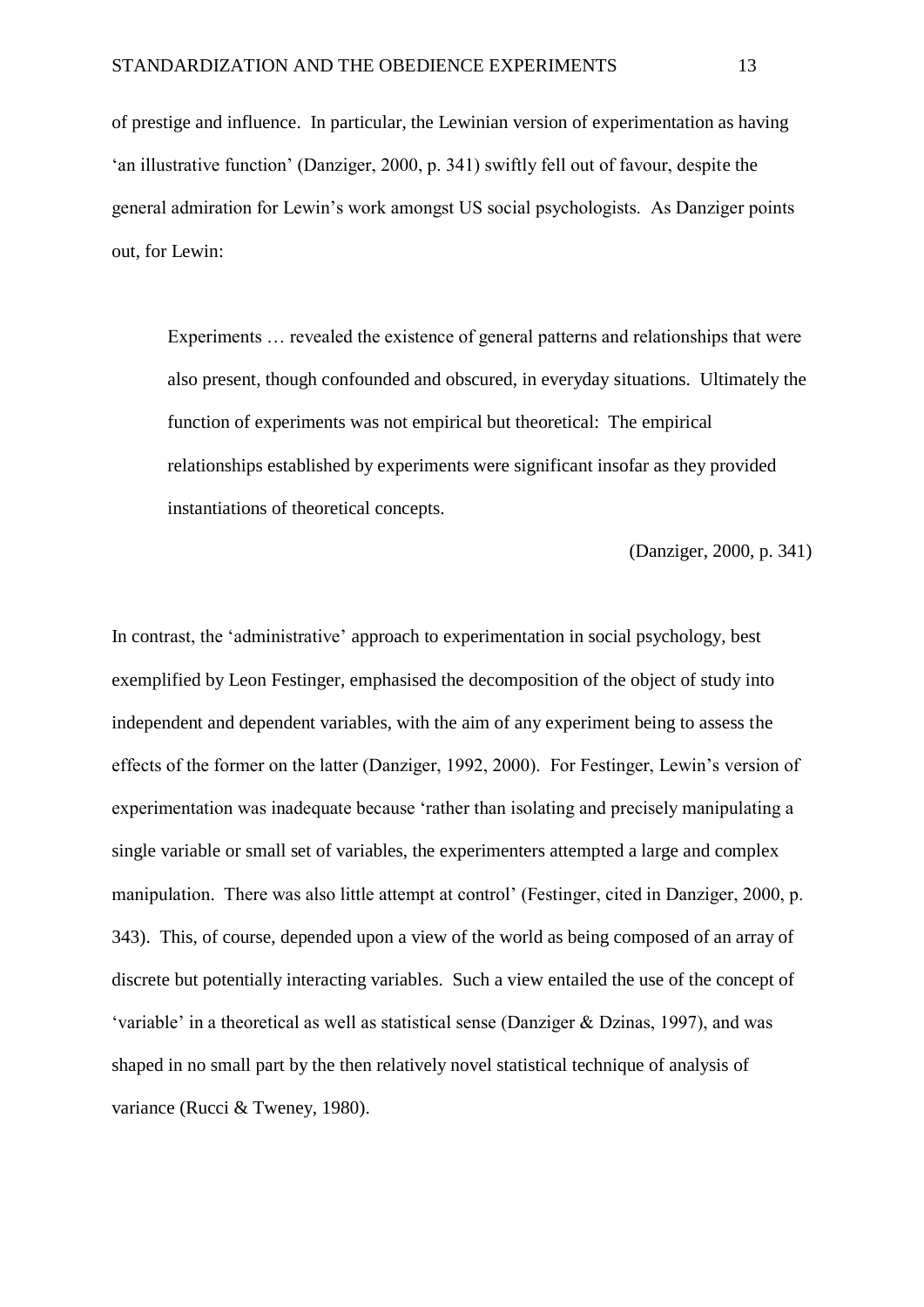By the time Milgram conducted the obedience experiments, the variable-oriented approach was firmly in the ascendancy as the dominant tradition of experimentation in social psychology. However, as will be suggested below, there are reasons for suggesting that Milgram conceived of the role of experiments rather differently, and in a way that bore traces of the Lewinian 'illustrative' approach. Before fleshing this out, however, it is necessary to turn to the archival material itself.

### **The forgotten 'prod': Leaving the room to check on the learner**

Audio recordings held in the Stanley Milgram Papers archive at Yale University point to numerous departures from the standardized experimenter's script. One major departure, used by the experimenter in the voice-feedback condition, appears to involve the use of a previously undocumented tactic for ensuring continuing participation in the experiments. There are three participants for whom this additional 'prod' is used. In fact, it may not be entirely appropriate to term this a 'prod' as it consisted not of a straightforward verbal statement or command, but instead involved a more elaborate attempt to elicit a participant's continuation. On these three occasions, the experimenter left the room where the experiment was taking place, ostensibly to ascertain whether the learner wished to continue with the experiment. This does not appear to have been mentioned in any of Milgram's published work on the experiments, nor in any of the commentary and discussion of the experiments generated over the years. Moreover, there is further evidence in the archives of the experimental procedure being adapted by Milgram and his confederates to incorporate this tactic during the running of condition 2. This makes it possible to partially reconstruct the development of this forgotten 'prod' during the course of condition 2.

The first use of the tactic comes during experimental session 0208, and follows an attempt to bring about the cessation of the experimental session by the participant. Elsewhere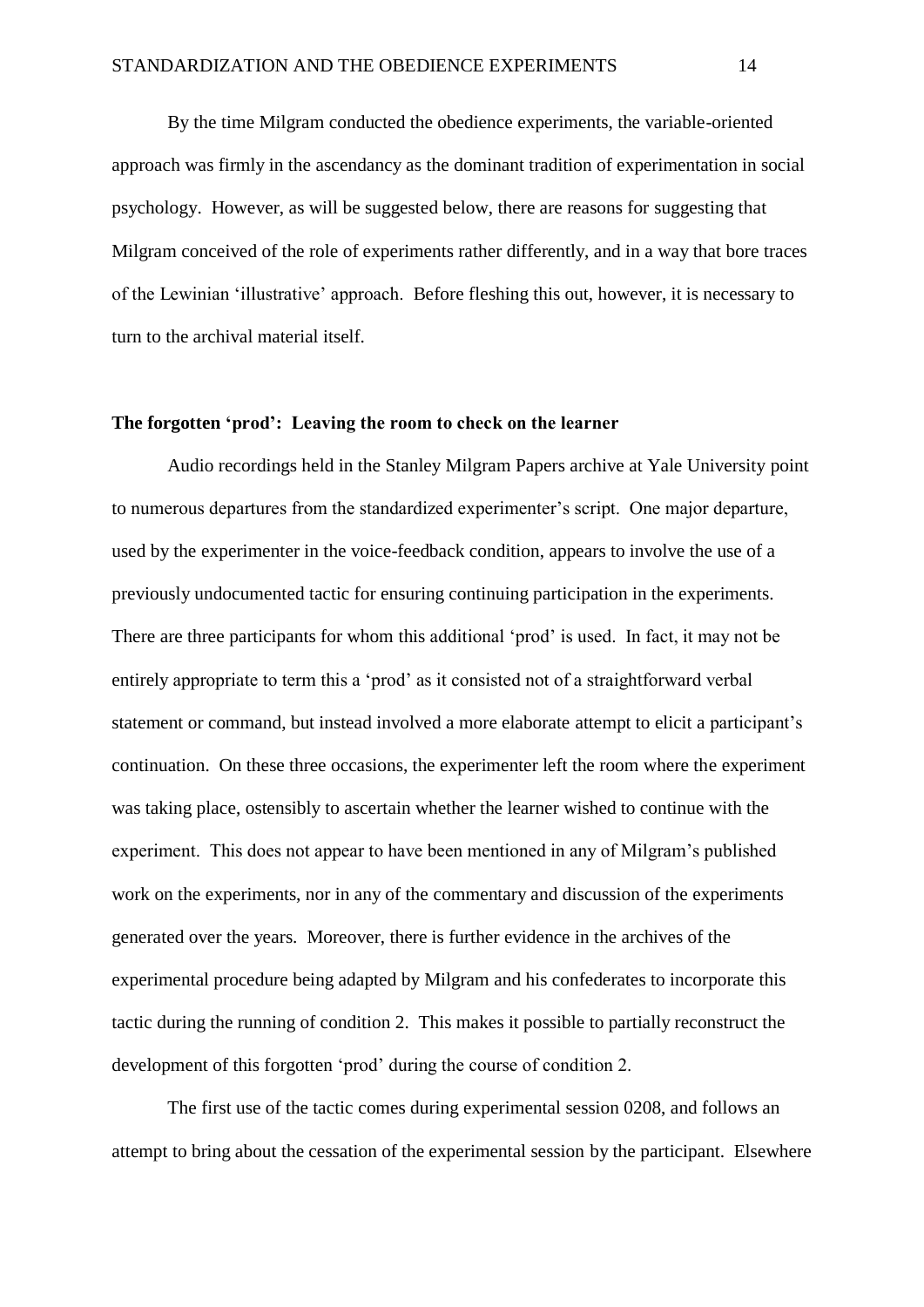I have used this extract to demonstrate the rhetorical nature of the experimental encounters, and specifically the way in which participants could draw the experimenter into negotiation around the continuation of the experiment through the use of creative rhetorical strategies (Gibson, in press). For present purposes, however, I want to use this as the point of departure for an examination of what happened to this 'prod' subsequently during condition 2:

*Extract 1 (Participant 0208 – 22nd August 1961, 6pm session<sup>2</sup> ) 3*

| $\mathbf{1}$   | T: | I'm going to administer a hundred and twenty          |
|----------------|----|-------------------------------------------------------|
| $\overline{c}$ |    | volts.                                                |
| 3              |    | ((SHOCK))                                             |
| 4              | L: | URGH! Hey these really hurt.                          |
| 5              |    | (3)                                                   |
| 6              | T: | I don't think I wanna, be a part of this anymore.     |
| 7              |    | (2)                                                   |
| 8              | E: | Please continue.                                      |
| 9              | T: | No.                                                   |
| 10             |    | (11)                                                  |
| 11             | E: | It's absolutely essential that you go on.             |
| 12             |    | (2)                                                   |
| 13             | T: | Well if he says it's all right it's all right with me |
| 14             |    | will you ask him if he wants to go on?                |
| 15             |    | (3)                                                   |
| 16             | E: | Whether the learner likes it or not er, we must       |
| 17             |    | continue.                                             |
| 18             | T: | I wouldn't contin-                                    |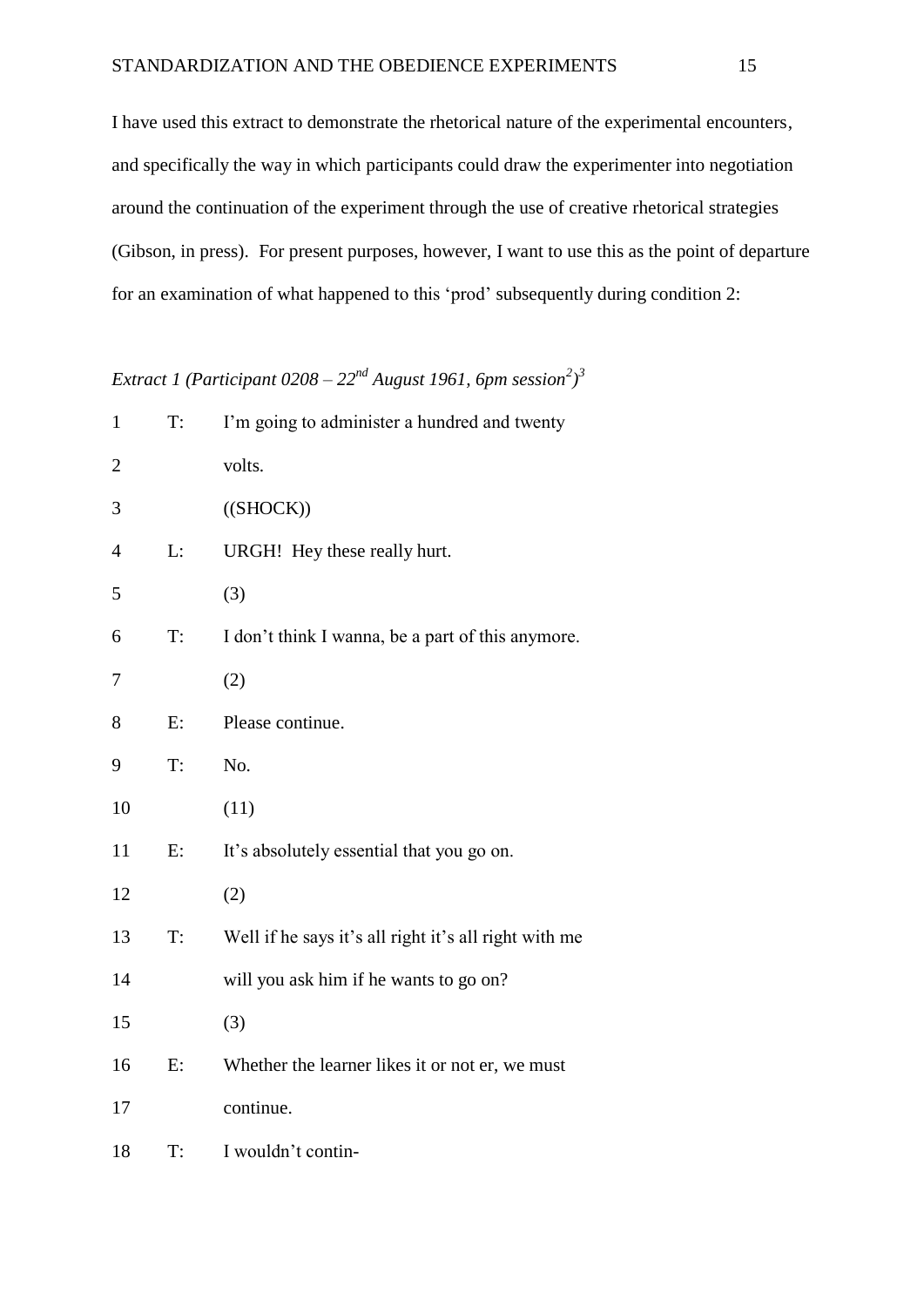| 19 | E: | ((in a <i>udible</i> )).                               |
|----|----|--------------------------------------------------------|
| 20 | T: | I wouldn't continue without asking him.                |
| 21 |    | (2)                                                    |
| 22 | E: | As I explained to both er, er to him when you were     |
| 23 |    | there, er although the shocks may be extremely         |
| 24 |    | painful there is no permanent tissue damage.           |
| 25 | T: | Well I still th- I still don't want to go on unless he |
| 26 |    | says all right.                                        |
| 27 |    | (52) ((During this time period movement can be         |
| 28 |    | heard, and what sounds like a door shutting.           |
| 29 |    | From what follows it seems reasonable to               |
| 30 |    | presume that E went out of the room, ostensibly        |
| 31 |    | to ask L if he wished to continue))                    |
| 32 | E: | He seems willing enough to go on so please             |
| 33 |    | continue.                                              |
| 34 |    | (8)                                                    |
| 35 | T: | Wet, night, grass, duck, cloth.                        |

This extract is notable for the way in which the experimenter leaves the room following the participant's assertion that he will not continue with the experiment unless the learner also wishes to continue (ll. 13-14; l. 20). This exchange occurs before the learner's demand to be released, and thus when he subsequently demands to be released following the 150v shock, the learner appears not simply to have withdrawn his consent to participate in the experiment, but to have changed his mind about being willing to continue since the conversation with the experimenter only a minute or so previously.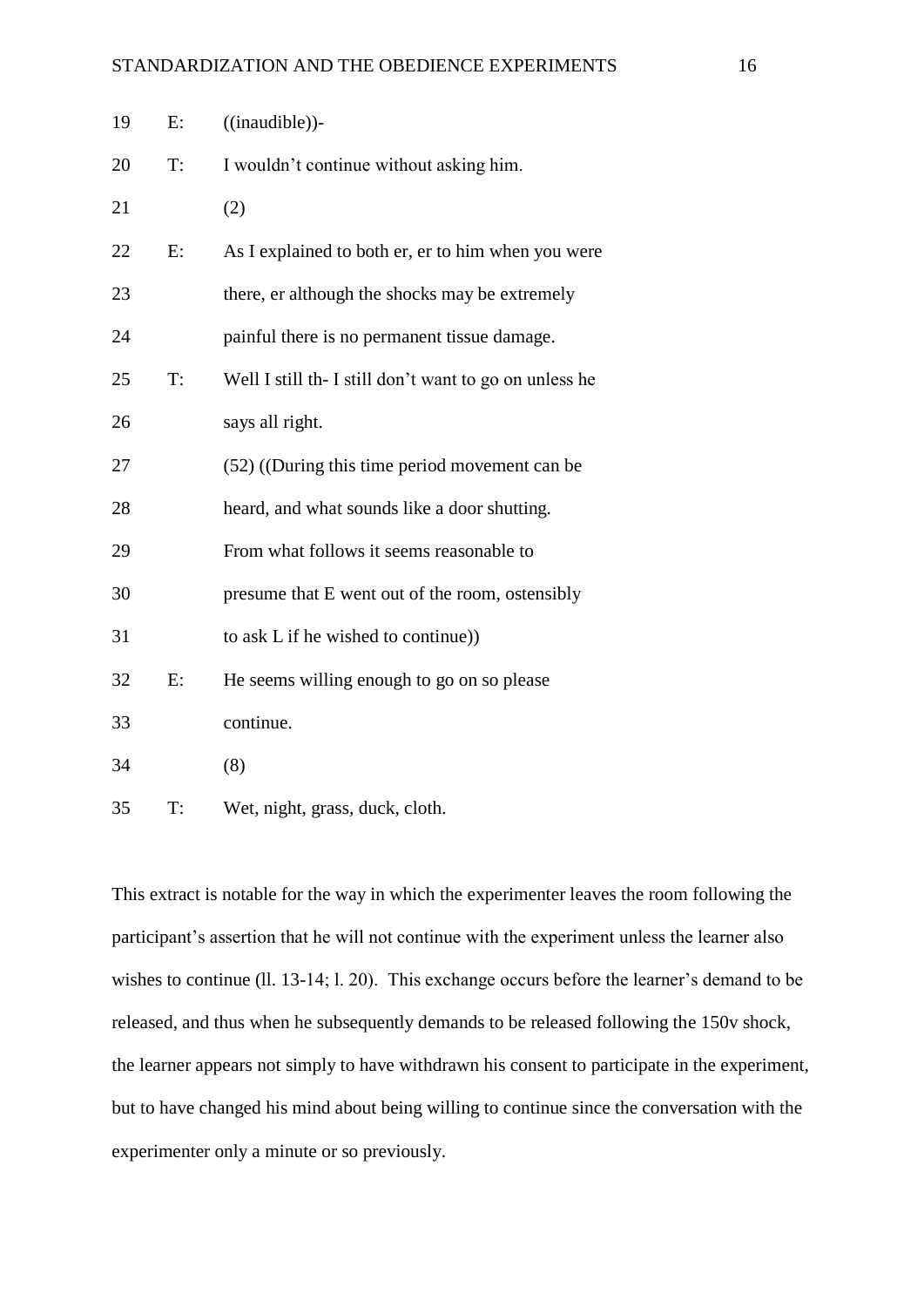It is not immediately apparent from the recordings how this 'leaving the room' strategy has arisen. It may be that Milgram had introduced it as an option for Williams, in his role as experimenter, to employ, and that Williams was thus simply following the protocol. In contrast, it may be that Williams had improvised the strategy on the spot. Given the flexibility with which the prods appear to have been employed, the possibility that Milgram took a relatively relaxed approach to standardization cannot be discounted. The recorded materials do not provide any indication as to which of these may be more likely, however they do include further procedural comments from Williams, and a discussion between Williams and Milgram on the precise circumstances in which the tactic should be employed.

## **Behind the scenes: Negotiating the 'leaving the room' tactic**

After many of the experimental sessions at which Milgram was not personally present, Williams made brief comments at the end of the recording. These comments sometimes concern technical issues with the experimental equipment, or remarks on any noteworthy features of the experimental sessions. Following experimental session 0210, conducted later the same evening as 0208, Williams made a comment on the recording in which he raised the desirability or otherwise of using the 'line about going in and seeing the learner', stating that 'I will check with you [Milgram], this evening, before I leave, and find out if you want me to use that line … when these people say they want to know how he is'.Later that evening, following experimental session 0211, a conversation between Williams and Milgram was recorded in which they discussed participant 0210, and the use of the 'leaving the room' tactic:

# *Extract 2 (discussion following 0211 – 22nd August 1961, 9pm session)*

1 SM: What about the man at eight o'clock, who broke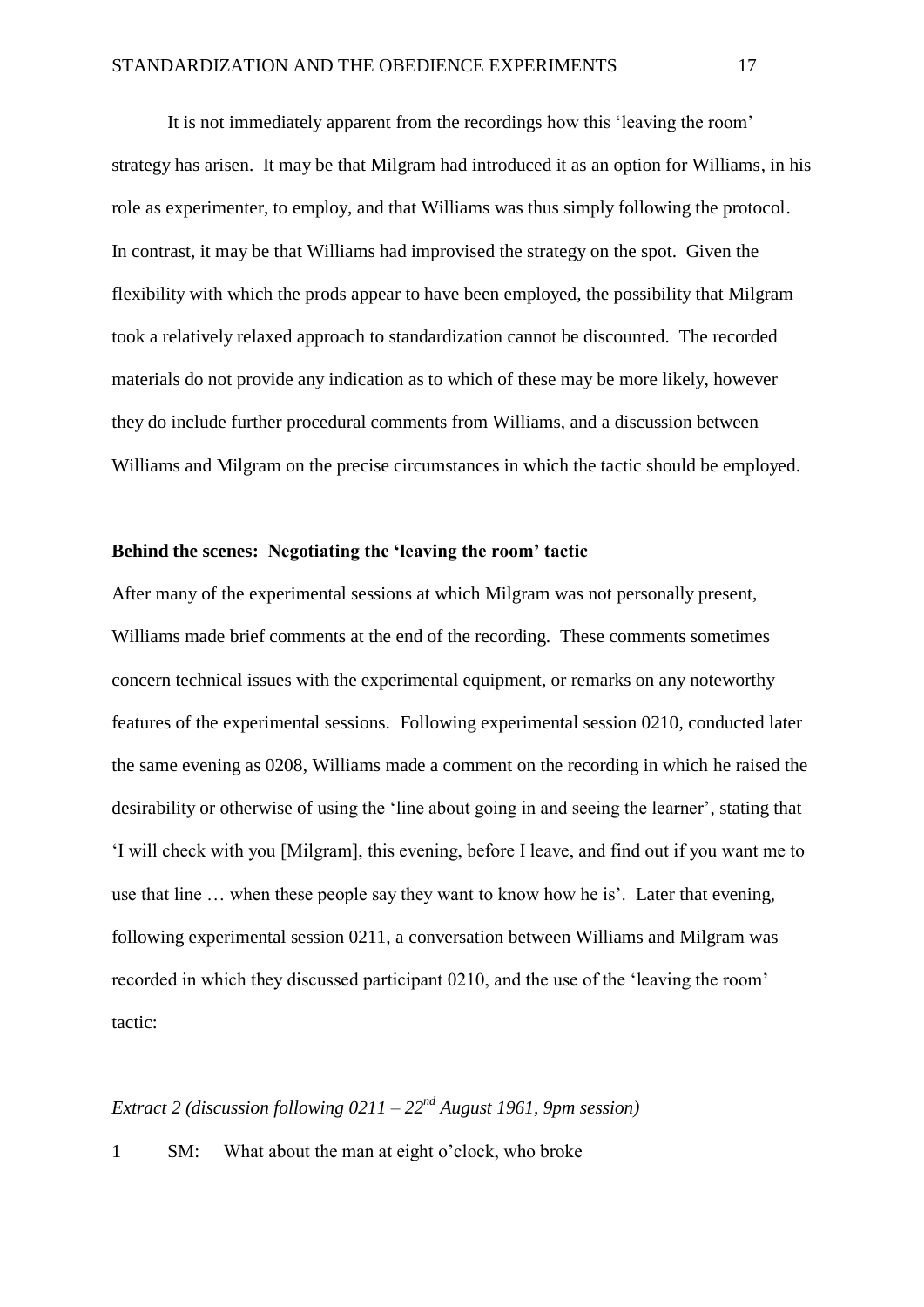| $\mathbf{2}$ |     | off?                                                   |
|--------------|-----|--------------------------------------------------------|
| 3            | E:  | Yes er, I made a comment on that I didn't know if      |
| 4            |     | you wanted to er, you wanted me to use that line he    |
| 5            |     | said I d- I won't go on unless er, er I know that this |
| 6            |     | guy is all right and wants to go on all night. I gave  |
| 7            |     | him all the commands on here and there's some I        |
| 8            |     | gave him a couple of times. And I was, I-I             |
| 9            |     | thought quite firm about the whole thing.              |
| 10           | SM: | Well-                                                  |
| 11           | Е:  | But he er, he wouldn't go on.                          |
| 12           | SM: | Uhuh.                                                  |
| 13           | E:  | And he broke off rather early. He broke off, er,       |
| 14           |     | down in here somewhere around a hundred and            |
| 15           |     | thirty five.                                           |
| 16           | SM: | Oh I s- and the first guy broke off very early too.    |
| 17           | E:  | Yeah well this guy was er, a little bit more than      |
| 18           |     | that first guy.                                        |
| 19           | SM: | Uhuh.                                                  |
| 20           | E:  | The, the voice, seemed to shake him up                 |
| 21           |     | considerably.                                          |
| 22           | L:  | Yeah.                                                  |
| 23           | Е:  | And then I di-so I figured I'd ask you, I put it all   |
| 24           |     | on tape I told you I broke off and I didn't know       |
| 25           |     | whether you wanted me-                                 |
| 26           | SM: | Well I think, you keep going unless, he makes it       |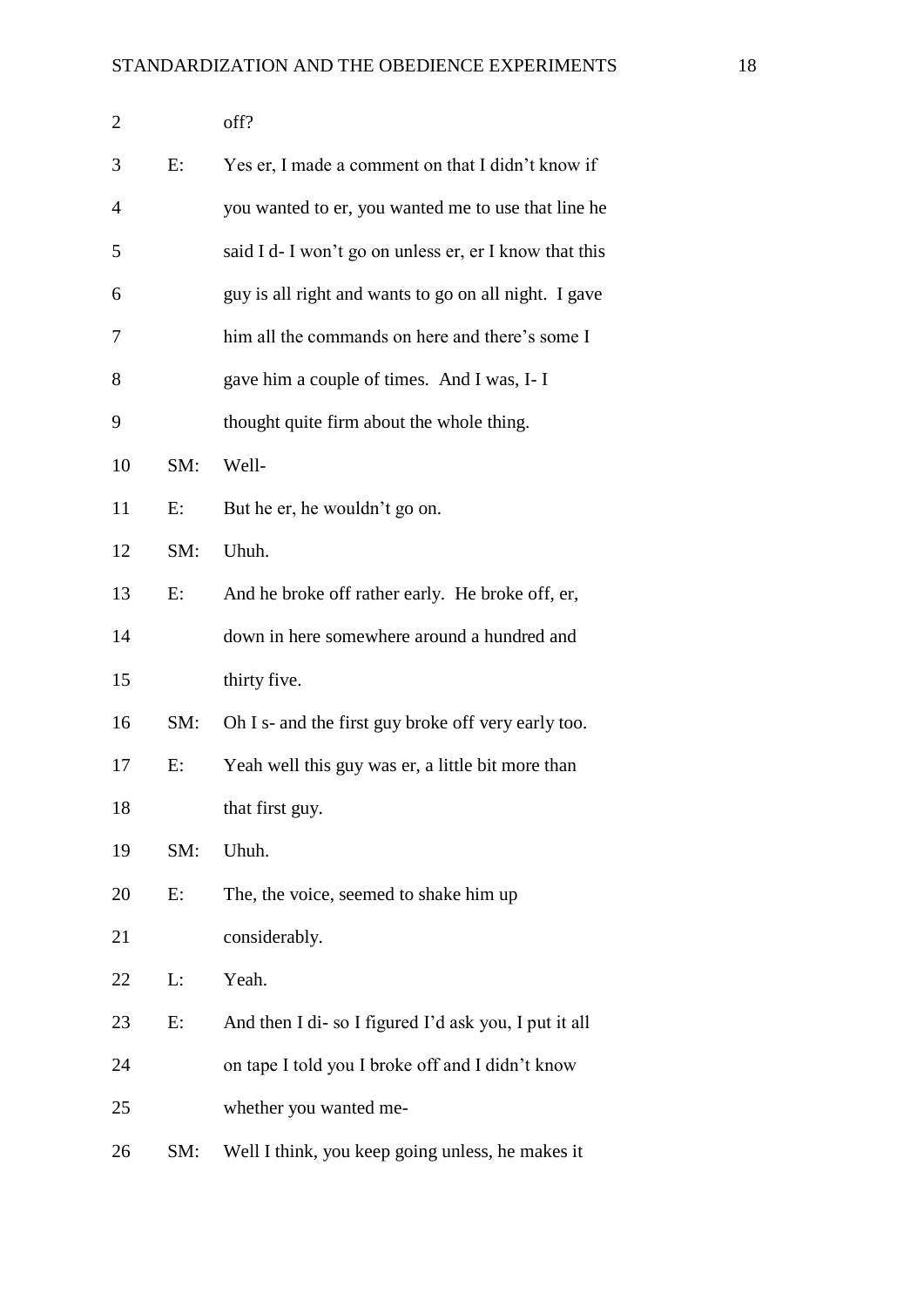| 27 |     | explicit that he will go on only if you check the     |
|----|-----|-------------------------------------------------------|
| 28 |     | man outside. And at that-                             |
| 29 | E:  | He said that two or three or four times.              |
| 30 | SM: | Well at that point ((cough)) you can take a look,     |
| 31 |     | very quickly, and then come back and tell him at      |
| 32 |     | whatever level we're supposed to be on, now for       |
| 33 |     | example if er, er, Wallace is saying at that time oh  |
| 34 |     | it hurts, you just say, h- he's apparently willing to |
| 35 |     | c-he-he's willing to go on although he did            |
| 36 |     | indicate that it hurts. If he says I refuse to go on, |
| 37 |     | you come out and s- if that's what the, er, er,       |
| 38 |     | comment is, then you come out and say well the        |
| 39 |     | subject er, does not see- er wish to go on but, we    |
| 40 |     | must continue.                                        |
| 41 | E:  | Right.                                                |
| 42 | SM: | In other words you come out with whatever level,      |
| 43 |     | he is at.                                             |
| 44 | E:  | Uhuh. Well, the thing was with er, er, with           |
| 45 |     | ((deletion)) he took the command I guess to           |
| 46 |     | please continue, until this one said er, I refuse to  |
| 47 |     | go any further.                                       |
| 48 | SM: | Yeah.                                                 |
| 49 | E:  | Er I don't wish to continue the experiment.           |
| 50 | SM: | Yeah.                                                 |
| 51 | E:  | And he said er, er I'm not gonna go any further he    |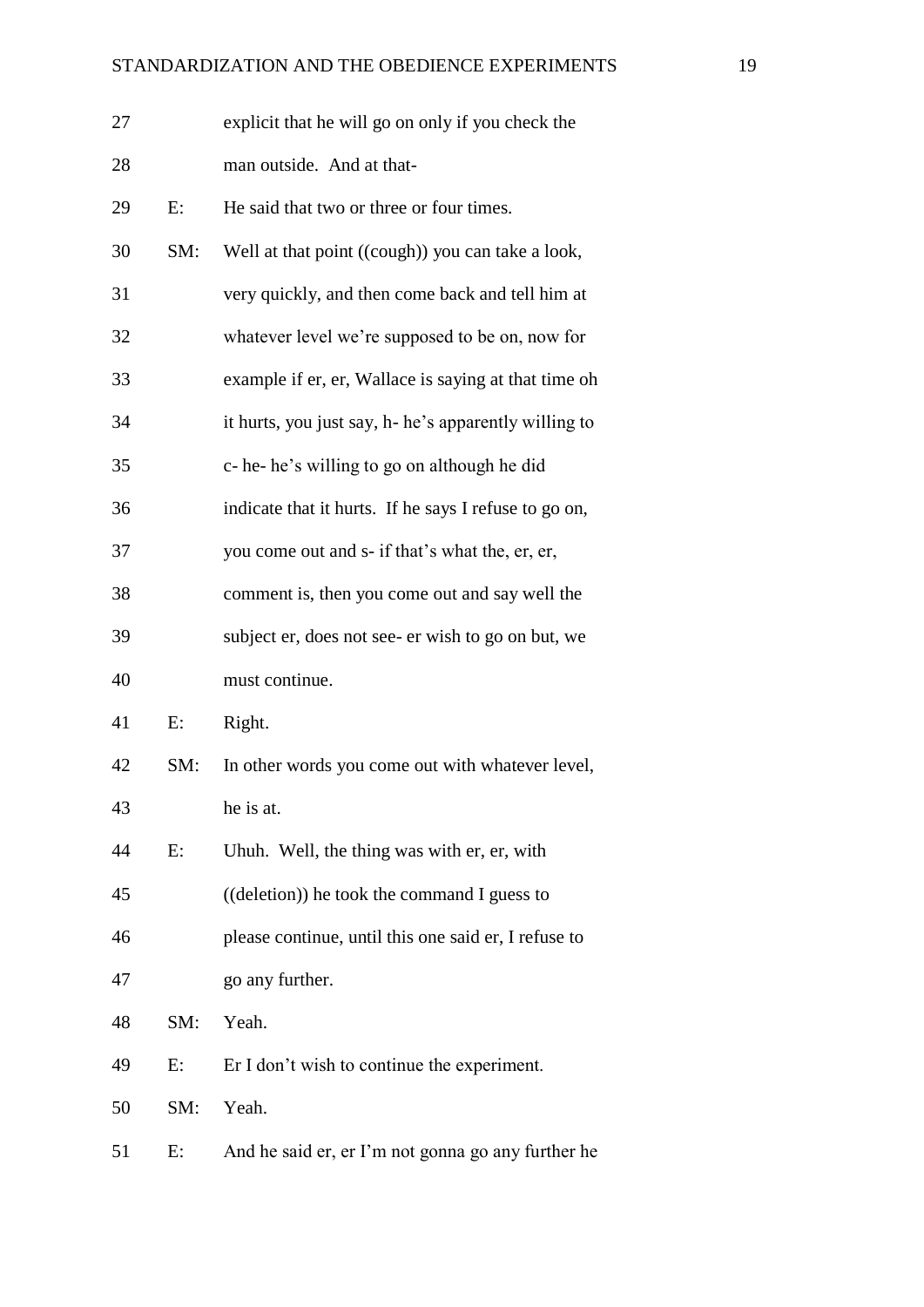| 52 |     | said, er unless we go in and look at this guy and     |
|----|-----|-------------------------------------------------------|
| 53 |     | make sure that er, he wants to go on he- he just      |
| 54 |     | said that he doesn't want to go any further. He       |
| 55 |     | said and this is what he kept saying to me and I      |
| 56 |     | kept er, I gave him all of the different commands.    |
| 57 | SM: | Yeah well I'd give him the business at that time      |
| 58 |     | and if he still refuses, after the business, then you |
| 59 |     | go in, check, and you can say well he's, he l- er,    |
| 60 |     | he's-                                                 |
| 61 | E:  | I gave him the business I told him he had no choice.  |
| 62 |     | I said you have no choice, you must continue.         |
| 63 | SM: | Uhuh.                                                 |
| 64 | E:  | Or whatever it says on, and er, no ((inaudible))      |
| 65 | SM: | Uhuh.                                                 |
| 66 | E:  | And then he claimed it was because he worked hard     |
| 67 |     | all day. He's a meter reader in the er, water         |
| 68 |     | company. He was down under the, he says I was         |
| 69 |     | down under the manholes                               |
| 70 | SM: | Eh heh heh                                            |
| 71 | E:  | Eh heh I worked hard all day and he said I'm quite    |
| 72 |     | tired, this was in the interview.                     |
| 73 | SM: | Uhuh.                                                 |
| 74 | E:  | That was ((inaudible)) He- he w-                      |
| 75 | SM: | Yeah well let's do it that way. I'd say your visit    |
| 76 |     | in there is the last, measure.                        |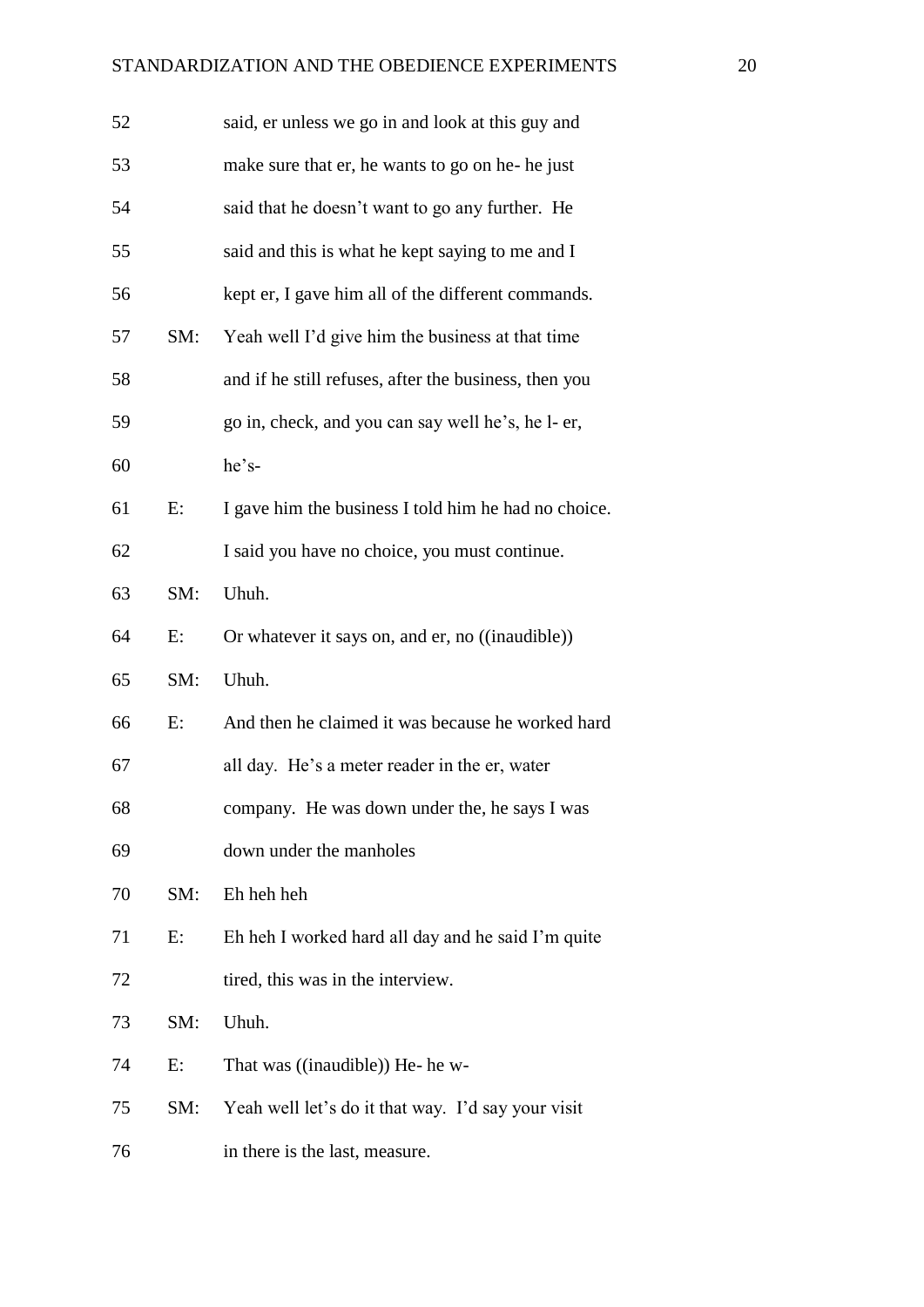| 77 | E:    | The last possible resort.                            |
|----|-------|------------------------------------------------------|
| 78 | SM:   | Yeah. And you always come out with erm, the          |
| 79 |       | level appropriate.                                   |
| 80 | E:    | But you think we ought to use that visit, er when    |
| 81 |       | they claim they want to know if this guy's all right |
| 82 |       | to go on right?                                      |
| 83 | SM:   | Well you tell them first that they have to continue  |
| 84 | E:    | Oh yeah.                                             |
| 85 | SM:   | before. And if they still ins- insist ((inaudible))  |
| 86 | E:    | Well we won't use this though unless they say,       |
| 87 |       | specifically they'd like to see him right or they'd  |
| 88 |       | like to see how he is? Is that right?                |
| 89 | SM:   | Yeah.                                                |
| 90 | E:    | We won't use it if they just, refuse to administer   |
| 91 |       | shocks.                                              |
| 92 | SM:   | That's right.                                        |
| 93 | $E$ : | Right ((inaudible))                                  |
| 94 | SM:   | ((inaudible)) only on those special occasions such   |
| 95 |       | as that er, the guy at er seven, six, the first one  |
| 96 | E:    | Yeah, yeah, yeah.                                    |

This is a significant conversation as it shows how Milgram and Williams adapted and clarified the experimental procedure during the course of condition 02. Referring to participant 0210, Milgram asks Williams about 'the man at eight o'clock' (l. 1), who had ended the experimental session following the learner's demand to be released at 150v.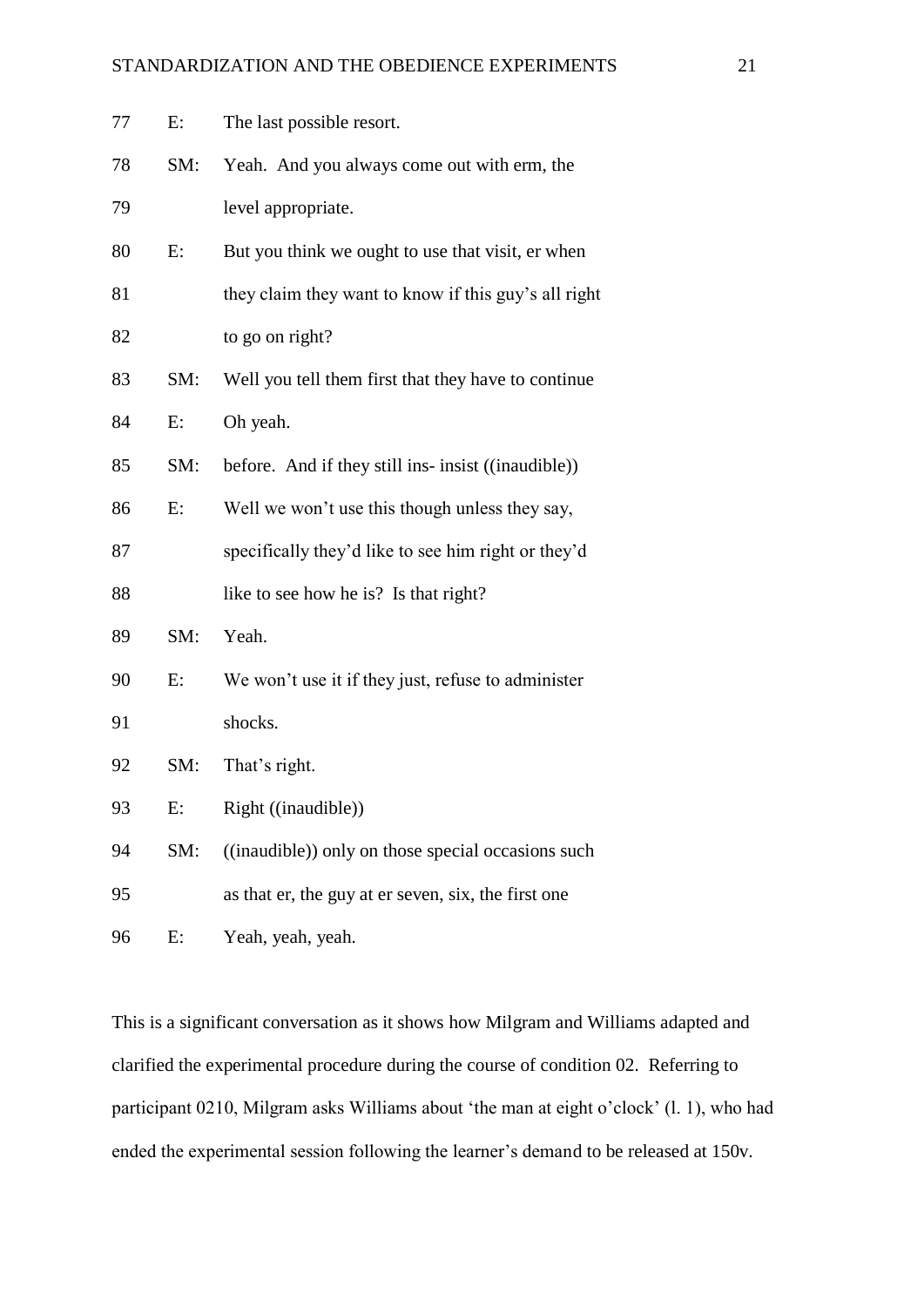Williams refers to his comment on the tape and asks Milgram if he should use the tactic of leaving the room. It is notable that this tactic had not been used on participant 0210, and also that whereas Milgram had not been present for 0210's session, he had been present earlier that same evening for 0208's session, during which the tactic had been employed (see extract 1). Milgram responds by suggesting that 'you keep going unless, he makes it explicit that he will go on only if you check the man outside' (11, 26-28). He then goes on to instruct Williams to adapt the line he uses on returning from the learner depending on the stage of the experimental session. If the learner has not yet demanded to be released (i.e. prior to 150v, as was the case in 0208) then he is to state that the learner is 'willing to go on although he did indicate that it hurts' (ll. 35-36). If the learner has already demanded to be released (i.e. from 150v onwards), then he is to state that 'the subject ... does not ... wish to go on but, we must continue' (ll. 38-40).

On lines 44-56, Williams works up a description of the participant as having repeatedly refused to continue without checking to see if the learner was willing to go on, noting that 'I gave him all of the different commands'  $(1, 56)$ .<sup>4</sup> Milgram then tells Williams that in such situations he is to 'give him the business' (l. 57), and that only if a participant still refuses after this is Williams to use the tactic of leaving the room to check on the learner. Williams then says that he 'gave him the business', and makes it clear that 'the business' refers to the sequential prods: 'I told him he had no choice. I said you have no choice, you must continue' (i.e. prod 4) (ll. 61-2). Following some discussion of the participant's working day, Milgram then makes clear again that 'your visit in there is the last, measure' (ll. 75-76), which Williams affirms as 'the last possible resort' (l. 77).

Having established this, Williams then checks with Milgram that he is to use the tactic only when participants specifically ask to check on the learner: 'We won't use it if they just, refuse to administer shocks' (ll. 90-91). Milgram agrees, and points to the example of 'the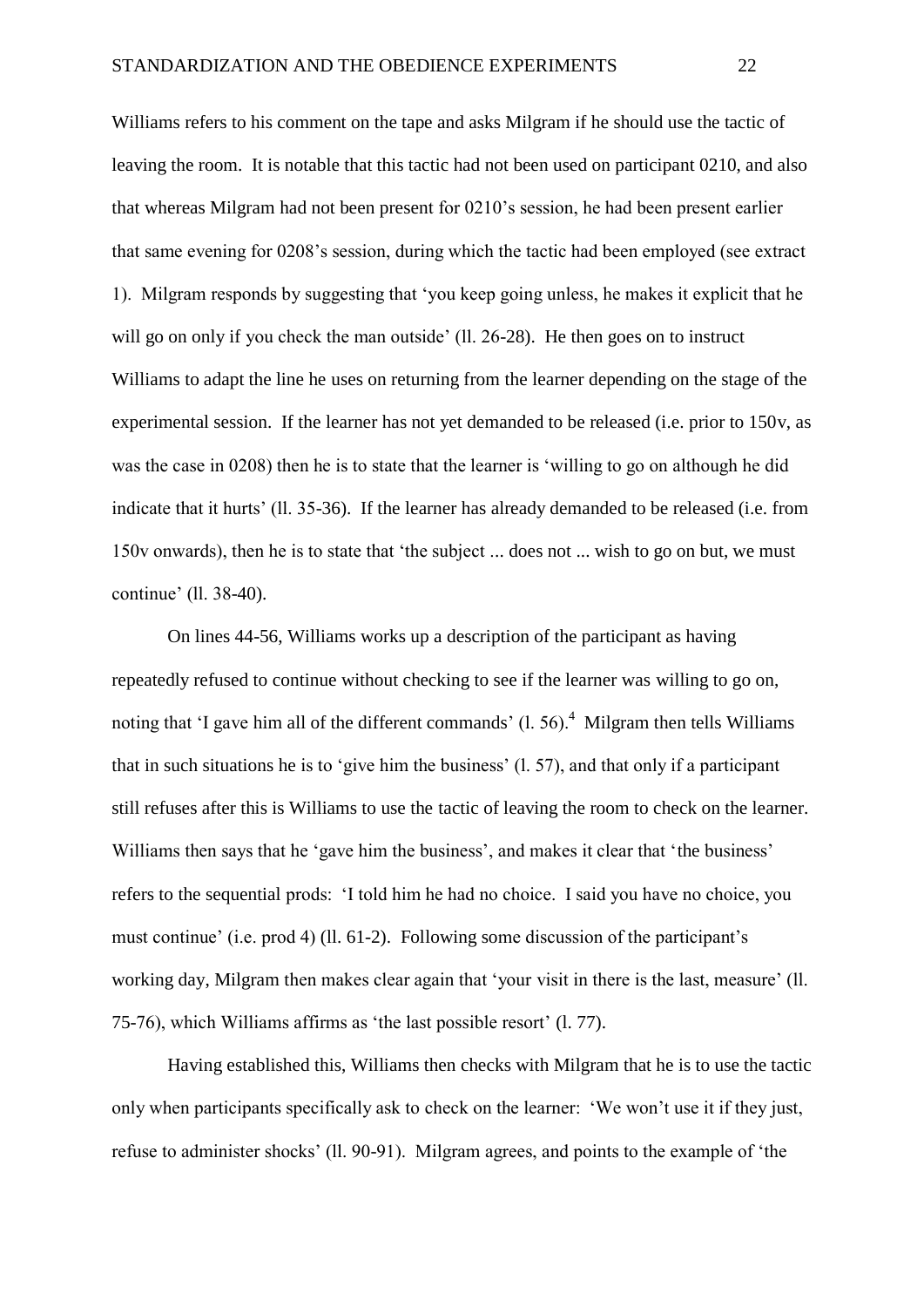guy at er seven, six, the first one [0208]' (l. 95) as the sort of 'special occasion' (l. 94) on which the prod should be used. In the course of this conversation, then, Milgram and Williams appear to have clarified the circumstances under which this new tactic was to be used, and to have incorporated it into the procedure of condition 2. That this tactic was added to the 'working' experimental procedure is apparent from its use in two further experimental sessions.

## **Leaving the room again (and again)**

Following the exchange between Milgram and Williams presented in extract 3, the 'leaving the room' strategy was employed in experimental sessions 0219 and 0237, yet in neither case did its use conform to the 'standardized' conditions:

# *Extract 3 (0219 – 24th August 1961, 8pm session)*

| $\mathbf{1}$   | T:    | Three fifteen voltage.                         |
|----------------|-------|------------------------------------------------|
| $\overline{2}$ |       | ((SHOCK))                                      |
| 3              | L:    | АННННННННН!                                    |
| $\overline{4}$ | T:    | Green, ink. I don't like to con-               |
| 5              | L:    | I told you I refuse to answer!                 |
| 6              | $T$ : | I don't like to continue this myself.          |
| 7              | L:    | I'm no longer part of this experiment.         |
| 8              | $T$ : | I mean if he's, u-heh-nder such pain which is  |
| 9              |       | possible, I don't like to do it.               |
| 10             |       | (2)                                            |
| 11             | E:    | Please continue.                               |
| 12             | T:    | Well I don't, care to continue under, with him |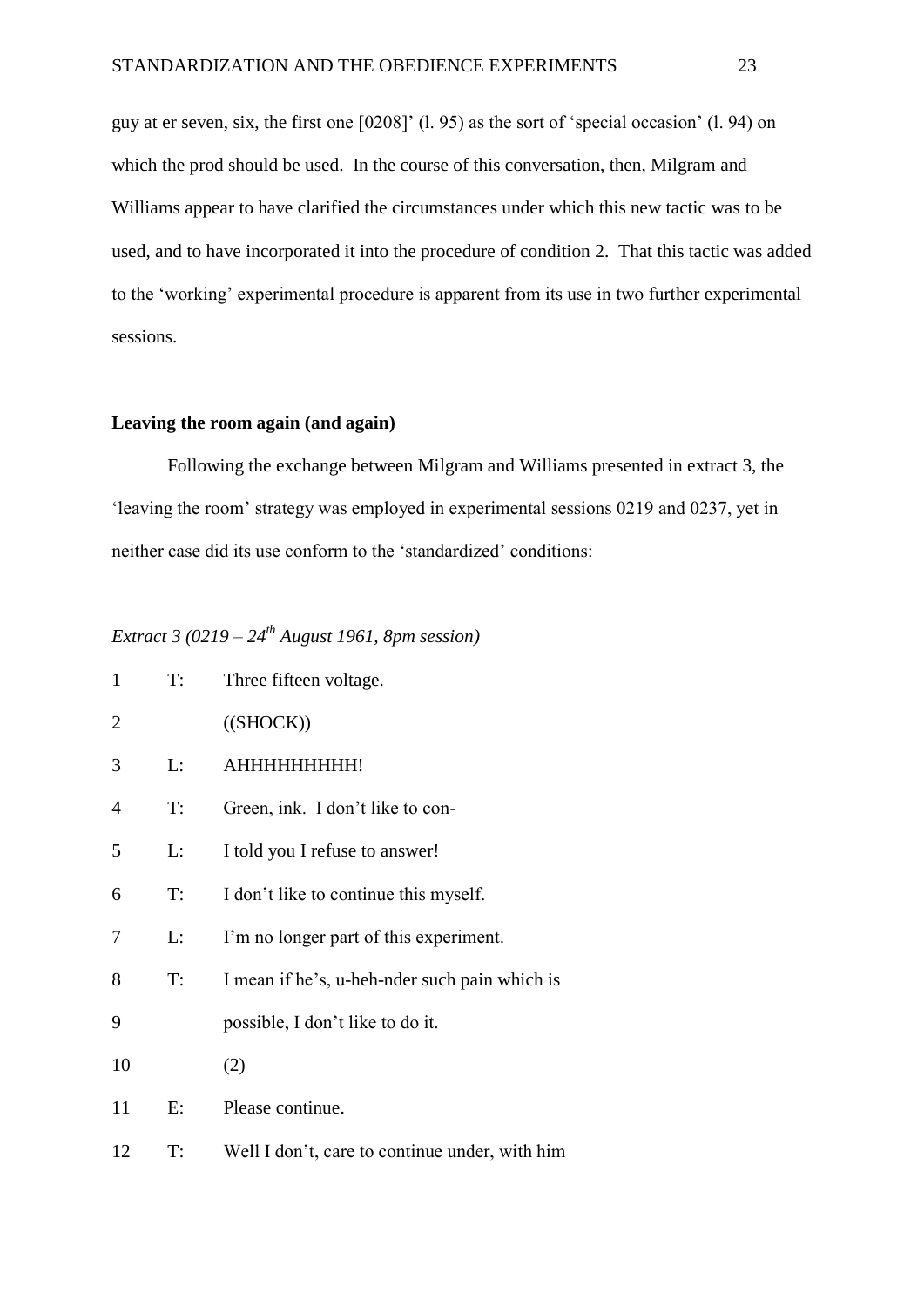| 13 |    | hollering like that.                                  |
|----|----|-------------------------------------------------------|
| 14 |    | (7)                                                   |
| 15 | E: | Well the experiment requires that you go on.          |
| 16 | T: | Well then you want the cheque back I mean the         |
| 17 |    | money isn't, that important to me. I mean I'm not,    |
| 18 |    | I don't care to hear him hollering like that when I   |
| 19 |    | have to give him the punishment.                      |
| 20 | E: | As I said before although the, er, shocks may be      |
| 21 |    | extremely painful there is no permanent tissue        |
| 22 |    | damage, so please continue.                           |
| 23 | T: | But he refuses to answer and I                        |
| 24 |    | (6)                                                   |
| 25 | T: | No I refuse unless he wishes. I mean I'm sorry, I,    |
| 26 |    | don't wish to give this, experiment bad but I can-    |
| 27 |    | don't like to give him, the punishment the way he     |
| 28 |    | is hollering.                                         |
| 29 | E: | It's absolutely essential that you continue.          |
| 30 | T: | Well but how does he feel? That's what I'm            |
| 31 |    | thinking of. I mean I'm o-I'm on the giving end.      |
| 32 |    | He's on the receiving end. That's what I'm saying     |
| 33 |    | now. I mean I'm sure I wouldn't like to er, take      |
| 34 |    | that punishment also.                                 |
| 35 | E: | Please sit down and I'll er, I'll look in on him very |
| 36 |    | quickly.                                              |
| 37 |    | $(36)$ ((during this gap E appears to leave the room  |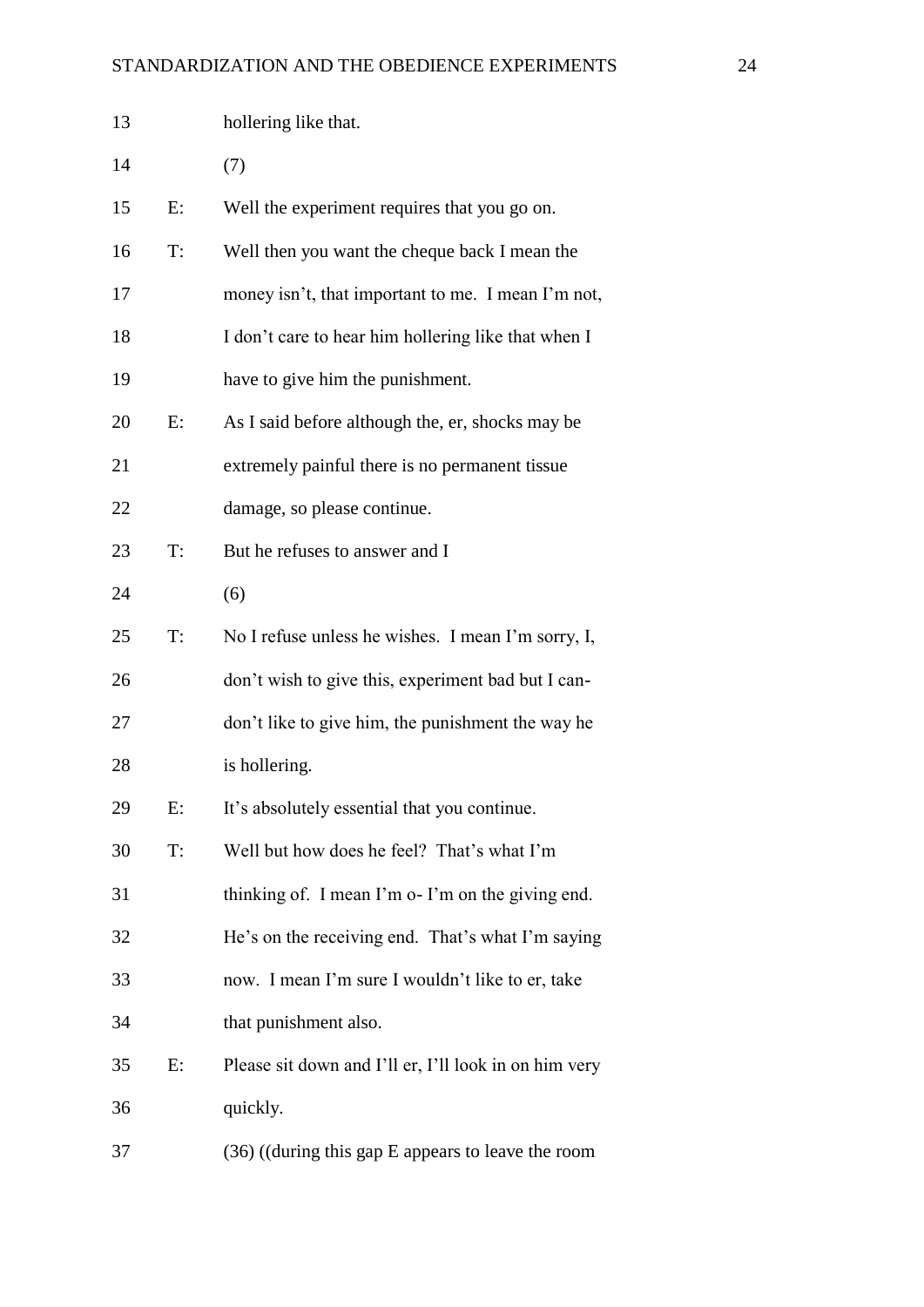| 38 | and then return)) |
|----|-------------------|
|----|-------------------|

39 E: He seems er, perfectly capable of continuing. So

40 would you please continue.

41 (3)

42 T: Rich. Boy, cake, man, girl.

In extract 3 the tactic of leaving the room is employed, but not in a way which conforms to the 'last possible resort' requirement as discussed by Milgram and Williams in extract 2. When the participant initiates an attempt at bringing about the cessation of the experimental session at line 6, the experimenter uses prod 1 (l. 11), a variant of prod 2 (l. 15) and prod 3 (l. 29), as well as a variant of one of the special prods (ll. 20-22). The participant, however, remains steadfast in his refusal to continue, citing the learner's 'pain' (l. 8), 'hollering' (l. 13) and refusal to answer (l. 23), as well as offering to return the cheque (ll. 16-17). On line 25 he asserts: 'No I refuse unless he wishes' and then, following the experimenter's use of prod 3, he invokes the learner's feelings, concluding that he himself 'wouldn't like to er, take that punishment' (ll. 30-34). It is at this point – without having used prod 4 – that the experimenter goes to 'look in' on the learner (l. 35). There is thus no direct request from the participant to ask the learner if he wishes to continue. Compared to 0208 (extract 1), in which the participant says 'will you ask him if he wants to go on?' (1, 14), the closest thing in extract 3 to the participant making 'it explicit that he will go on only if you check the man outside' (extract 2, ll. 26-28) is the statement on line 25 that 'I refuse unless he wishes'.

The experimenter's subsequent gloss on the learner as seeming to be 'perfectly capable of continuing' (l. 39) is interesting insofar as it does not deal with the issue of the learner's 'willingness' to continue, as Milgram suggested should be the case in the discussion reported in extract 3. In this instance, therefore, the visit to the learner is neither the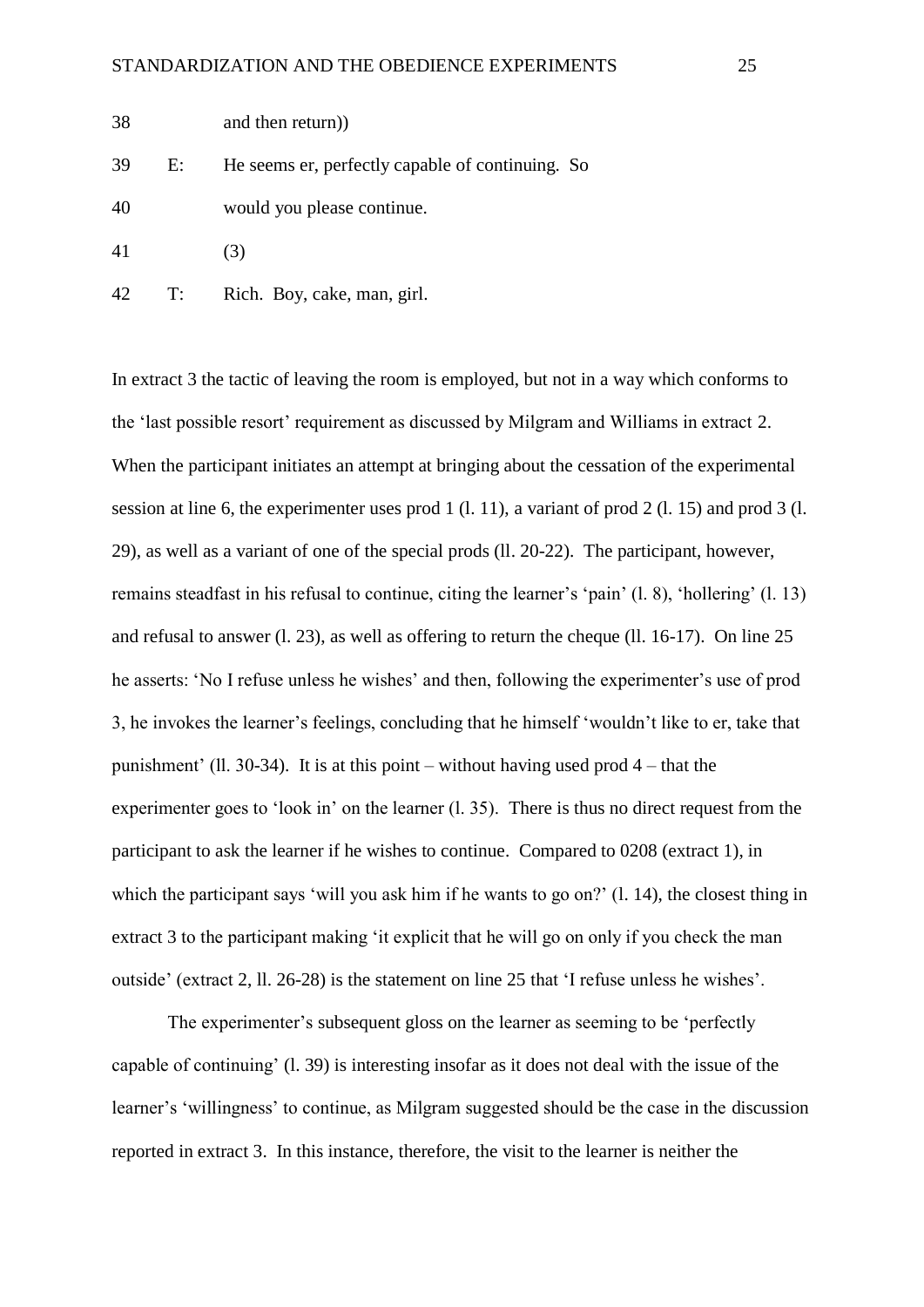culmination of the sequential prods ('the last possible resort'), nor does it follow a request to check on the learner, as was the case in 0208. Moreover, the experimenter's line on returning from the visit is concerned with the learner's *capability*, rather than his *willingness*, to continue. Further variation can be identified in the final use of the tactic of leaving the room:

# *Extract 4 (0237 – 30th August 1961, 9pm session)*

| $\mathbf{1}$   | T: | That's wrong. Hundred and eighty volts.                |
|----------------|----|--------------------------------------------------------|
| $\overline{c}$ |    | ((SHOCK))                                              |
| 3              | L: | OW!                                                    |
| 4              | T: | The correct answer, is sharp                           |
| 5              | L: | I can't stand the pain, let me out of here.            |
| 6              |    | (2)                                                    |
| 7              | E: | Please continue.                                       |
| 8              | T: | Er I'm very reluctant to do that $((\text{deletion}))$ |
| 9              |    | erm.                                                   |
| 10             | E: | Well the experiment requires that you go on sir.       |
| 11             | T: | I understand that but er, I mean, heh. ((inaudible))   |
| 12             |    | he's screaming he wants to get out I mean              |
| 13             |    | ((inaudible))                                          |
| 14             | E: | Whether the learner likes it or not er, we must        |
| 15             |    | continue until he has learned the entire list. Please  |
| 16             |    | continue.                                              |
| 17             |    | (3)                                                    |
| 18             | T: | I mean are we holding the man prisoner here?           |
| 19             |    | (4)                                                    |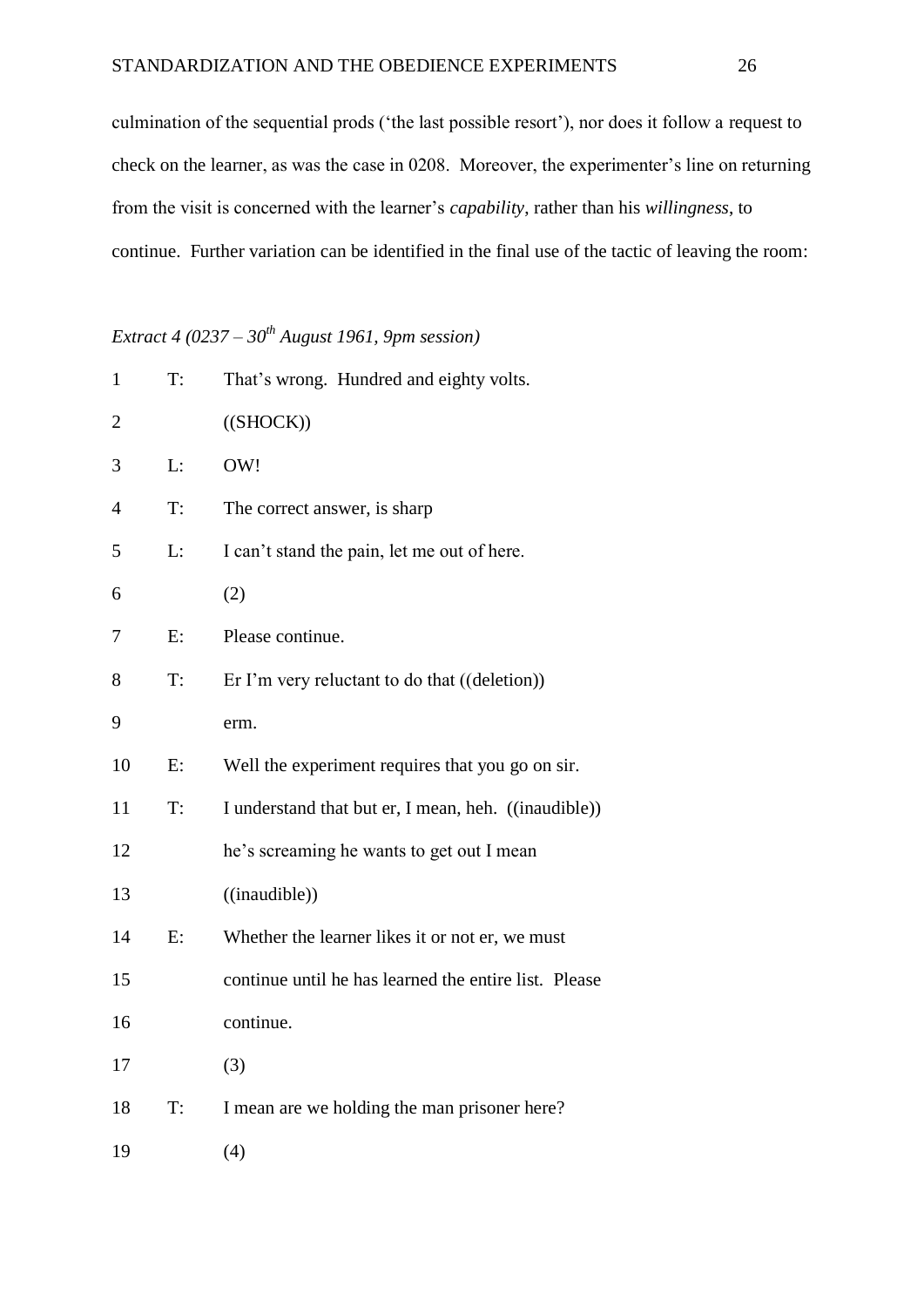| 20 | E:    | ((in a <i>udible</i> ))                              |
|----|-------|------------------------------------------------------|
| 21 | T:    | Is he, yeah but is he fully willing to continue?     |
| 22 | E:    | Well he volunteered for the experiment.              |
| 23 | T:    | ((in a <i>udible</i> ))                              |
| 24 | $E$ : | He is, I assume.                                     |
| 25 | T:    | I don't want to hold him against his will.           |
| 26 |       | $(41)$ ((during this gap E appears to leave the room |
| 27 |       | and then return))                                    |
| 28 | E:    | Although he doesn't seem particularly eager to       |
| 29 |       | continue we must go on. Please continue.             |
| 30 | T:    | You remember which one was the last one I did.       |
| 31 | $E$ : | Er yes, sharp. You're on to slow now.                |
| 32 | T:    | Slow, walk, dance, truck, music.                     |

On this occasion, the experimenter's use of the tactic of leaving the room follows prod 1 (l. 7), and variations on prod 2 (l. 10) and one of the special prods (ll. 14-16). However, the experimenter is then drawn into negotiation about the willingness of the learner to continue, and prods 3 and 4 are not used at this point (the experimenter's inaudible utterance on line 20 is too short to be one of the remaining prods). As with extract 3, this use of the leaving the room tactic thus also fails to conform to the 'last possible resort' requirement. The negotiation between the experimenter and the participant concerns the willingness of the learner to continue, with the participant questioning whether the learner is being held prisoner (l. 18). Again, the experimenter responds by departing from the standardized script and reminding the participant that the learner 'volunteered for the experiment' and that he therefore can 'assume' that he is indeed willing to continue (ll. 22-24). The participant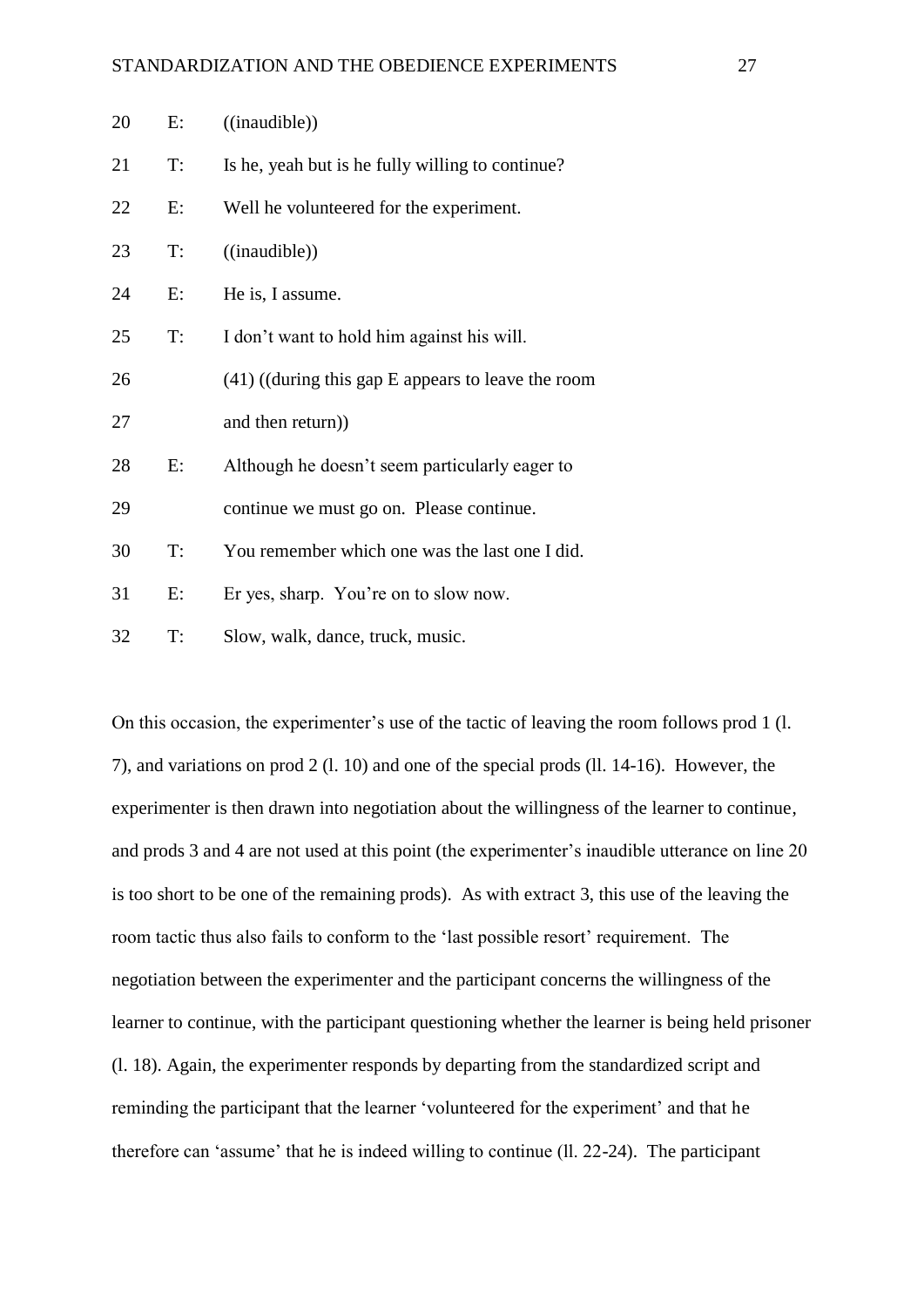continues to assert that he does not 'want to hold him against his will' (l. 25), at which point the experimenter, without explaining what he is doing, appears to leave the room. The visit to the learner therefore does not follow an 'explicit' request that the experimenter checks on the learner, and again, as with extract 3, this fails to conform to the conditions negotiated by Williams and Milgram.

On returning, the experimenter reports that the learner 'doesn't seem particularly eager to continue' but that 'we must go on' (ll. 28-29). This gloss on the learner's position is notably more ambiguous than that suggested by Milgram for participants who had already passed the 150v point: 'the subject er, does not see- er wish to go on but, we must continue' (extract 2, ll. 38-40). This helps to elicit a further seven shocks from the participant, before he again attempts to defy the experimenter following the 285v shock.

This is the last time the tactic of leaving the room is used in condition 2, and there is no further recorded discussion concerning its use. It is however notable that in the other condition for which data has been accessed for use in this project, there is no evidence of leaving the room being used. Condition 20, which was re-numbered as condition 8 by Milgram (1974), was the only condition in which women participated. In most respects, the official procedure was the same as for condition 2, except for the addition of a heart complaint for the learner. Interestingly, when participants in condition 20 asked if it was possible to check on the well being of the learner, they instead received a rather different response from the experimenter. In the following extract, the participant has just administered the 210v shock:

*Extract 5 (2019 – 7 th April 1962, 4pm session)*

- 1 ((SHOCK))
- 2 L: OW!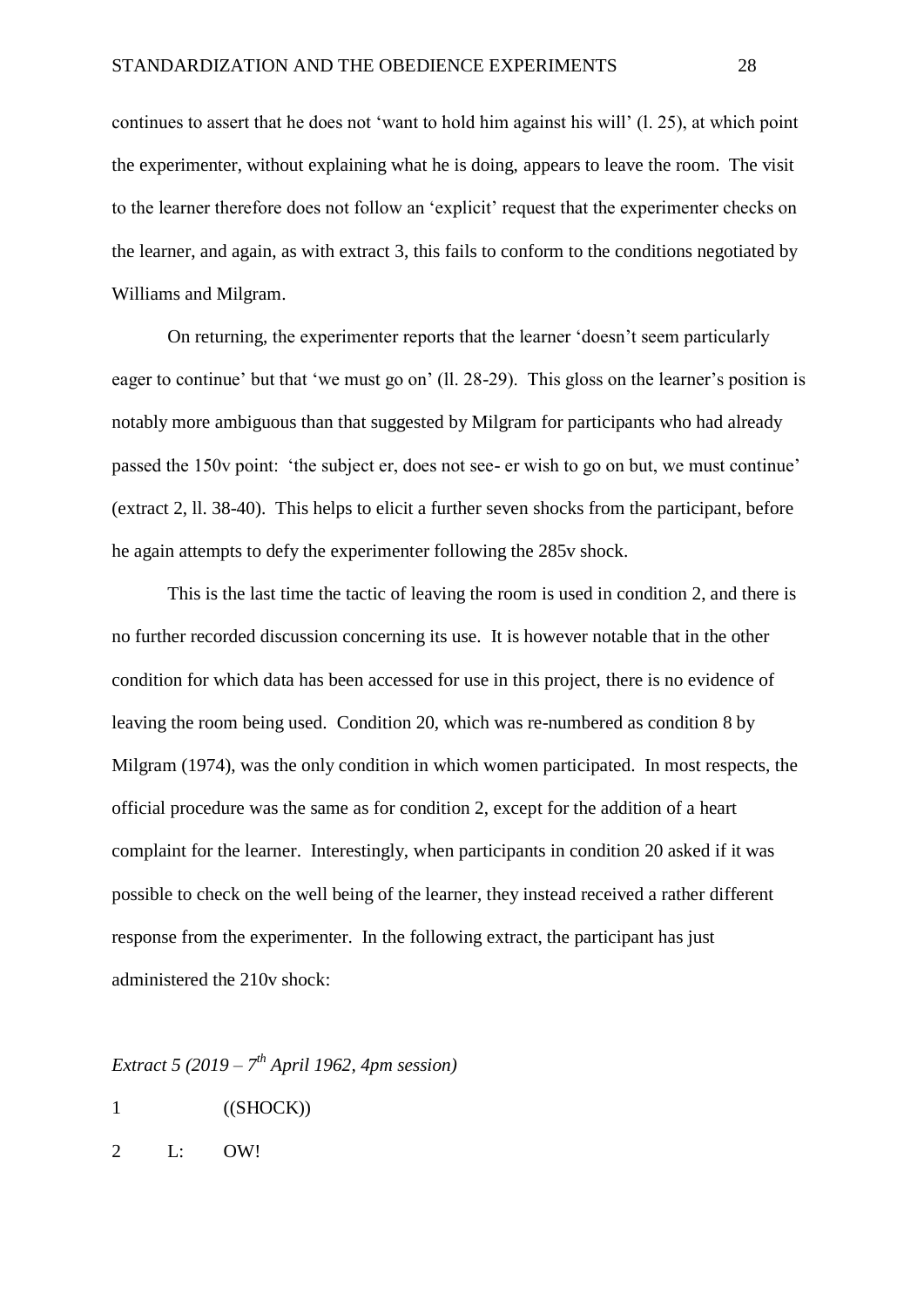| 3  | T:    | Well I'm sorry, I don't think we [should continue.]  |
|----|-------|------------------------------------------------------|
| 4  | L:    | [Experimenter!]                                      |
| 5  |       | Get me [out of here! I've had enough and I won't     |
| 6  |       | be in the experiment anymore.]                       |
| 7  | E:    | [The experiment requires that you go on teacher,     |
| 8  |       | until the learner has learned all the word pairs     |
| 9  |       | correctly.]                                          |
| 10 | $T$ : | Well he has a heart condition I'm sorry.             |
| 11 | E:    | Well the shocks-                                     |
| 12 | T:    | And he told you that before.                         |
| 13 | E:    | Right, but the shocks are not dangerous. They        |
| 14 |       | may be painful-                                      |
| 15 | T:    | Well I'm sorry, I think er, shocks in, continue like |
| 16 |       | this they are dangerous.                             |
| 17 | E:    | No I can assure you they're not dangerous. They      |
| 18 |       | may be painful or, [something ((inaudible)) pain     |
| 19 |       | but they're not dangerous.]                          |
| 20 | $T$ : | [Well, if he wants to-] well will you please ask     |
| 21 |       | him er when I'm there if he wants to get out or not. |
| 22 |       | So it's free will I mean we're here-                 |
| 23 | E:    | Once we've started er, it's absolutely essential we  |
| 24 |       | continue teacher, until he has learned all the word  |
| 25 |       | pairs correctly.                                     |
| 26 | T:    | Well, I'd liked you to ask him I mean we came        |
| 27 |       | here on our free will and you told us er, whatever   |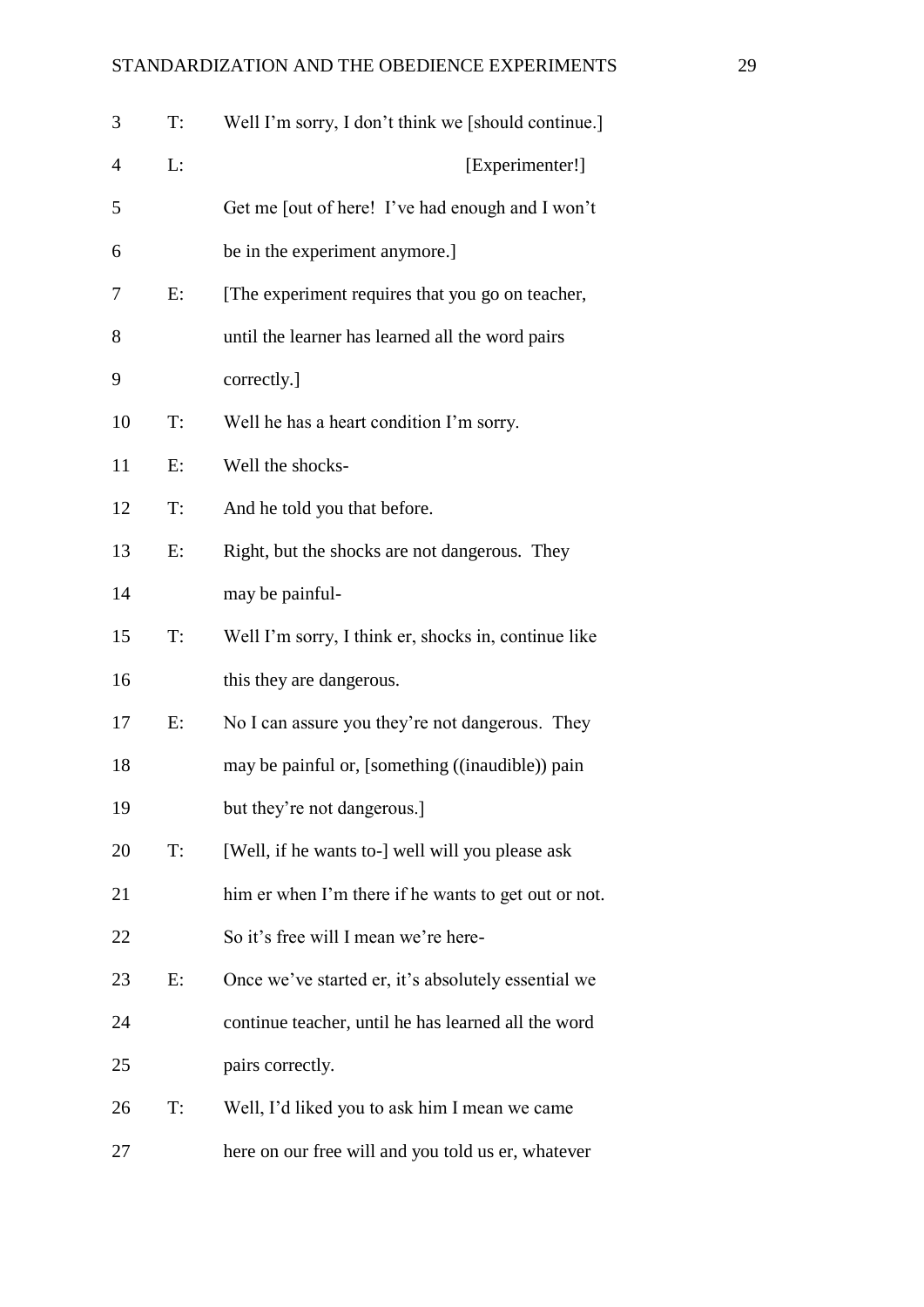| 28 |    | happened er                                            |
|----|----|--------------------------------------------------------|
| 29 |    | (2)                                                    |
| 30 | T: | I'd like you to ask him, if he [wants to continue I'll |
| 31 |    | go ahead.]                                             |
| 32 | E: | [Well once we've started I can't] er, I can't have     |
| 33 |    | any contact with the learner, other than through the   |
| 34 |    | microphone you see.                                    |
| 35 | T: | Well he told you he had a heart condition I'm sorry.   |
| 36 | E: | I know [((inaudible))]                                 |
| 37 | T: | [And I] don't want to be responsible for anything      |
| 38 |    | happen to him. I wouldn't like it to me here.          |
| 39 | E: | You have no other choice.                              |
| 40 | T: | I think we're here ah, on our free will we do have     |
| 41 |    | a choice.                                              |
| 42 | E: | Well I mean that is er, i- if if you can't continue if |
| 43 |    | you won't continue then we'll have to, you know,       |
| 44 |    | just stop the experiment.                              |
| 45 | T: | Well, please ask him. I won't continue when-I'm        |
| 46 |    | th-I don't want to be responsible when he has a        |
| 47 |    | heart condition if something happened to him.          |
| 48 | E: | Well                                                   |
| 49 | T: | Please understand that.                                |
| 50 | E: | er we'll have to er discontinue the experiment.        |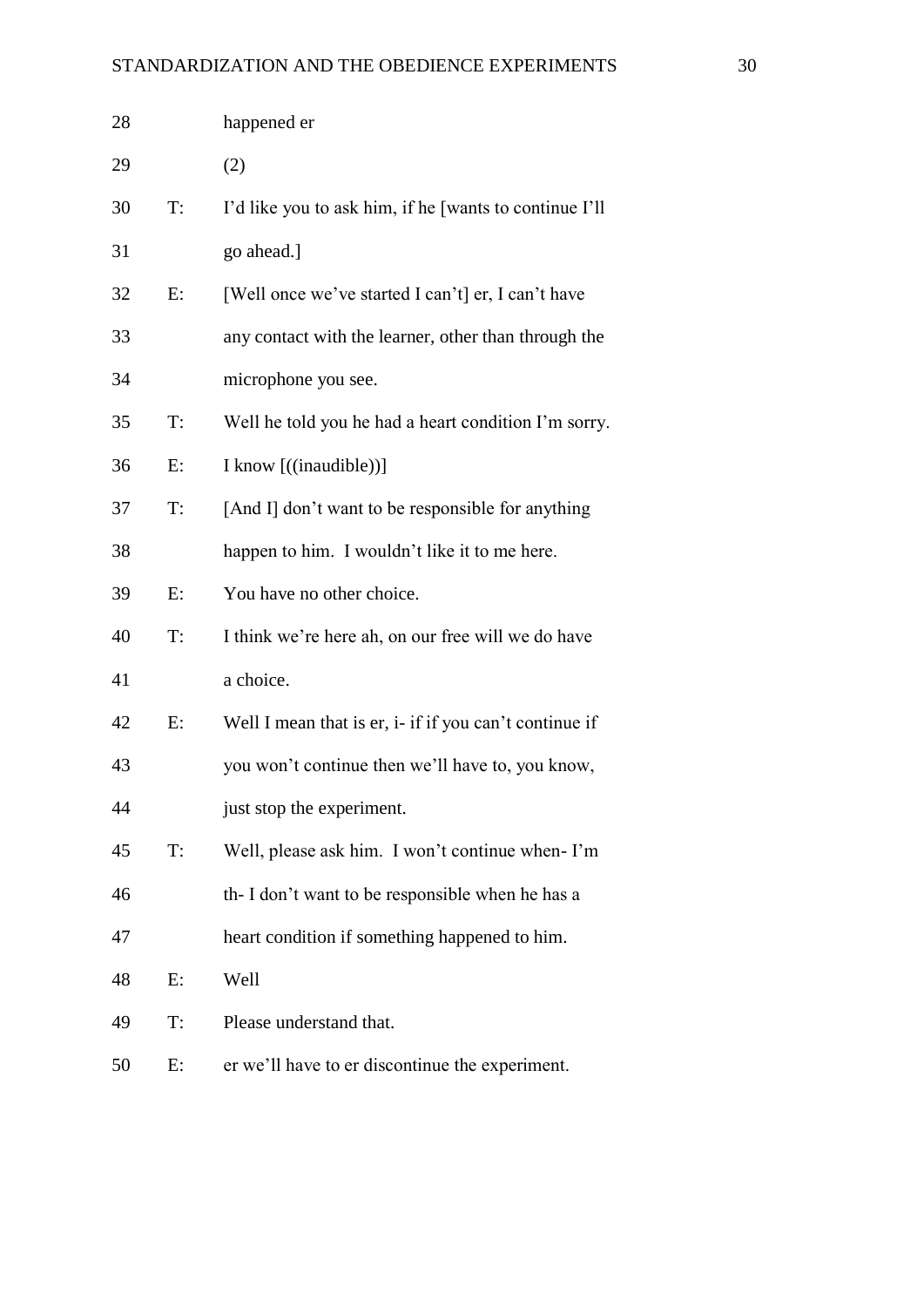In this extract, the participant asks the experimenter to ask the learner if he is willing to continue (ll. 20-22), to which the experimenter responds with a modified combination of prod 3 and one of the special prods (ll. 23-25). The participant restates her request for the experimenter to ask if the learner wishes to continue (ll. 26-28), which leads to the experimenter stating that 'once we've started I can't er, I can't have any contact with the learner, other than through the microphone' (ll. 32-34). The participant nevertheless maintains her resistance to continuing with the experiment and successfully breaks off.

Clearly, there has been a shift in policy between condition 2, conducted in August 1961, and condition 20, conducted in March-April 1962. Notably, however, the experimenter's response in extract 5 is still a departure from the standardized script, albeit a less dramatic one. The archived materials investigated for the present study offer no clues as to how this shift was enacted by Milgram and his confederates, and in this respect the vast collection of written and audio materials held in the archives merits further investigation. However, it is my contention that although a definitive account of the development and abandonment of the leaving the room strategy may not be possible, the material presented here has significant implications for our understanding of the Milgram experiments. The following section addresses this issue directly.

## **Discussion: Experiments-as-theater and making the prods docile**

The data presented here demonstrate the *in situ* development and adaptation of Milgram's procedure in the voice-feedback condition The extracts show how a strategy which was not reported in Milgram's published accounts of his experiments was used in one of his experimental conditions, how it was discussed by Milgram and his confederate, John Williams, and how they negotiated the circumstances in which it would be used. Following this process of negotiation, the strategy was used on two further occasions, but not in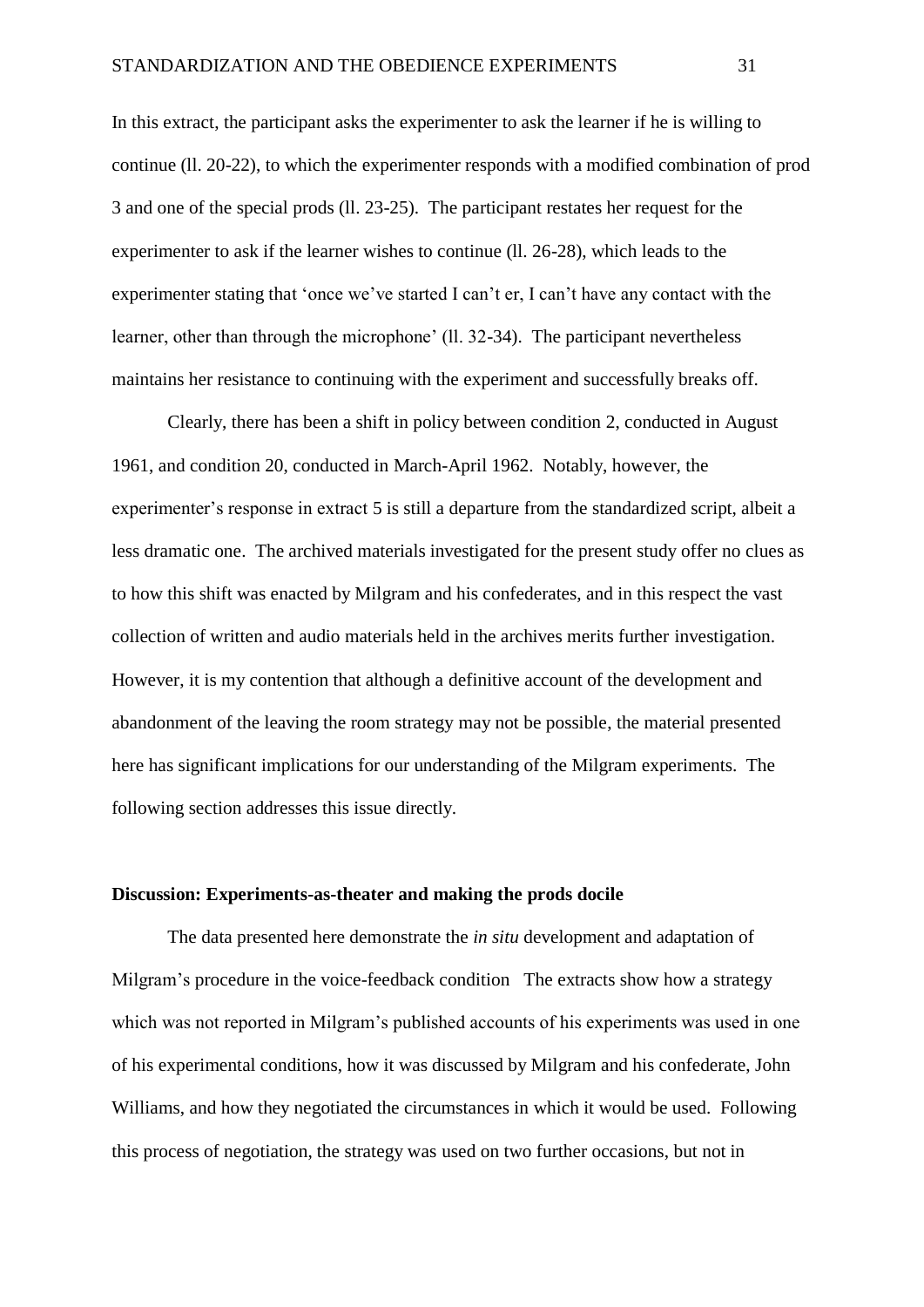accordance with the conditions for its use discussed by Milgram and Williams. Furthermore, in later experimental conditions it appears that the strategy was abandoned. Not only do we find departures from the apparently standardized experimental procedure, but we find that the procedure is 'standardized' as the condition is in progress. These additions to the standardized procedure were then – for whatever reason – omitted from the official published accounts of the studies.

It is important to emphasize that in drawing attention to this hitherto neglected aspect of Milgram's voice-feedback condition, I am not claiming that this striking procedural innovation represents the only departure from the published versions of Milgram's standardized procedure – as noted at various points during the discussion of the extracts above, there are myriad other, smaller, departures which should be seen as no less important. However, the 'leaving the room' tactic is notable because here we find not only a departure from 'standardization' but the development and refinement of that 'standardized' procedure during the running of the experiments themselves. Similarly, I am not suggesting that Milgram's work can no longer be treated as trustworthy in any straightforward sense – as will be discussed below, scholarship in the sociology of scientific knowledge suggests that such departures from, and amendments to, standardized procedures during experimental practice are routine features of the scientific process. Nor am I claiming to present the definitive account of the development and use of this forgotten tactic of leaving the room. We cannot know what went on between recordings or what was not captured by the tape. Clearly there will have been much more discussion between Milgram and his confederates that occurred away from the tape recorder. What these fragments do show, however, is that the procedure in this early condition was much more fluid than is typically assumed in discussions of the obedience experiments, and that major aspects of the procedure were yet to be finalized. As Russell (2009, 2011) has shown, Milgram spent a great deal of time refining his experimental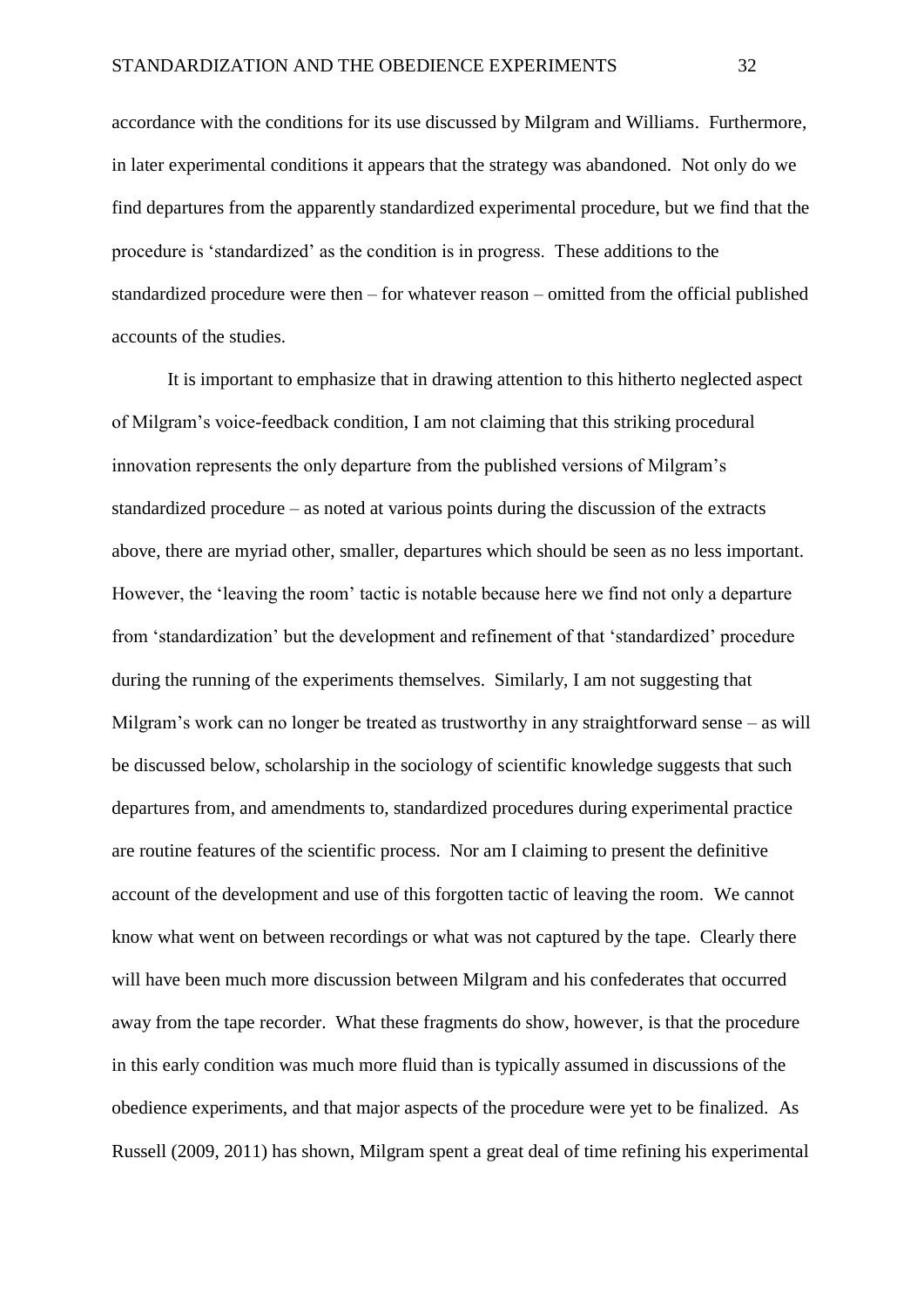procedure so that by the first 'official' experimental condition the completion rate would be sufficiently arresting. This analysis demonstrates that this process of refinement continued into the official conditions, something which adds empirical substance to Russell's (2009) observation that the proximity series might be more properly thought of as an extension of Milgram's pilot testing. However, as extract 5 shows, departures from standardization are still to be found in much later conditions.

The evidence presented in this paper thus demonstrates the extent to which the leaving the room strategy became a quasi-official part of the standardized script for the voicefeedback condition. What we also see, therefore, is that Milgram and his confederates were using this condition to trial a strategy for the elicitation of compliance which – ultimately – has vanished from the official record of Milgram's studies in both the primary and secondary literature. The discussion between Milgram and Williams suggests that Darley's (1995, p. 131, italics in original) assertion that Williams '*had defined his role as doing whatever was necessary to get the teacher to continue giving the shocks*' perhaps underestimates the extent to which Milgram was himself encouraging Williams to try ever more persuasive tactics, at least in this early condition.

Two questions might be raised concerning the leaving the room strategy: Why was it dropped from the experimental procedure, and why was it not included in the official published accounts of the studies? Any attempt to provide an answer to these questions will necessarily be speculative, but in response to the first, there seems to have been a fundamental inconsistency built into the leaving the room tactic. The conditions for its use settled on by Milgram and Williams in the discussion reported in extract 3 result in a combination of a sequential prod and a special prod. Milgram's sequential prods were to be used, in sequence, in response to each separate attempt at defiance. In contrast, the special prods were to be used in response to particular lines of argument advanced by the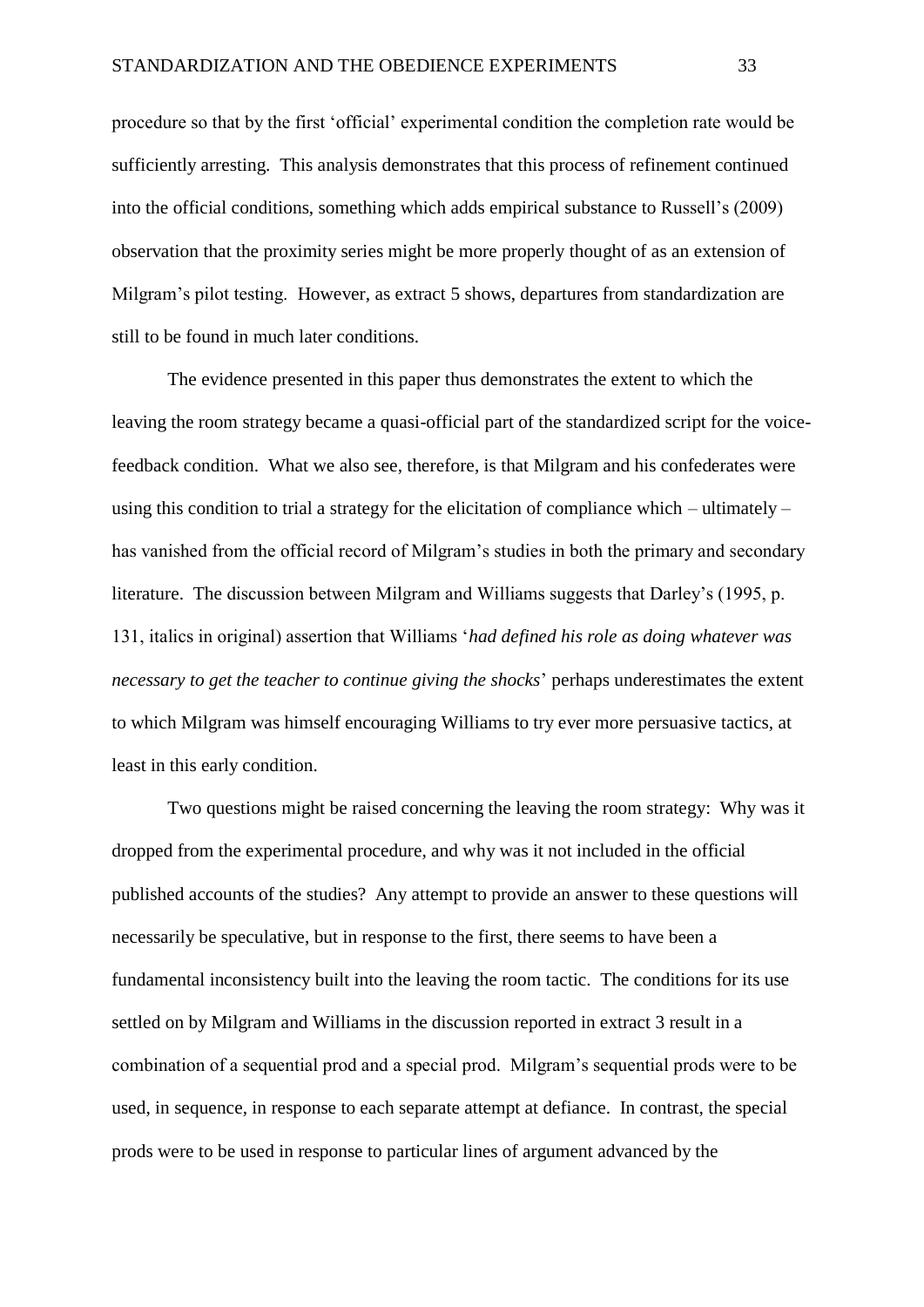participants. The outcome of Milgram and Williams's discussion in extract 3 is that the leaving the room tactic was to be used as the 'last possible resort' after the experimenter had given a participant 'the business' (i.e. as the culmination of the sequential prods), but that it was also to be used only when a participant had specifically asked the experimenter to 'check the man' (i.e. as a special prod to be used in response to a particular type of request from a participant). This made the tactic much less straightforward to deploy than the other prods. In addition, it was not a prod that relied for its effectiveness on the experimenter's authority – or at least not in any straightforward way. By appealing to a fabricated consultation with the learner, the tactic takes on the character of a ruse rather than a verbal prod. This makes the effects of the prod rather difficult to interpret in terms of straightforward compliance with the experimenter. Continued use of this tactic would have caused problems for interpretations of the experiments which see the continuing participation of the teacher as being contingent of the experimenter's authority.

In response to the second question, it is not immediately apparent why this aspect of the procedure in the voice-feedback condition was not included in Milgram's published work. This is particularly difficult to explain given the level of divergence from the official published procedure that the leaving the room tactic involves. Furthermore, Milgram effectively started his experiments again when he moved laboratories and conducted the 'new baseline' condition (experiment 5 in Milgram, 1974). It was at this point that Milgram added the learner's heart condition to the experimental script, so it would presumably have been straightforward to explain that the leaving the room tactic had also been dropped at this point.

However, in seeking answers to this question in the thinking of Milgram himself we may be asking the wrong sort of question. Historical scholarship suggests that the level of control associated with standardization was not always and inevitably a part of social psychological experimentation, but instead came to particular prominence following World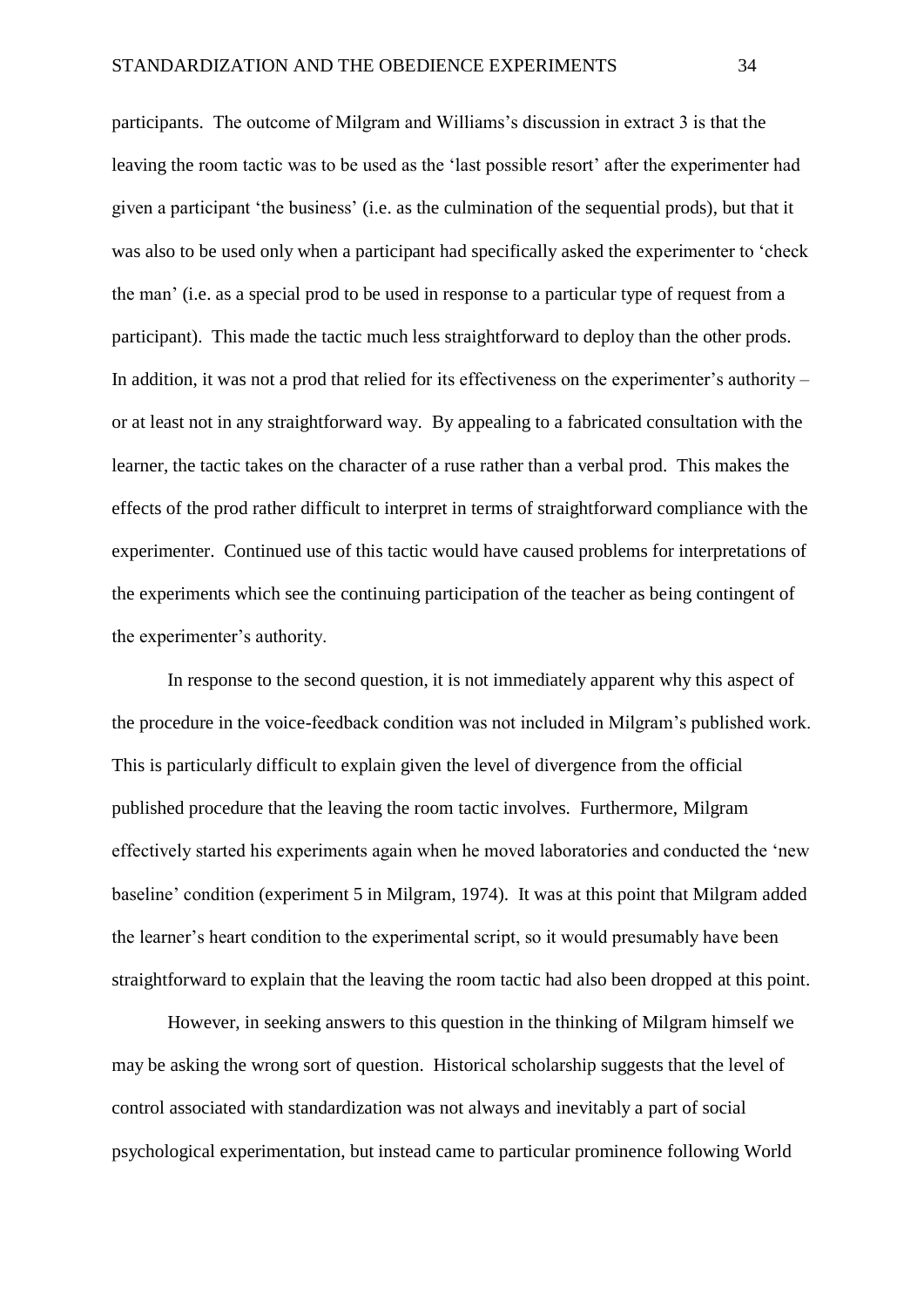War II with the work of Festinger and others who, while acknowledging an intellectual debt to Lewin, rejected his conceptualization of experiments as 'illustrative' (Danziger, 1992, 2000).

Milgram was arguably never an experimentalist in the mould of someone like Festinger. As is clear from Milgram's intellectual biography, he was methodologically eclectic, and although by common consent he was not a great theoretician (Blass, 2004) he seems to have been open to emerging alternatives to mainstream social psychology. As Blass (2004, chapter 10) notes, he had a long-standing and collegial correspondence with Serge Moscovici, and Milgram's later work on mental maps of Paris, which was made possible with the assistance of Moscovici and Denise Jodelet, drew in part upon the social representations perspective, something which was unusual for a US-based social psychologist at the time (Milgram, 1984; Milgram & Jodelet, 1976).

As for the obedience experiments themselves, a number of commentators have noted that in many important respects they fail to conform to the norms of experimental social psychology of the early-1960s (e.g. Blass, 2004). No independent and dependent variables are specified, and perhaps most notably, although Milgram (e.g. 1974) reports a wealth of quantitative data, he analysed these data with inferential statistics only infrequently (e.g. Milgram, 1965a, 1965b). Indeed, it is arguable that Milgram's experiments are best understood not as examples of the by then dominant tradition of 'variable-oriented research' (Danziger, 1992, p. 324) in social psychology, but instead as involving an attempt to dramatize a particular set of structural relationships (i.e. of authority-subordinate-victim) (Brannigan, 2004; Nicholson, 2011a). Indeed, it is striking that in recent times, many of Milgram's most sympathetic advocates (e.g. Blass, 2004; Zimbardo, Maslach & Haney, 2000) as well as his most strident critics (e.g. Brannigan, 2004; Nicholson, 2011a) appear to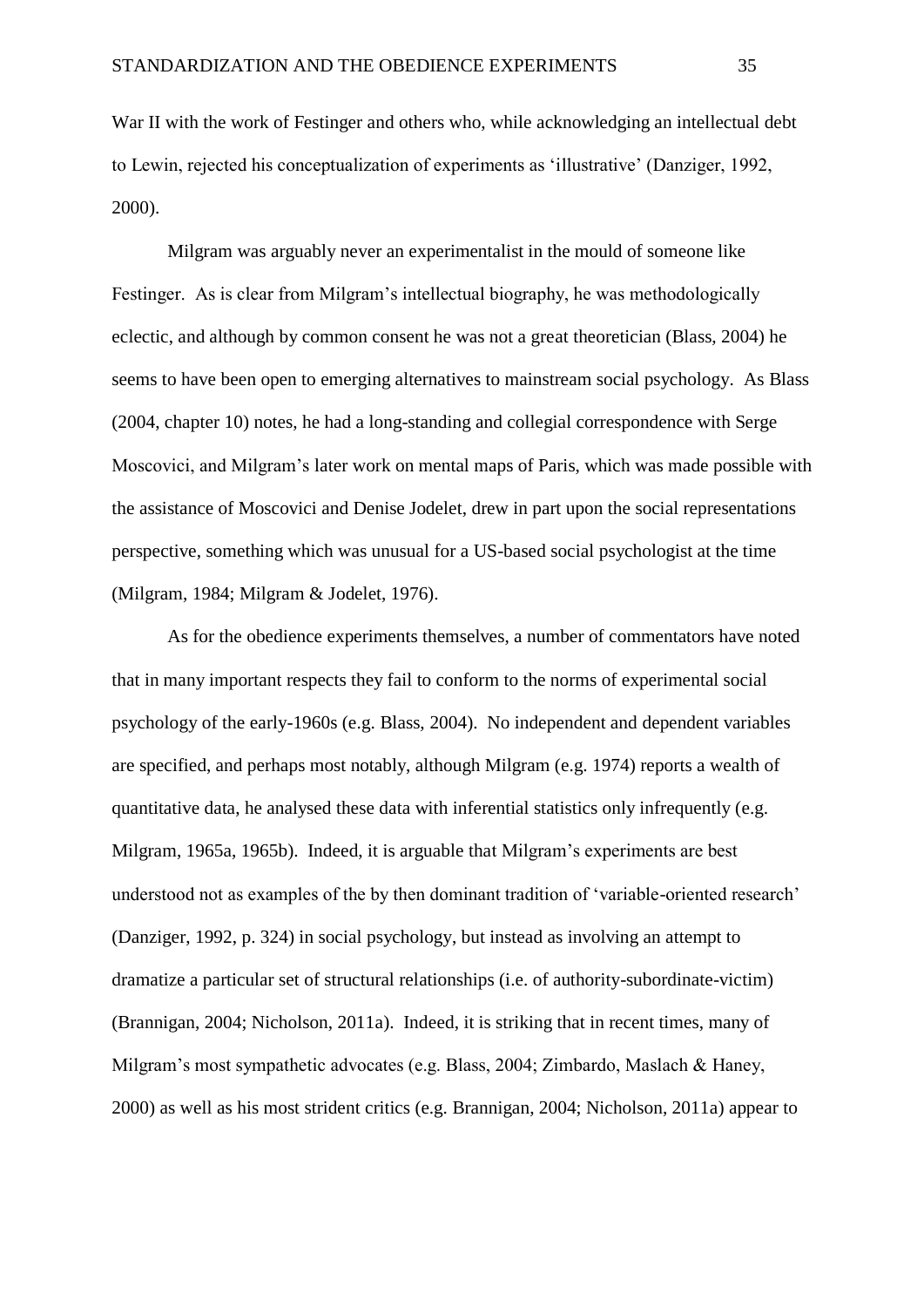agree that the obedience experiments were in many respects as much a product of a theatrical imagination as a scientific one (see also McCarthy, 2004).

Milgram himself explicitly construed the obedience experiments, and the nature of experimentation in social psychology more generally, in this way on occasion (see Blass, 2004, chapter 12; Nicholson, 2011a). Although in some important respects such a view also diverges from the Lewinian conception of social psychological experimentation as aimed at 'revealing "essential structural characteristics" that could be "transposed" (in the Gestalt sense of that term) to other situations' (Danziger, 2000, p. 343), it was much closer to it that to the variable-oriented model. Indeed, points of contact between the obedience experiments and Lewinian social psychology can be readily identified. The film 'Obedience' (Milgram, 1965c) contains an intriguing, albeit cursory, nod towards Lewinian Field Theory with a suggestion that the experimental results might be explained in terms of 'something akin to fields of force' (see also Brannigan, 2004). Similarly, Milgram's intellectual debt to Solomon Asch (Blass, 2004), who was in turn influenced by Gestalt psychologists such as Wertheimer and Köhler (Farr, 1996), perhaps sheds light on the residual themes from Lewinian versions of social psychological experimentation that can be detected in the obedience experiments. Perhaps most intriguingly, Milgram was an admirer of the television show *Candid Camera*, created by Allen Funt, who as an undergraduate had worked for Lewin as a research assistant (Zimbardo et al, 2000). Funt's work was influential for a number of social psychologists (McCarthy, 2004), and in tracing the links between their work Phillip Zimbardo notes that Lewin might well be understood as Milgram and Funt's shared 'intellectual grandfather' (Zimbardo et al, 2000, p. 197).

There is not, therefore, a case to be made for the obedience experiments as straightforwardly Lewinian, but residual traces of Lewin's approach can indeed be identified in Milgram's work. By the early 1960s, however, such an approach was less likely to win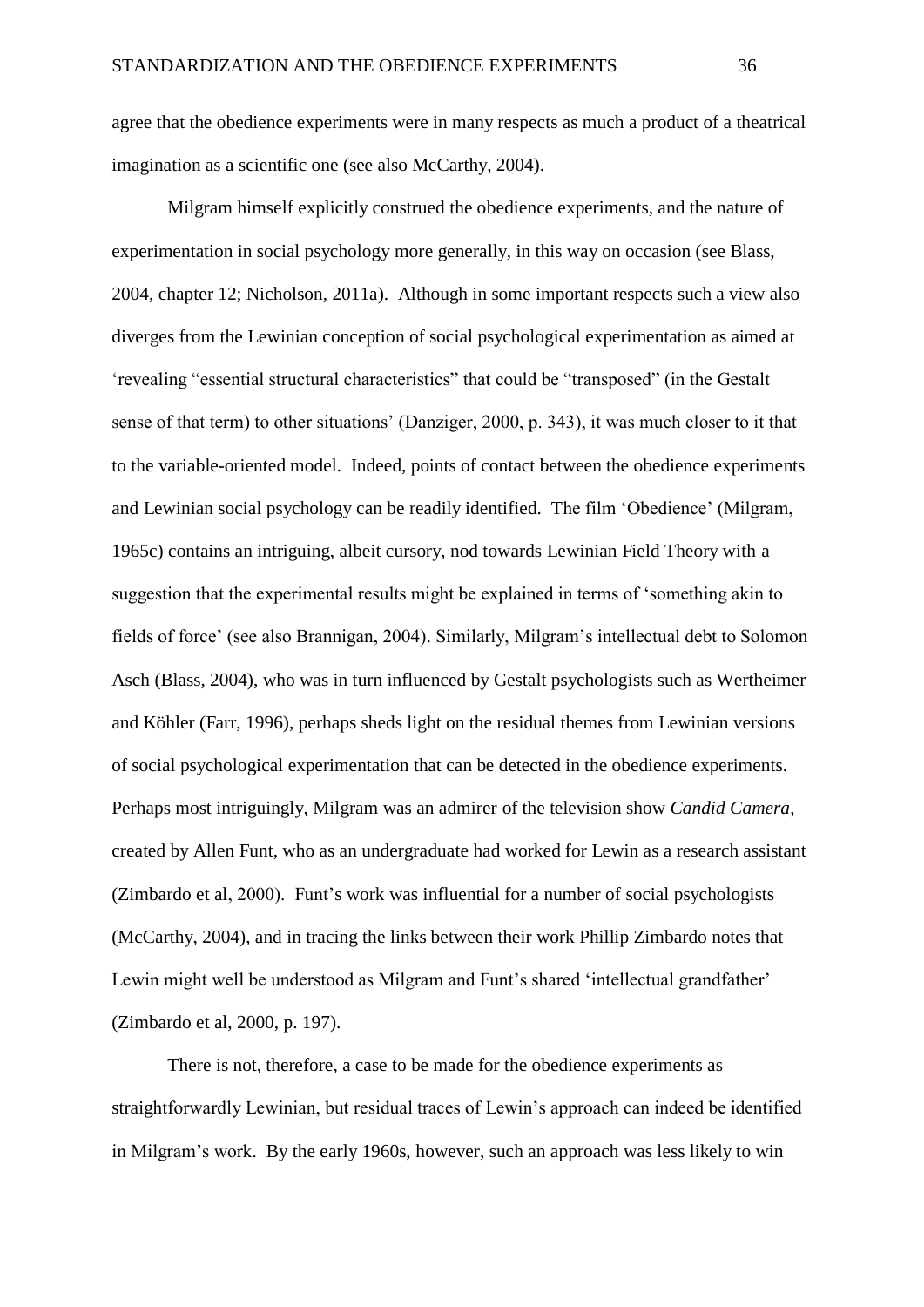funding or result in publication in mainstream social psychology outlets. Nicholson notes that, in order to obtain funding from the National Science Foundation, it was vital that Milgram be able to stress the 'objectivity and exactitude of his design' (Nicholson, 2011a, p. 244), and – as noted above – in his first scholarly paper on the obedience research, Milgram (1963, p. 374) emphasised that 'It was important to standardize the experimenter's responses' to participant queries. Nevertheless, Milgram had some difficulties in publishing this initial article (Blass, 2004, chapter 7), and indeed Milgram's wider published output does not readily conform to the typical social psychological publishing career of the time (Blass, 2004, chapter 12). Nicholson (2011a, p. 261) has suggested that '[t]he challenge for Milgram came in translating theatrical appeal into unambiguous scientific language', and it might be argued that it was this potent mix of the dominant variable-oriented approach, dramatization, and the residual echoes of the Lewinian project of 'illustrative' experimentation, which gave rise to the complexities of the obedience experiments both in terms of their experimental practice, and their final published form.

It may be tempting to read such a historical analysis as potentially implying that a more thorough experiment using the 'variable-oriented' approach could aspire to genuine standardization in a way that Milgram's work never could. However, scholars in the sociology of scientific knowledge, ethnomethodology and conversation analysis provide a set of conceptual tools which complicate matters somewhat. This work has demonstrated the chimerical quality of standardization as typically understood, with a tradition of work on the standardized survey interview being particularly influential (e.g. Houtkoop-Steenstra, 2000; Maynard & Schaeffer, 2000; Suchman & Jordan, 1990). The sorts of issues raised by these scholars have been subjected to little discussion within mainstream social psychology itself. Rather than asking why Milgram may have removed this part of his procedure from the official account, we might instead view it as an example – albeit a striking one – of a process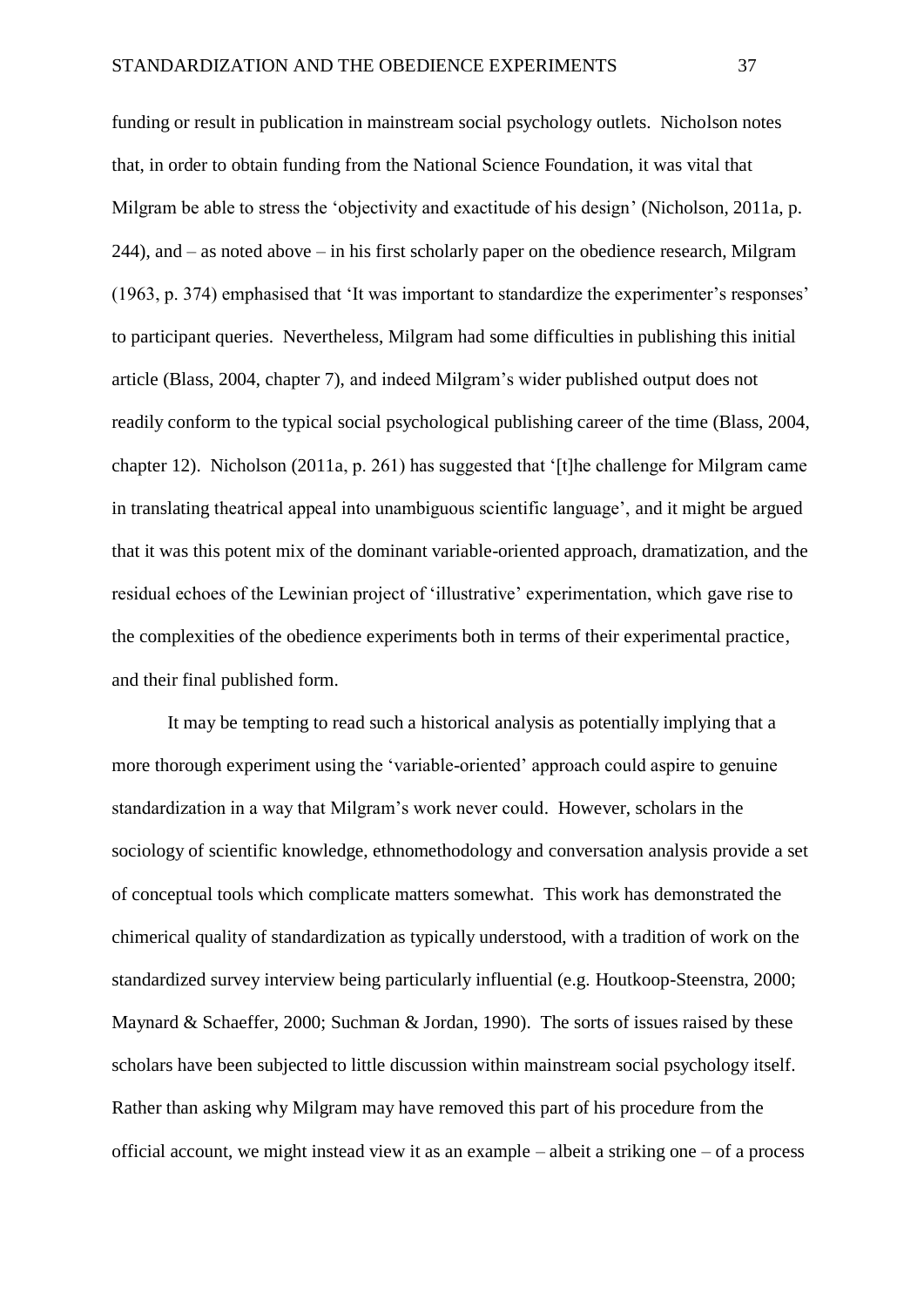which is relatively routine in science (see also Gilbert & Mulkay, 1984). In approaching any claim to standardization, then, we should concern ourselves with how the standardized instrument was deployed *in experimental practice.*

In this respect, Maynard and Schaeffer (2000, p. 340) draw upon Garfinkel's useful concept of a *docile account* or *docile text*. Garfinkel draws an analogy with a map, which can be used to negotiate terrain but cannot represent all aspects of that terrain. Thus, 'actors find *not* what it is that a map shows, in any kind of referential sense' (Maynard & Schaeffer, 2000, p. 340, italics in original). A standardized interview schedule or set of experimental protocols can be understood in similar terms:

Garfinkel argues that all docile accounts, including instructions and interview schedules, like maps, invariably raise questions about the lived work in a situation of how to get started with the instructions or schedules, and of determining what they mean, whether they are accurate, complete, clear, and so on. There is, in other words, a kind of 'locally occasioned incompetence of the map and manuals,' which has to be repaired by the ordinary, tacit, momentarily-invoked competence of the actor from the very outset of the task that the map or manual (as a docile account) is designed to initiate and aid.

(Maynard & Schaeffer, 2000, p. 340)

Given the nature of the obedience experiments, which involved putting people in a situation in which they appeared to be committing a gross and destructive act towards another human being, it therefore shouldn't be surprising that standardization in the traditional sense was not possible. The question can thus be framed more critically of social psychology more broadly – why would it ever be assumed that standardization in such a situation was possible? The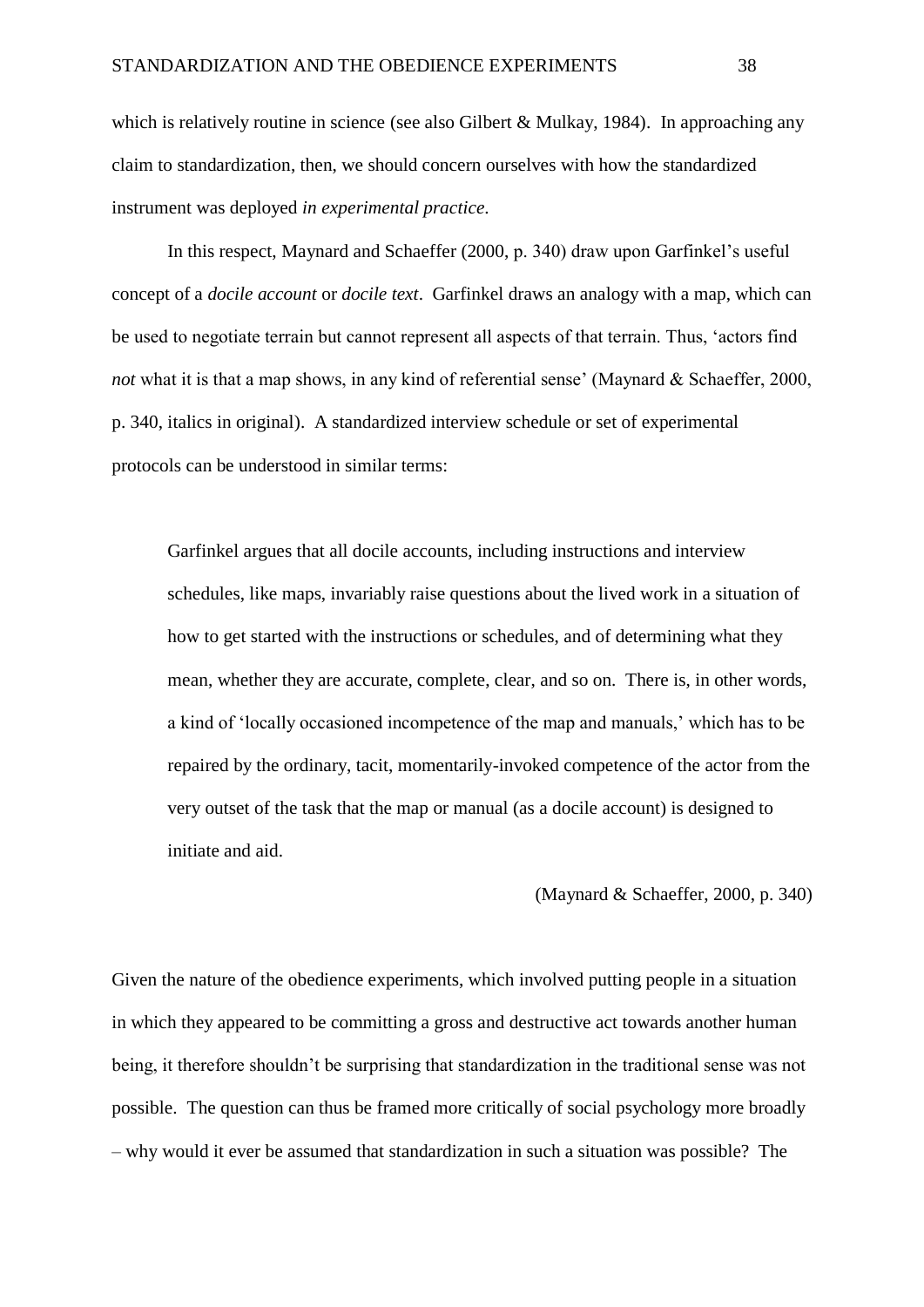answer to this question demands that social psychologists confront the discipline's continued allegiance to the 'variables-oriented' approach, and the associated failure to engage with issues of discursive practice that critics in the discourse analytic, rhetorical and ethnomethodological traditions have been highlighting for some time now, but which have been largely ignored by a mainstream which considers the 'crisis' of social psychology to have been resolved some time ago.

However, things are again a little more complicated, for what we have with the leaving the room tactic is a case of the development of the docile account (i.e. standardized procedure) *during* the running of the experimental sessions. Essentially, then, the map is being drawn during the journey itself. There is thus a two-way process in operation – the standardized procedure is used flexibly in experimental practice, but experimental practice also leads to changes in the standardized procedure. Experimental practice thus contributes to the prods being *made docile.* Procedure thus becomes standardized as much in the *writing up* as in the *design* of the experiment. Surveying the records of his experimental sessions and his initial standardized procedure, Milgram thus had to *construct* the final, official version of the 'standardized' procedure for the voice-feedback condition. Standardization is thus as much a rhetorical as a technical accomplishment, and this is supported by the variability in the early reporting of the experimental procedure (e.g. Milgram, 1963, 1965a).

Although Milgram's voice-feedback condition provides a noteworthy example of this process due to both the influential nature of the study and the extent of the departure from the official standardized script, if work on scientific practice tells us one thing it is that science is a much more messy business than the neat, sanitized appearance it assumes in the method sections of most experimental reports (e.g. Latour, 1987; Latour & Woolgar, 1986; Lynch, 1996). According to this view, departures from standardization may therefore be the norm, rather than the exception, and indeed insofar as standardization as traditionally understood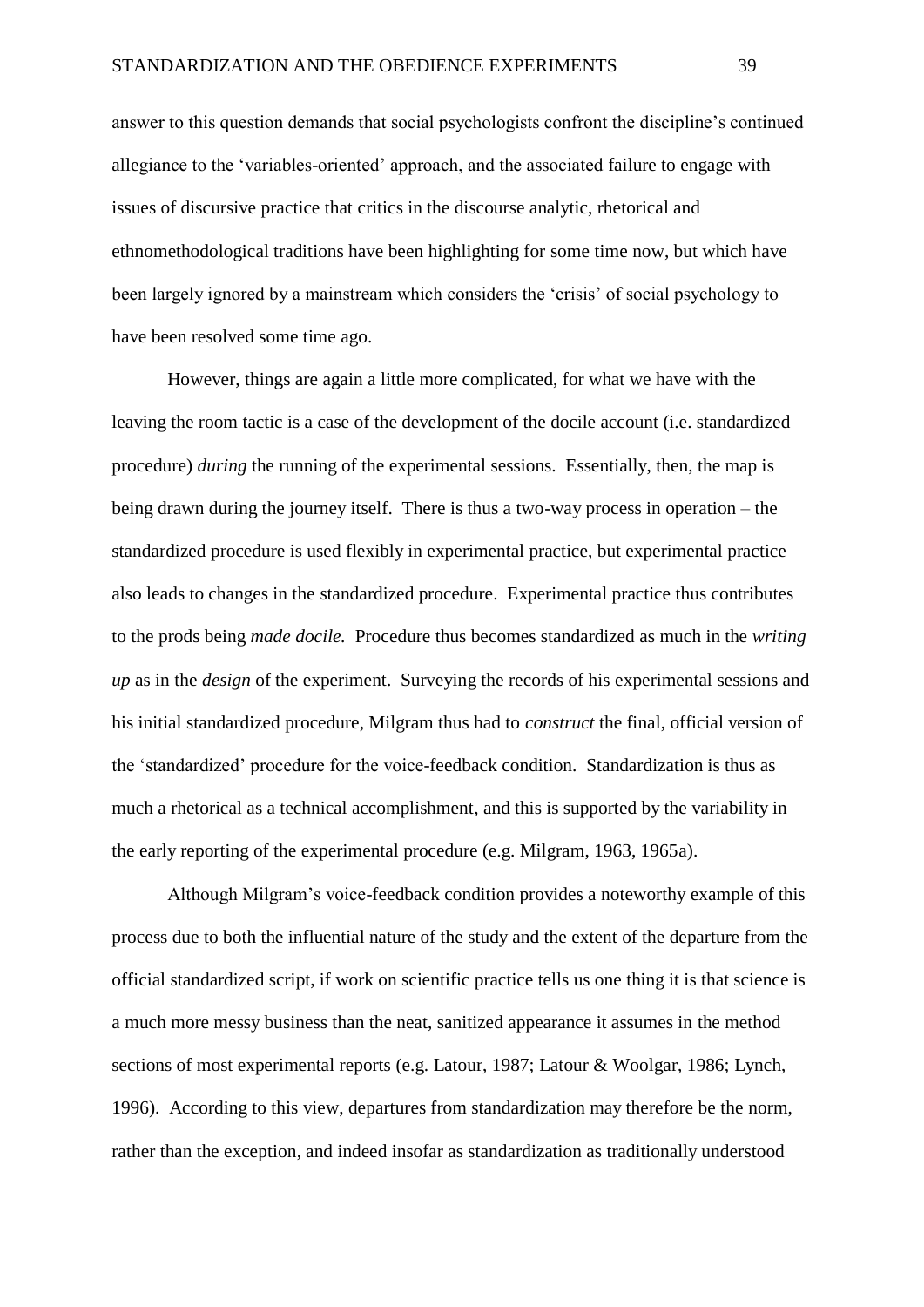may be impossible, they are inevitable. At this point, it might be objected that the key question concerns the extent to which such departures have affected the experimental results. In this respect, it is important to note that the participants on whom the leaving the room tactic was used all managed to extricate themselves from the experiment eventually anyway, meaning that the only way in which the statistical results were affected by the use of this strategy was in a slight increase in the mean shock level at which participants in this condition broke off.<sup>5</sup> Milgram reports the mean break-off level for the voice-feedback condition as being 24.53. If the three participants on whom the leaving the room tactic had been used had in fact broken off at the shock level at which the tactic was used, this would have been reduced only marginally to 24.25.

It is therefore palpably not the case that the present paper radically challenges Milgram's statistical findings, but more importantly it should lead to recognition that the bare statistical findings were only ever a small aspect of the experimental data. The key value of these archival materials is to re-orient our understanding of what, precisely, we understand as being 'the data' from these studies. If we follow Milgram – and many of those who have since discussed the experiments – and see the statistical findings as being the only 'findings' from the studies, then we risk missing the central place of discourse and rhetoric in the studies. The present paper is not the place to outline this theoretical perspective in detail, but a recognition of this vast wealth of qualitative material adds to an emerging view of the importance of interaction and negotiation in the Milgram studies. Following Modigliani and Rochat's (1995) work, recent studies have begun to explore in more detail particular aspects of the encounter between experimenter and participant which might have contributed to participants remaining in the experiment, or breaking off (e.g. Burger, Birgis & Manning, 2011; Gibson, in press; Packer, 2008). Crucially, the present analysis demonstrates how the process of negotiation involved in the obedience experiments is not only one that occurs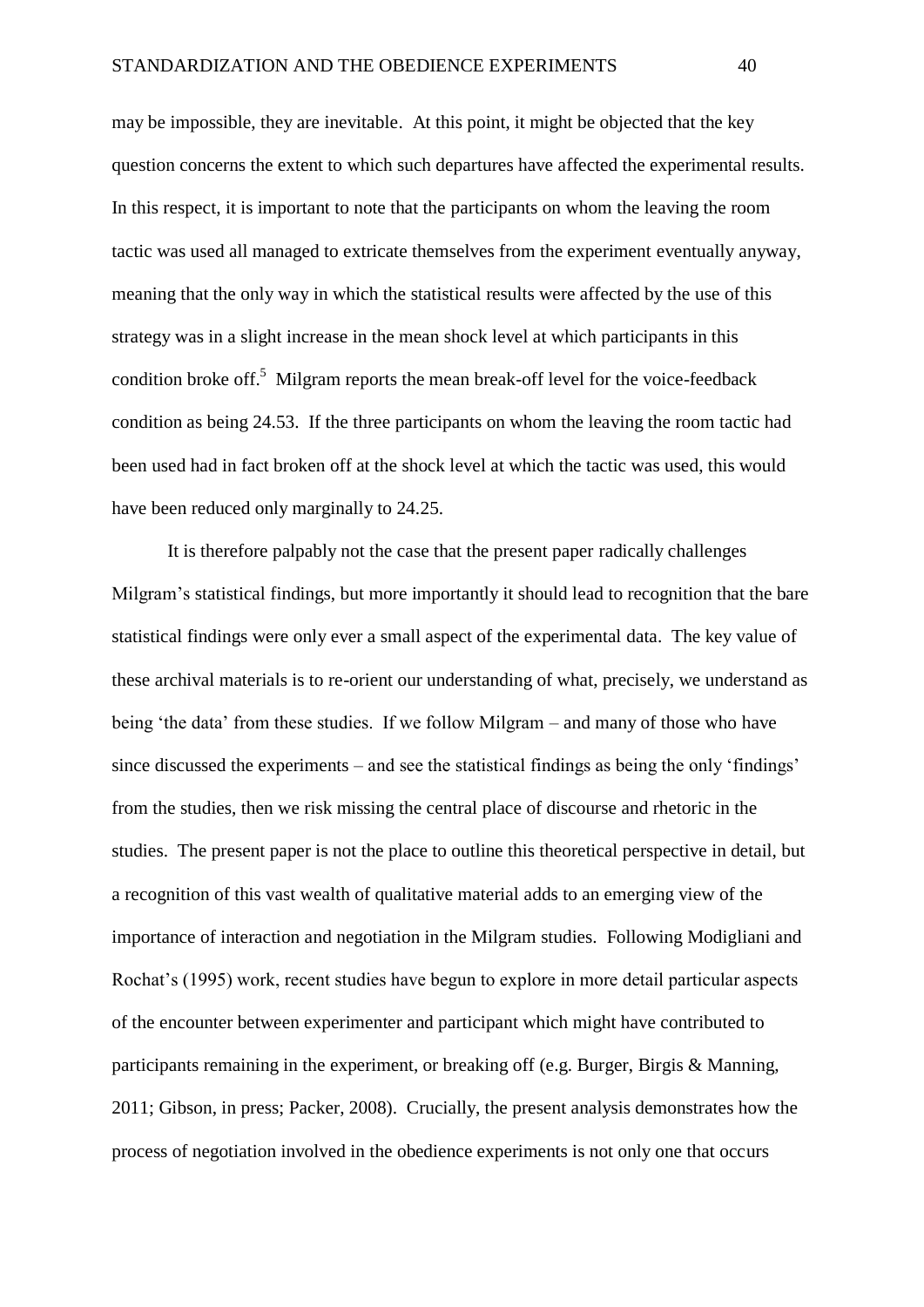between the participant and the experimenter. In addition, we can see how Milgram and Williams, perhaps faced with participants using an unanticipated rhetorical move whereby they asked the experimenter to check on the learner, had to *negotiate between themselves* how best to *negotiate with their participants*. Fundamentally, we see how negotiation is at the heart of the myriad relationships in the laboratory – between experimenter and participants, and between principal investigator and research assistant/confederate.

Finally, it is worth noting that the present study highlights the value of returning to the audio recordings of Milgram's experiments as social psychologists continue to debate their meaning and, above all, attempt to arrive at a satisfactory theoretical account of the phenomena they capture (e.g. Reicher & Haslam, 2011a; Russell, 2009, 2011; see also Burger, 2009 and commentaries). It is notable that much of the conceptual debate regarding the Milgram studies has occurred without returning to the archived data. In many ways this is perfectly understandable – it has largely been assumed that Milgram's published accounts of his studies have provided sufficient information to enable reinterpretation of his findings. However, as has been demonstrated, there is material from the experimental sessions which did not appear in Milgram's accounts of the studies, and more generally the recordings provide a rich seam of historical data on the experiments which is ripe for secondary analysis. Thus, if we hope to arrive at an adequate theoretical account of Milgram's studies, we first need to arrive at an adequate account of his empirical work.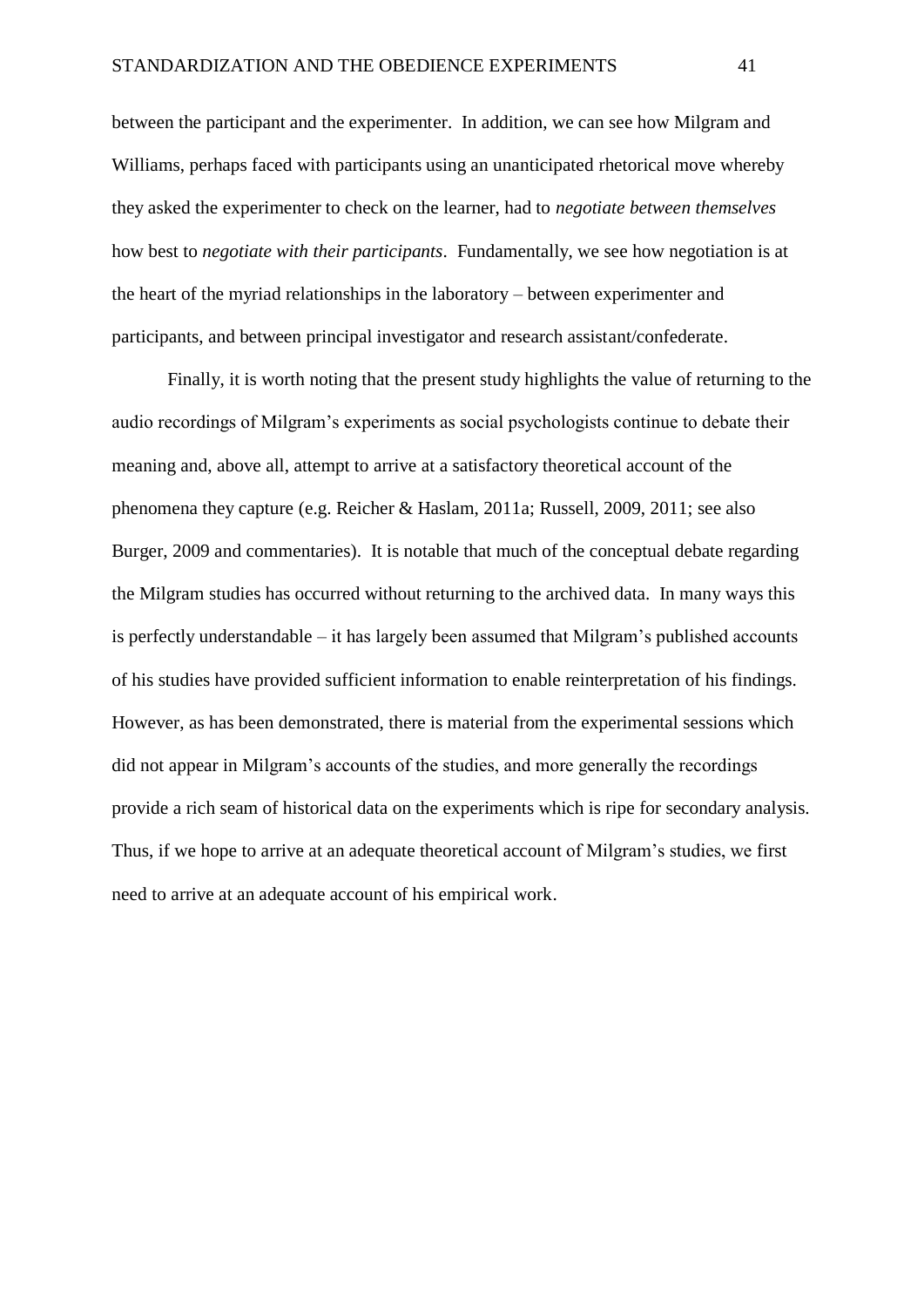#### **References**

- Billig, M. (1996). *Arguing and thinking: A rhetorical approach to social psychology* (2nd ed.). Cambridge: Cambridge University Press.
- Blass, T. (2004). *The man who shocked the world: The life and legacy of Stanley Milgram.*  New York: Basic Books.
- Brannigan, A. (2004). *The rise and fall of social psychology: The use and misuse of the experimental method.* New York: Aldine de Gruyter.
- Burger, J. M. (2009). Replicating Milgram: Would people still obey today? *American Psychologist, 64,* 1-11. doi: 10.1037/a0010932
- Burger, J. M., Girgis, Z. M., & Manning, C. M. (2011). In their own words: Explaining obedience to authority through an examination of participants' comments. *Social Psychological and Personality Science, 2,* 460-466. doi: 10.1177/1948550610397632
- Coon, D. J. (1993). Standardizing the subject: Experimental psychologists, introspection, and the quest for a technoscientific ideal. *Technology and Culture, 34,* 757-783.
- Dambrun, M., & Vatiné, E. (2010). Reopening the study of extreme social behaviors: Obedience to authority within an immersive video environment. *European Journal of Social Psychology, 40,* 760-773. doi: 10.1002/ejsp.646
- Dehue, T. (2001). Establishing the experimenting society: The historical origin of social experimentation according to the randomized controlled design. *American Journal of Psychology, 114,* 283-302. doi:
- Danziger, K. (1992). The project of an experimental social psychology: Historical perspectives. *Science in Context, 5,* 309-328. doi: 10.1017/S0269889700001204
- Danziger, K. (2000). Making social psychology experimental: A conceptual history, 1920- 1970. *Journal of the History of the Behavioral Sciences, 36,* 329-347. doi: 10.1002/1520-6696(200023)36:4<329::AID-JHBS3>3.0.CO;2-5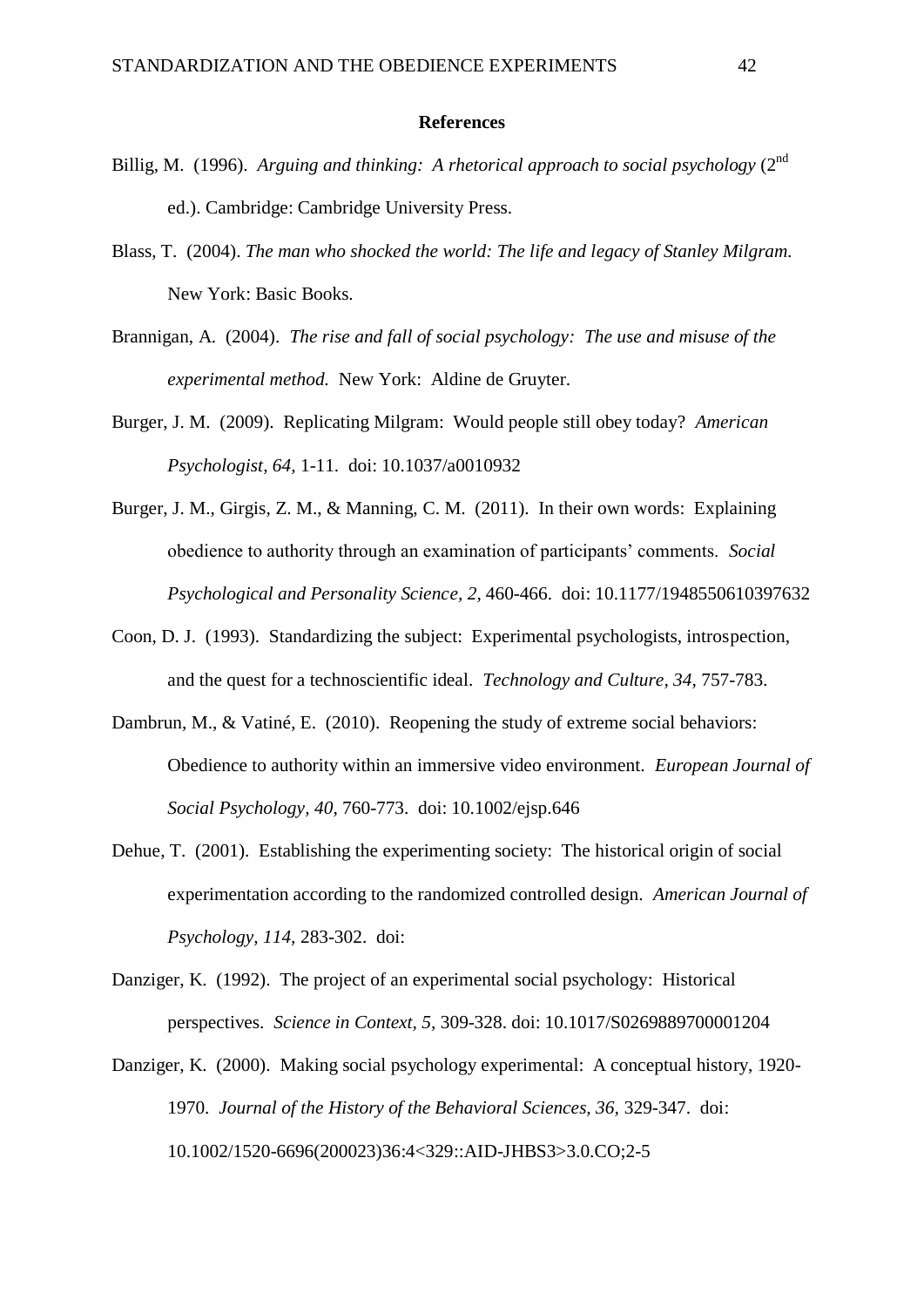- Danziger, K., & Dzinas, K. (1997). How psychology got its variables. *Canadian Psychology, 38,* 43-48. doi: 10.1037/0708-5591.38.1.43
- Darley, J. M. (1995). Constructive and destructive obedience: A taxonomy of principalagent relationships. *Journal of Social Issues, 51,* 125-154. doi: 10.1111/j.1540- 4560.1995.tb01338.x
- Farr, R. M. (1996). *The roots of modern social psychology.* Oxford: Blackwell.
- Gibson, S. (in press). Milgram's obedience experiments: A rhetorical analysis. *British Journal of Social Psychology.*
- Gilbert, G. N., & Mulkay, M. (1984). *Opening Pandora's box: A sociological analysis of scientists' discourse.* Cambridge: Cambridge University Press.
- Houtkoop-Steenstra, H. (2000). *Interaction and the standardized survey interview: The living questionnaire.* Cambridge: Cambridge University Press.
- Kaplan, D. E. (1996). The Stanley Milgram Papers: A case study on appraisal of and access to confidential data files. *American Archivist, 59,* 288-297.
- Latour, B. (1987). *Science in action: How to follow scientists and engineers through society.*  Cambridge, MA: Harvard University Press.
- Latour, B., & Woolgar, S. (1986). *Laboratory life: The construction of scientific facts* (2<sup>nd</sup> ed.).Princeton, NJ: Princeton University Press.
- Logan, C. (1999). The altered rationale for the choice of a standard animal in experimental psychology: Henry H. Donaldson, Adolf Meyer, and "the" Albino rat. *History of Psychology, 2,* 3-24. doi: 10.1037/1093-4510.2.1.3
- Lynch, M. (1993). *Scientific practice and ordinary action: Ethnomethodology and social studies of science.* Cambridge: Cambridge University Press.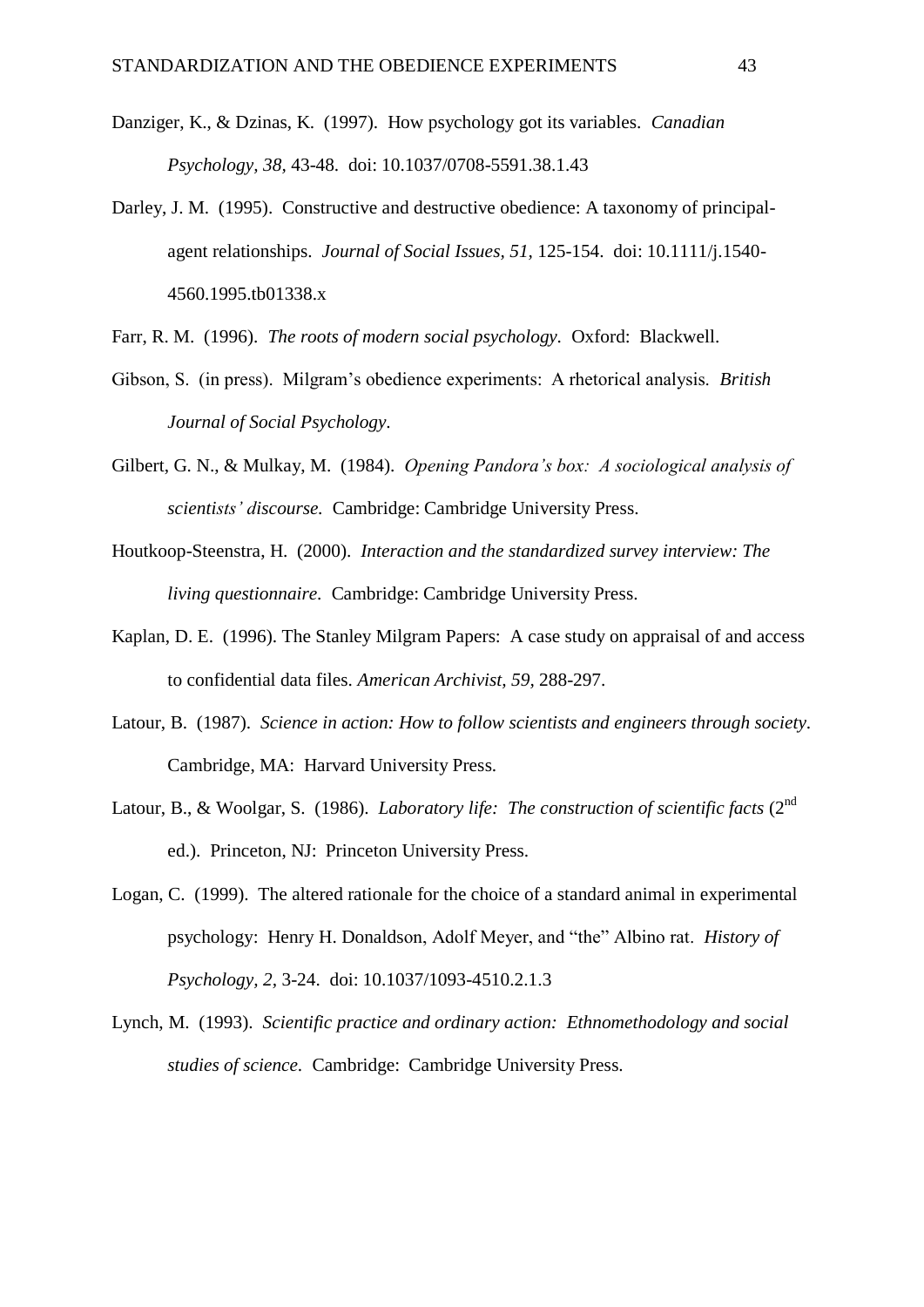- Maynard, D. W., & Schaeffer, N. C. (2000). Toward a sociology of social scientific knowledge: Survey research and ethnomethodology's asymmetric alternates. *Social Studies of Science, 30,* 323-370. doi: 10.1177/030631200030003001
- McArthur, D. (2009). Good ethics can sometimes mean better science: Research ethics and the Milgram experiments. *Science and Engineering Ethics, 15,* 69-79. doi: 10.1007/s11948-008-9083-4
- McCarthy, A., (2004). "Stanley Milgram, Allen Funt, and me": Postwar social science and the "first wave" of reality TV. In S. Murray & L. Oulette (Eds.), *Reality TV: Remaking television culture* (pp. 19-39). New York: New York University Press.
- Milgram, S. (1963). Behavioral study of obedience. *Journal of Abnormal and Social Psychology, 67,* 371-378. doi: 10.1037/h0040525
- Milgram, S. (1965a). Some conditions of obedience and disobedience to authority. *Human Relations, 18,* 57-76. doi: 10.1177/001872676501800105
- Milgram, S. (1965b). Liberating effects of group pressure. *Journal of Personality and Social Psychology, 1,* 127-134. doi: 10.1037/h0021650
- Milgram, S. (Producer). (1965c). *Obedience* [DVD]. Available from PennState Media Sales, http://www.mediasales.psu.edu
- Milgram, S. (1974). *Obedience to authority: An experimental view.* New York: Harper & Row.
- Milgram, S. (1984). Cities as social representations. In R. M. Farr & S. Moscovici (Eds.), *Social representations* (pp. 289-309). Cambridge: Cambridge University Press.
- Milgram, S., & Jodelt, D. (1976). Psychological maps of Paris. In H. Proshansky, W. H. Ittelson & L. G. Rivlin (Eds.), *Environmental psychology: People and their physical settings*  $(2^{nd}$  ed.) (pp. 104-124). New York: Holt, Rinehart & Winston.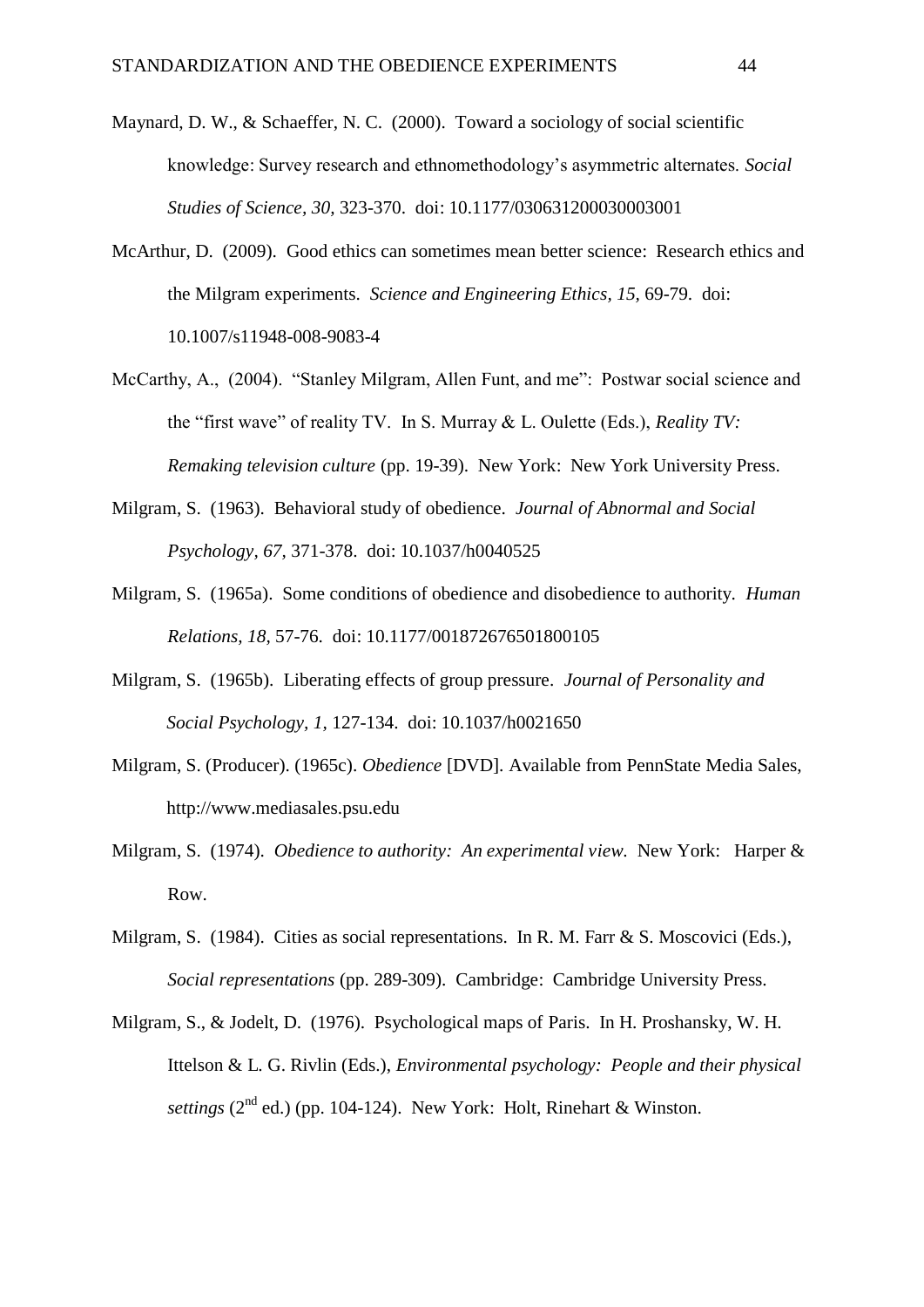- Miller, A. G., Collins, B. E. & Brief, D. E. (1995). Perspectives on obedience to authority: The legacy of the Milgram experiments. *Journal of Social Issues, 51,* 1-19. doi: 10.1111/j.1540-4560.1995.tb01331.x
- Modigliani, A., & Rochat, F. (1995). The role of interaction sequences and the timing of resistance in shaping obedience and defiance to authority. *Journal of Social Issues, 51,* 107-123. doi: 10.1111/j.1540-4560.1995.tb01337.x
- Nicholson, I. (2011a). "Shocking" masculinity: Stanley Milgram, "obedience to authority," and the "crisis of manhood" in Cold War America. *Isis, 102,* 238-268. doi: 10.1177/0959354311420199
- Nicholson, I. (2011b). "Torture at Yale": Experimental subjects, laboratory torment and the "rehabilitation" of Milgram's "Obedience to Authority". *Theory and Psychology, 21,*  737-761*.* doi: 10.1177/0959354311420199
- Packer, D. J. (2008). Identifying systematic disobedience in Milgram's obedience experiments: A meta-analytic review. *Perspectives on Psychological Science, 3,* 301- 304. doi: 10.1111/j.1745-6924.2008.00080.x
- Perry, G. (2012). *Behind the shock machine: The untold story of the notorious Milgram psychology experiments.* Brunswick, Australia: Scribe.
- Potter, J., & Wetherell, M. (1987). *Discourse and social psychology: Beyond attitudes and behaviour.* London: Sage.
- Reicher, S., & Haslam, S. A. (2011a). After shock? Towards a social identity explanation of the Milgram 'obedience' studies. *British Journal of Social Psychology, 50,* 163-169. doi: 10.1111/j.2044-8309.2010.02015.x
- Reicher, S. D., & Haslam, S. A. (2011b). The shock of the old. *The Psychologist, 24,* 650- 652.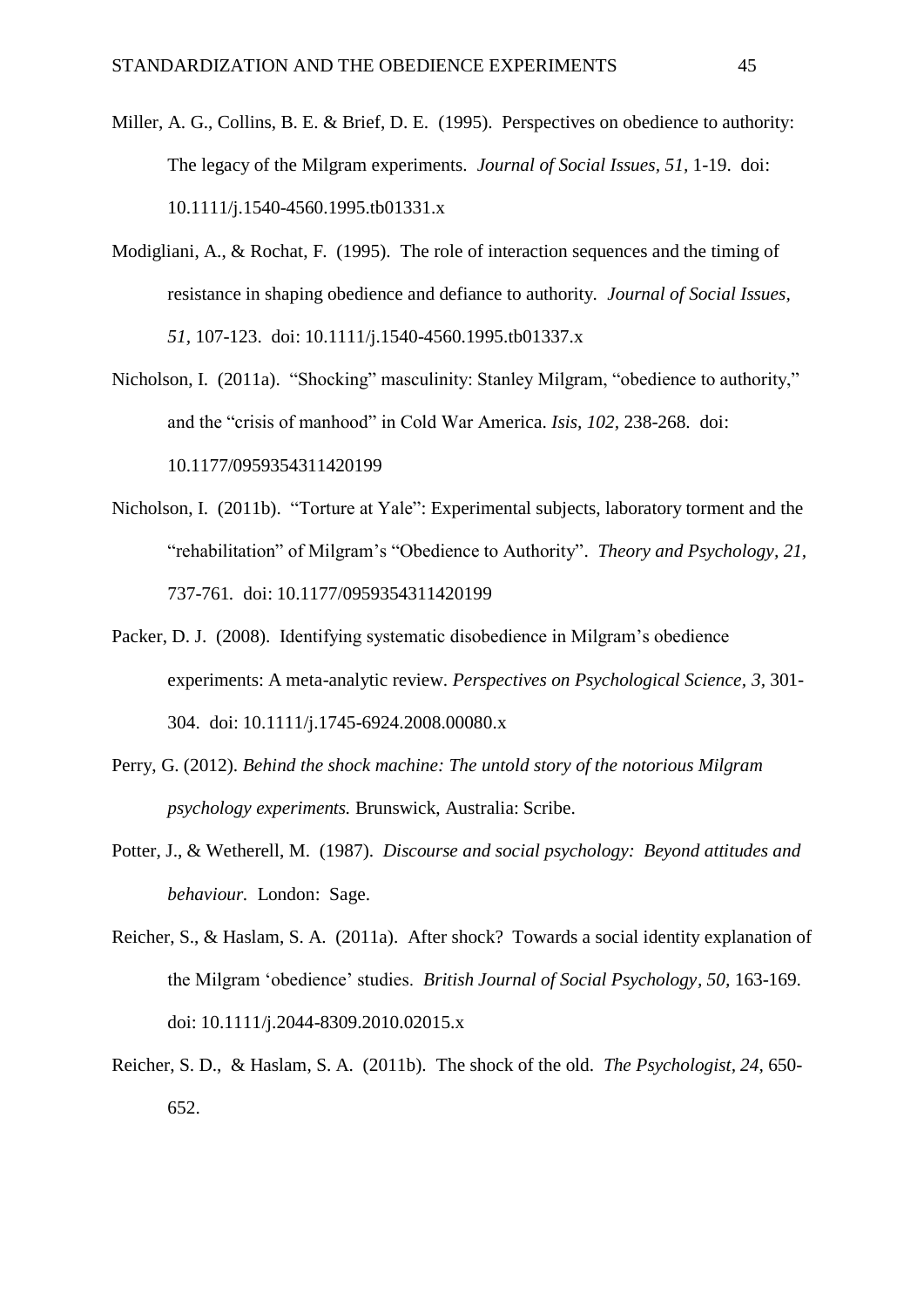- Rochat, F., & Modigliani, A. (1997). Authority: Obedience, defiance, and identification in experimental and historical contexts. In M. Gould & E. Douvan (Eds.), *A new outline of social psychology* (pp. 235-246)*.* Washington, DC: American Psychological Association.
- Rose, N. (1996). *Inventing ourselves: Psychology, power and personhood.* Cambridge: Cambridge University Press.
- Rose, N. (1999). *Governing the soul: The shaping of the private self* (2<sup>nd</sup> ed.). London: Free Association.
- Rucci, A. J., & Tweney, R. D. (1980). Analysis of variance and the "second discipline" of scientific psychology: A historical account. *Psychological Bulletin, 87,* 166-184. doi: 10.1037/0033-2909.87.1.166
- Russell, N. J. C. (2009). *Stanley Milgram's obedience to authority experiments: Towards an understanding of their relevance in explaining aspects of the Nazi Holocaust* (Doctoral thesis, Victoria University of Wellington, New Zealand). Retrieved from http://researcharchive.vuw.ac.nz/handle/10063/1091
- Russell, N. J. C. (2011). Milgram's obedience to authority experiments: Origins and early evolution. *British Journal of Social Psychology, 50,* 140-162. doi: 10.1348/014466610X492205
- Russell, N. J. C., & Gregory, R. J. (2011). Spinning an organizational "web of obligation"? Moral choice in Stanley Milgram's "obedience" experiments. *The American Review of Public Administration, 41,* 495-518. doi: 10.1177/0275074010384129
- Suchman, L., & Jordan, B. (1990). Interactional troubles in face-to-face survey interviews. *Journal of the American Statistical Association, 85,* 232-241. doi: 10.1080/01621459.1990.10475331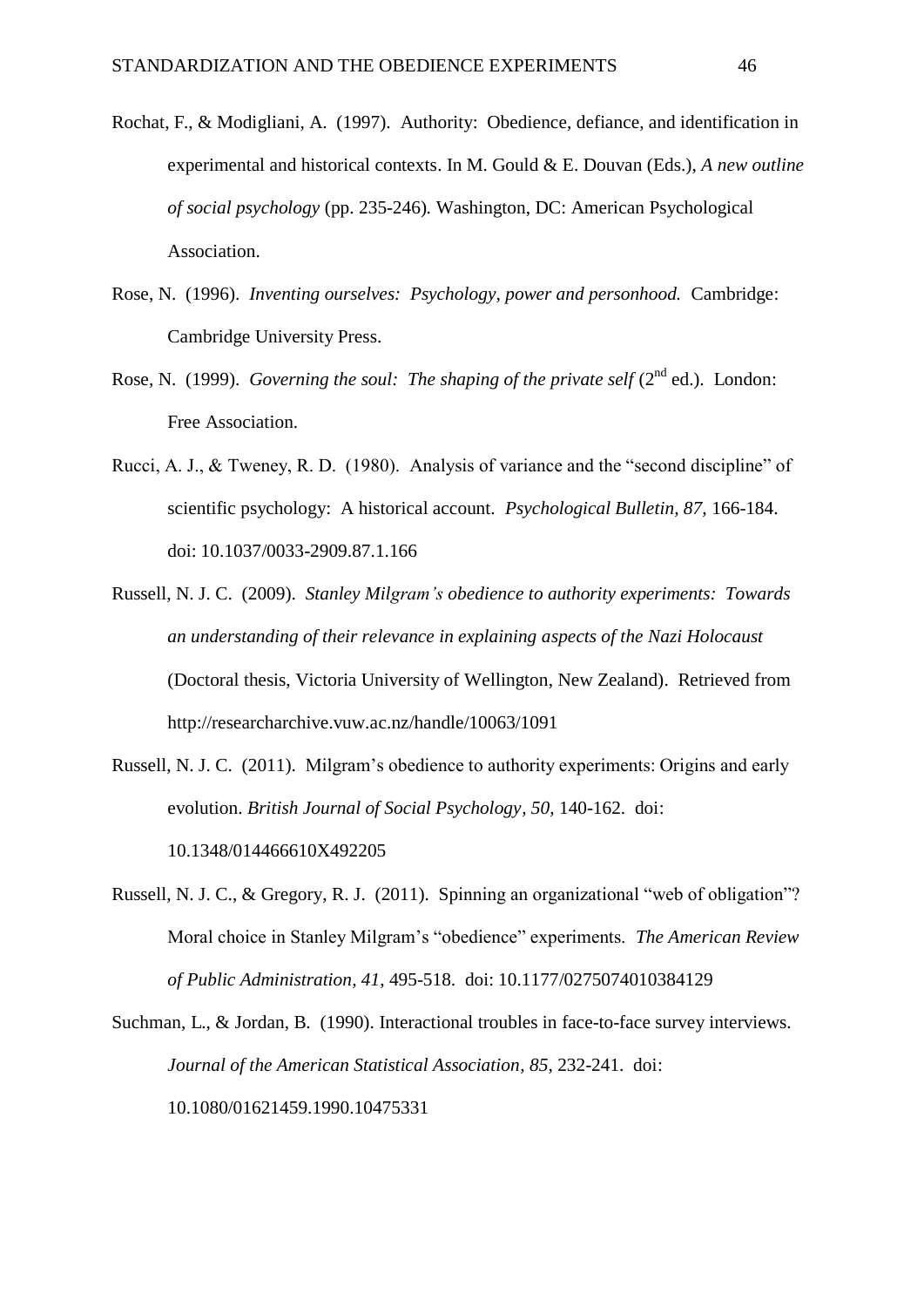Zimbardo, P. G., Maslach, C., & Haney, C. (2000). Reflections on the Stanford prison experiment: Genesis, transformation, consequences. In T. Blass (Ed.), *Obedience to authority: Current perspectives on the Milgram paradigm* (pp. 193-237). Mahwah, NJ: Lawrence Erlbaum.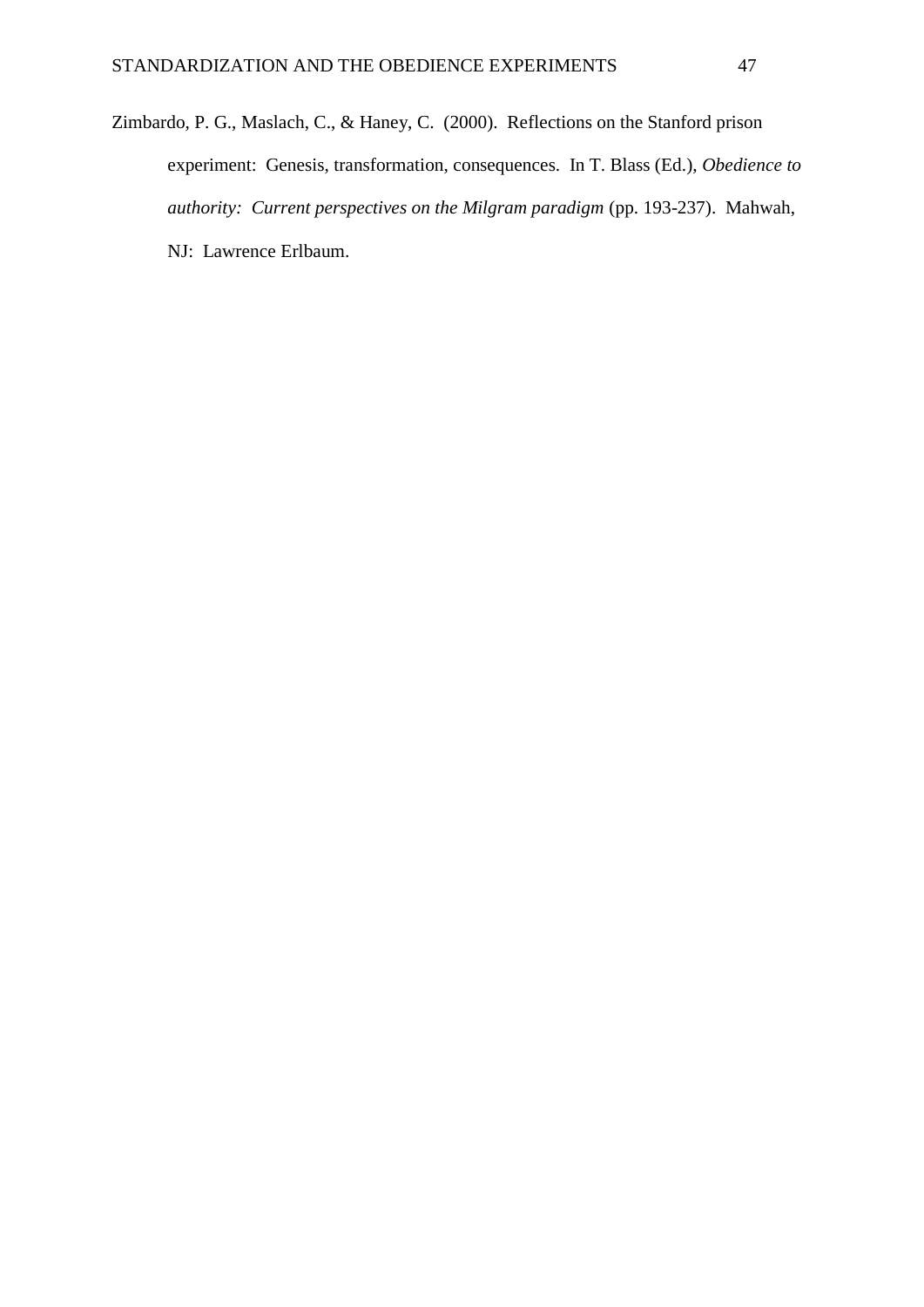<u>.</u>

### **Footnotes**

<sup>1</sup> The broader project from which the present paper is derived focussed on conditions 2 (voice-feedback) and 20. Condition 20, labelled 'women-as-subjects' by Milgram (1974) was re-numbered as condition 8 when reported in *Obedience to Authority*. Audio recordings of 39 of the 40 experimental sessions from condition 2 are present in the archives, as are 31 of the 40 sessions in condition 20. The recordings include partial or whole experimental sessions as well as post-experiment interviews and pre- and post-experiment discussion between Milgram and his confederates (for more on the archived materials and the complex ethical and technical issues they raise, see Kaplan, 1996).

 $2^2$  The sheet detailing the time of the experimental session is missing from the archived documentation for 0208. However, the disclaimer form signed by the participant is dated  $22<sup>nd</sup>$  August, and examination of documentation from the sessions immediately preceding and following 0208 further suggests that this was the 6pm session. Session 0207 had been the final session on 21<sup>st</sup> August (10pm), and 0209 was the 7pm session on 22<sup>nd</sup> August.  $3$  In the excerpts from these transcripts presented below, speakers are identified as E (Experimenter), T (Teacher), L (Learner) and SM (Stanley Milgram). Other transcription conventions are as follows:

- ((deletion)) Double parentheses indicate comments from the transcriber. Deletions refer to points in the recording which were blanked out in the preparation of the recordings by Yale University Manuscripts and Archives Service in order to protect participant confidentiality (see Kaplan, 1996).
- (11) Numbers in parentheses indicate a timed silence, with the number indicating the amount in seconds.